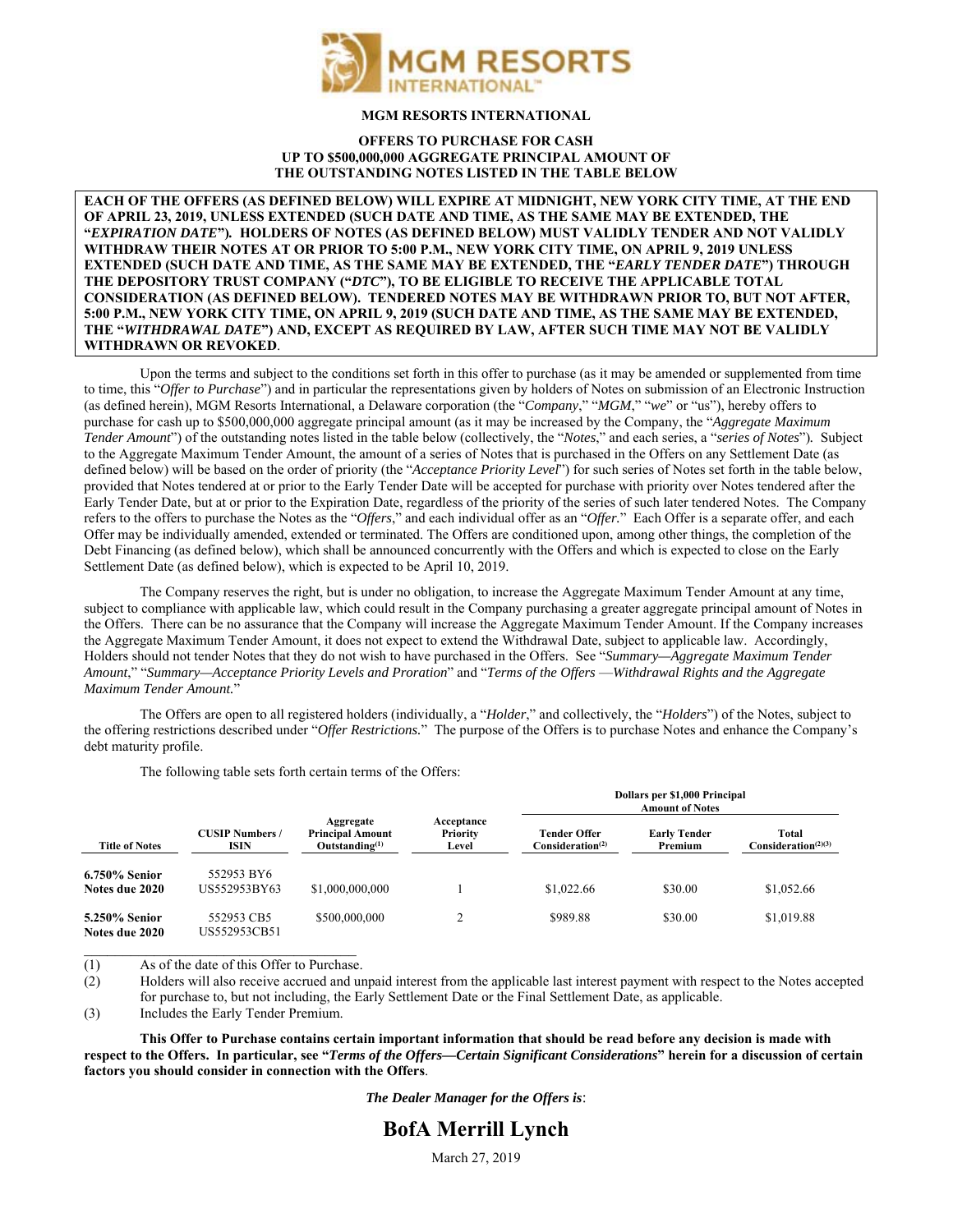The Notes accepted for payment on any Settlement Date will be accepted in accordance with their Acceptance Priority Levels set forth on the front cover of this Offer to Purchase (with 1 being the highest Acceptance Priority Level and 2 being the lowest Acceptance Priority Level), provided that the Company will only accept for purchase Notes in an aggregate principal amount up to the Aggregate Maximum Tender Amount and provided further that Notes tendered at or prior to the Early Tender Date will be accepted for purchase with priority over Notes tendered after the Early Tender Date, but at or prior to the Expiration Date, regardless of the priority of the series of such later tendered Notes. The Company reserves the right, but is under no obligation, to increase the Aggregate Maximum Tender Amount at any time, subject to compliance with applicable law, which could result in the Company purchasing a greater aggregate principal amount of Notes in the Offers. There can be no assurance that the Company will increase the Aggregate Maximum Tender Amount. If the Company increases the Aggregate Maximum Tender Amount, it does not expect to extend the Withdrawal Date, subject to applicable law. Accordingly, Holders should not tender Notes that they do not wish to have purchased in the Offers. See "*Summary—Aggregate Maximum Tender Amount*," "*Summary*—*Acceptance Priority Levels and Proration*" and "*Terms of the Offers*—*Withdrawal Rights and the Aggregate Maximum Tender Amount.*"

The "*Total Consideration*" for each \$1,000 principal amount of Notes validly tendered and not validly withdrawn in the applicable Offer at or prior to the applicable Early Tender Date and accepted for purchase is specified in the table above. The applicable Total Consideration includes an early tender premium specified in the table above (with respect to each series of Notes, the "*Early Tender Premium*"). The applicable Early Tender Premium is not payable in addition to the related Total Consideration.

Holders who tender Notes in the applicable Offer after the applicable Early Tender Date but at or prior to the related Expiration Date and whose Notes are accepted for purchase will not be entitled to receive the applicable Early Tender Premium and will therefore be entitled to receive, for each \$1,000 principal amount of Notes tendered and accepted for purchase, only the tender offer consideration specified in the table above (with respect to each series of Notes, the "*Tender Offer Consideration*").

In addition to the Tender Offer Consideration or the Total Consideration, as applicable, all Holders of Notes accepted for purchase pursuant to the Offers will, on the Early Settlement Date or the Final Settlement Date (as defined below), as applicable, receive accrued and unpaid interest on their Notes accepted for purchase from the applicable last interest payment date with respect to those Notes to, but not including, the Early Settlement Date or the Final Settlement Date, as applicable ("*Accrued Interest*").

Tendered Notes may be withdrawn prior to the applicable Withdrawal Date, and except as provided herein or required by law, after such time may not be validly withdrawn. We may extend or otherwise amend the applicable Early Tender Date or the related Expiration Date without otherwise reinstating withdrawal rights of such Holders.

Provided that the conditions to the applicable Offer have been satisfied or waived, and assuming acceptance for purchase by the Company of Notes validly tendered pursuant to the Offers, (i) payment for Notes validly tendered at or prior to the applicable Early Tender Date and purchased in the applicable Offer shall be made on the settlement date that is expected to be the business day following the applicable Early Tender Date, or as promptly as practicable thereafter (with respect to each series of Notes, the "*Early Settlement Date*") and (ii) payment for any Notes validly tendered after the applicable Early Tender Date, but at or prior to the applicable Expiration Date, and purchased in the applicable Offer shall be made on the settlement date that is expected to be the business day following the applicable Expiration Date, or as promptly as practicable thereafter (with respect to each series of Notes, the "*Final Settlement Date*" and, together with the related Early Settlement Date, the "*Settlement Dates*").

Upon the terms and subject to the conditions of the applicable Offer, we will notify the Depositary (as defined below) promptly after the applicable Early Tender Date or related Expiration Date, as applicable, which tendered Notes of the applicable series are accepted for purchase and payment pursuant to the applicable Offer, if any. If you validly tender your Notes and we accept such Notes for purchase, subject to the terms and conditions of the applicable Offer, we will pay you the applicable Total Consideration or applicable Tender Offer Consideration, as applicable, together with Accrued Interest.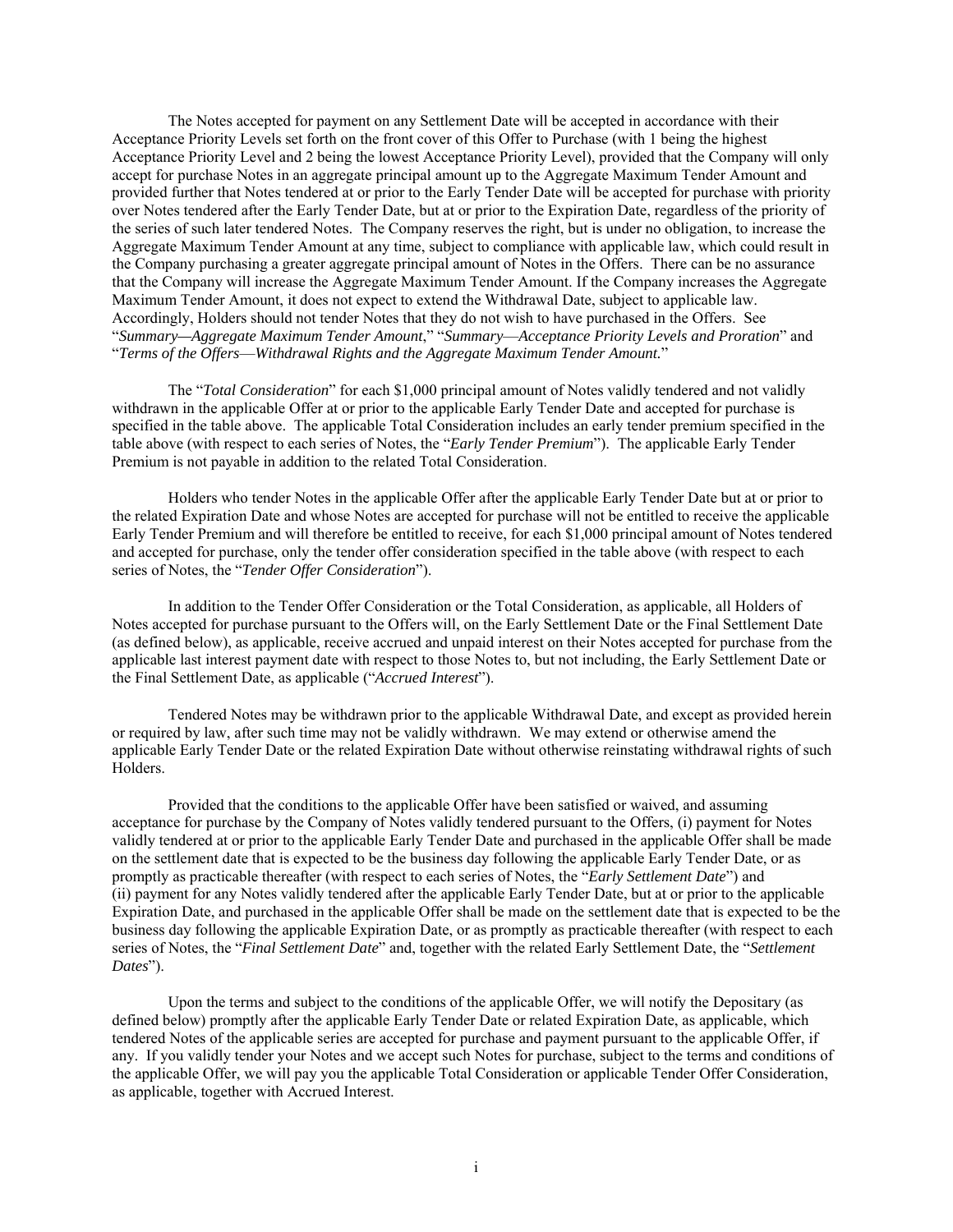Acceptance of tenders of any Notes may be subject to proration if the aggregate principal amount for any series of Notes validly tendered and not validly withdrawn would cause the Aggregate Maximum Tender Amount to be exceeded. If the Offers are fully subscribed as of the Early Tender Date, Holders who validly tender Notes after the Early Tender Date will not have any of their Notes accepted for purchase and, accordingly, there will be no Final Settlement Date. See "*Terms of the Offers—Aggregate Maximum Tender Amount; Acceptance Priority Levels; Proration*."

Notwithstanding any other provision of the Offers, the Company's obligation to accept for purchase, and to pay for, any Notes validly tendered pursuant to the Offers, is conditioned upon certain conditions having been satisfied or waived by the Company, including the completion of the Company's proposed offering of not less than \$500,000,000 aggregate principal amount of debt securities (the "*Debt Financing*" and such condition, the "*Financing Condition*"). Nothing contained herein shall constitute an offer of the debt securities that are the subject of the Debt Financing.

The conditions to the Offers are for the sole benefit of the Company and may be asserted by the Company, regardless of the circumstances giving rise to any such condition (including any action or inaction by the Company). The Company reserves the right to (i) waive any and all conditions to any or all Offers as permitted by law, (ii) extend or terminate any or all Offers, including the applicable Early Tender Date and the applicable Expiration Date, or (iii) otherwise amend any or all Offers. Notwithstanding any other provision of the applicable Offer, we will not be required to accept any Notes for purchase, and may terminate, extend or amend the applicable Offer, and may postpone, subject to Rule l4e-1 under the Securities Exchange Act of 1934, as amended (the "*Exchange Act*"), the acceptance of any Notes that have been tendered if, prior to the applicable Expiration Date, any of the conditions of the applicable Offer set forth under "*Terms of the Offers—Conditions of the Offers*" have not been satisfied or waived. The Offers are not subject to a minimum principal amount of Notes of any series, or a minimum aggregate principal amount of Notes of all series, being tendered.

Withdrawal rights with respect to the Notes will terminate on the Withdrawal Date, unless otherwise required by applicable law. Accordingly, following the Withdrawal Date, any Notes validly tendered (whether before, on or after the Withdrawal Date) may no longer be validly withdrawn unless otherwise required by applicable law. For the withdrawal of a tendered Note to be valid, such withdrawal must comply with the procedures set forth in "*Terms of the Offers—Withdrawal of Notes.*" **Subject to applicable law**, **the Company may (i) extend or otherwise amend the Early Tender Date or the Expiration Date**, **or (ii) increase the Aggregate Maximum Tender Amount without extending the Withdrawal Date or otherwise reinstating withdrawal rights of Holders except as otherwise required by applicable law.** In the event of the termination of any of the Offers, the Notes tendered pursuant to such Offer and not previously accepted and purchased will be promptly returned to the tendering Holders.

In the event that the Company modifies the Tender Offer Consideration, the Early Tender Premium, the Total Consideration, the Aggregate Maximum Tender Amount or the Acceptance Priority Levels and there are fewer than 10 business days remaining from and including the date of the announcement of such modification to the Expiration Date, the Company will extend the Expiration Date with respect to the applicable Offers so that at least 10 business days remain from the date of such announcement until (and including) the Expiration Date with respect to such Offers.

See "*Terms of the Offers—Certain Significant Considerations*" and "*Certain United States Federal Income Tax Considerations*" for a discussion of certain factors that should be considered in evaluating the Offers.

**The Offers are not being made to (nor will the tender of Notes be accepted from or on behalf of) Holders of Notes in any jurisdiction where the making or acceptance of the Offers would not comply with the laws of that jurisdiction.** 

**This Offer to Purchase has not been filed with or reviewed by the Securities and Exchange Commission (the "***SEC***") or any state or foreign securities commission or regulatory authority of any jurisdiction, nor has any such commission or authority passed upon the accuracy or adequacy of this Offer to Purchase. Any representation to the contrary is unlawful and may be a criminal offense**.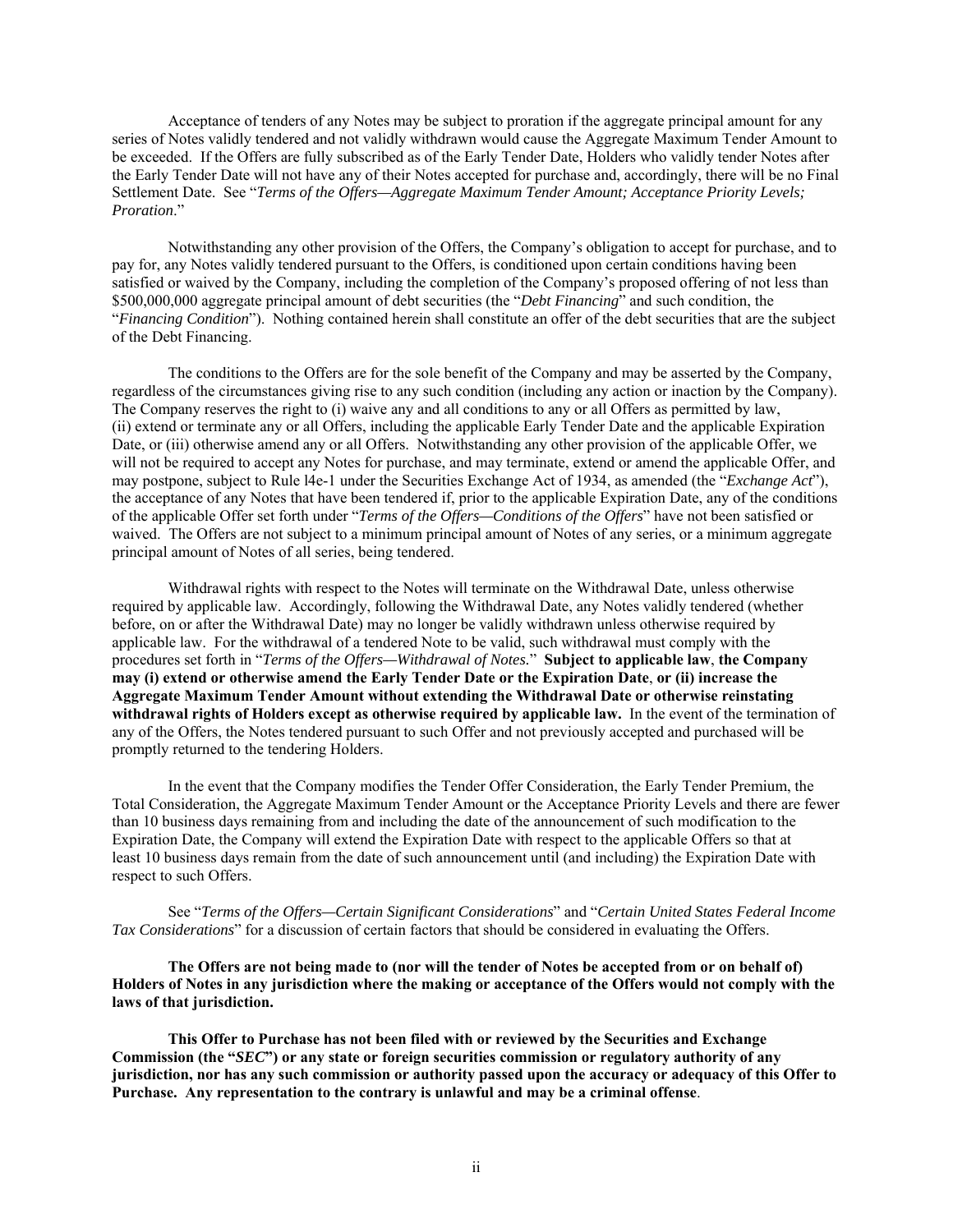We have retained Merrill Lynch, Pierce, Fenner & Smith Incorporated to act as Dealer Manager in connection with the Offers (the "*Dealer Manager*"). Global Bondholder Services Corporation is acting as both the Depositary (in such capacity, the "*Depositary*") and the Information Agent (in such capacity, the "*Information Agent*") for the Offers.

**None of the Company, the Depositary and Information Agent, the Dealer Manager or the trustee under the indentures governing the terms of the Notes (the "***Trustee***") is making any recommendation as to whether you should tender your Notes in response to the applicable Offer**.

If you do not tender your Notes or if you tender Notes that are not accepted for purchase, they will remain outstanding immediately following the completion of the Offers. If the Company consummates the Offers, the applicable trading market for your outstanding Notes of the applicable series may be more limited. See "*Terms of the Offers—Certain Significant Considerations*" for a discussion of certain factors that you may wish to consider in determining whether to tender Notes in the Offers.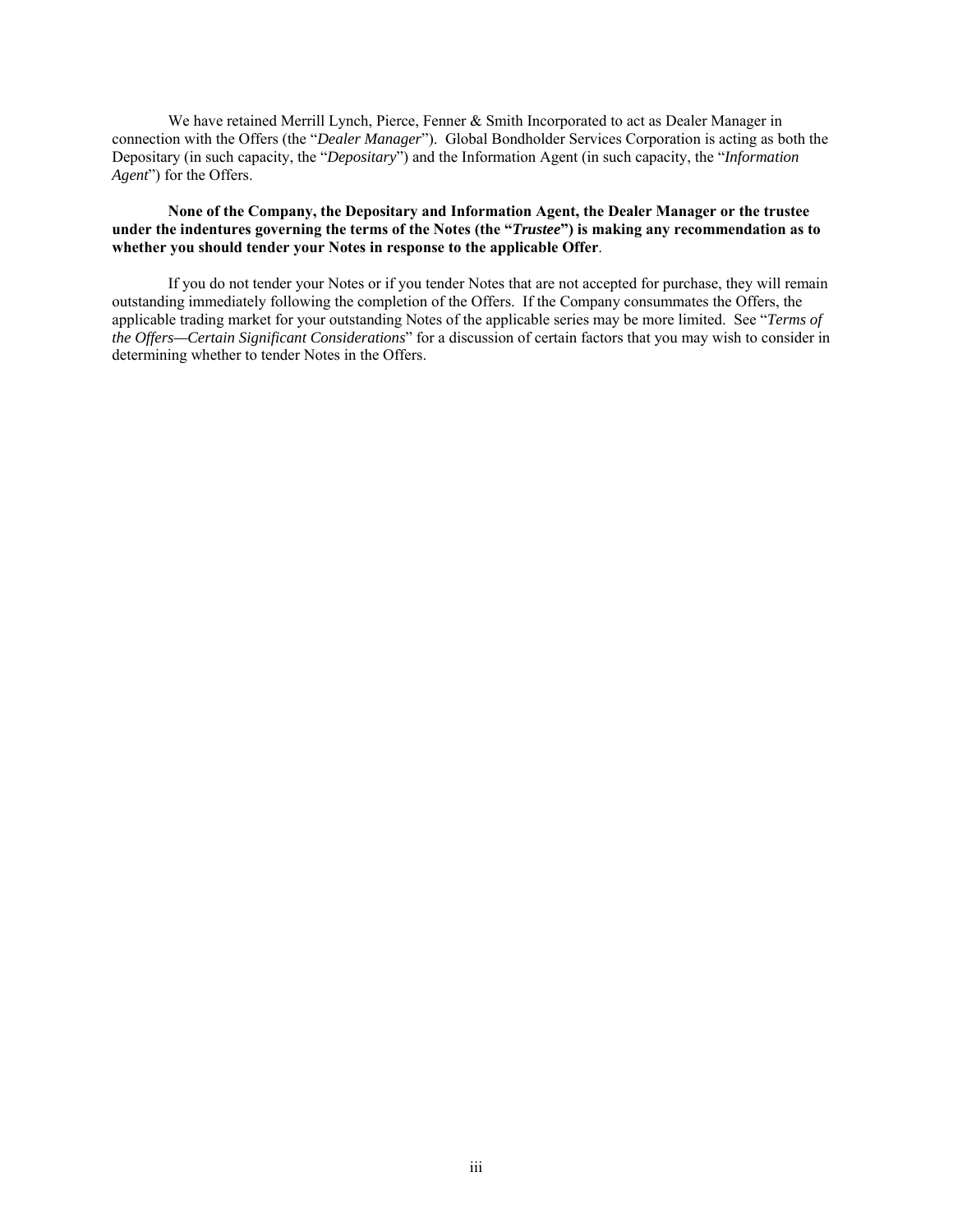# **IMPORTANT INFORMATION**

All of the Notes are registered in the name of Cede & Co., the nominee of DTC. Each Holder is advised to check with any broker, dealer, bank, custodian, trust company or other nominee or other intermediary through which it holds the Notes to confirm whether such intermediary needs to receive instructions from such Holder before the deadlines specified in this Offer to Purchase in order for that Holder to be able to participate in, or revoke its instruction in, the Offer. The deadlines set by DTC for the submission and withdrawal of an electronic tender of Notes in accordance with DTC's Automated Tender Offer Program ("*ATOP*") procedures (the "*Electronic Instructions*") may be earlier than the relevant deadlines specified in this Offer to Purchase. See "*Terms of the Offers—Procedures for Tendering Notes.*"

Tendering Holders will not be obligated to pay brokerage fees or commissions to the Company, the Dealer Manager, the Depositary, the Information Agent, the Trustee or DTC. If your Notes are held through a broker or other nominee who tenders the Notes on your behalf, your broker or other nominee may charge you a commission for doing so. You should consult with your broker or nominee to determine whether any charges will apply.

# **We have not provided guaranteed delivery provisions in connection with the applicable Offer. You must tender your Notes in accordance with the procedures set forth under "***Terms of the Offers—Procedures for Tendering Notes*."

Requests for additional copies of this Offer to Purchase or the other documents relating to the applicable Offer and requests for assistance relating to the procedure for tendering Notes may be directed to the Information Agent at the address and telephone numbers on the last page of this Offer to Purchase. Requests for assistance relating to the terms and conditions of the applicable Offer may be directed to the Dealer Manager at its address and telephone numbers on the last page of this Offer to Purchase. Beneficial owners may also contact their broker, dealer, commercial bank, trust company or other nominee for assistance regarding the applicable Offer.

DTC has authorized DTC participants that hold Notes on behalf of beneficial owners of Notes through DTC to tender their Notes as if they were the Holders. To effect such a tender, DTC participants should either:

- in the case of a Holder that holds Notes through DTC, follow the procedures set forth under "*Terms of the Offers—Procedures for Tendering Notes;*" or
- in the case of a beneficial owner whose Notes are held by a broker, dealer, commercial bank, trust company or other nominee, contact such nominee.

A beneficial owner of Notes that are held of record by a broker, dealer, commercial bank, trust company or other nominee must instruct such broker, dealer, commercial bank, trust company or other nominee to tender the Notes on the beneficial owners behalf. **If a broker**, **dealer**, **commercial bank**, **trust company or other nominee holds your Notes**, **such nominee may have earlier deadlines for accepting the Offers at or prior to the Early Tender Date or the Expiration Date. You should promptly contact the broker**, **dealer**, **commercial bank**, **trust company or other nominee that holds your Notes to determine its deadline or deadlines.** See "*Terms of the Offers—Procedures for Tendering Notes.*"

**This Offer to Purchase contains important information which should be read before any decision is made with respect to the applicable Offer**.

**The delivery of this Offer to Purchase shall not under any circumstances create any implication that the information contained herein or incorporated by reference is correct as of any time subsequent to the date hereof or that there has been no change in the information set forth herein or incorporated by reference or in any attachments hereto or in the affairs of the Company since the date hereof**.

**No dealer, salesperson or other person has been authorized to give any information or to make any representation not contained in this Offer to Purchase and, if given or made, such information or**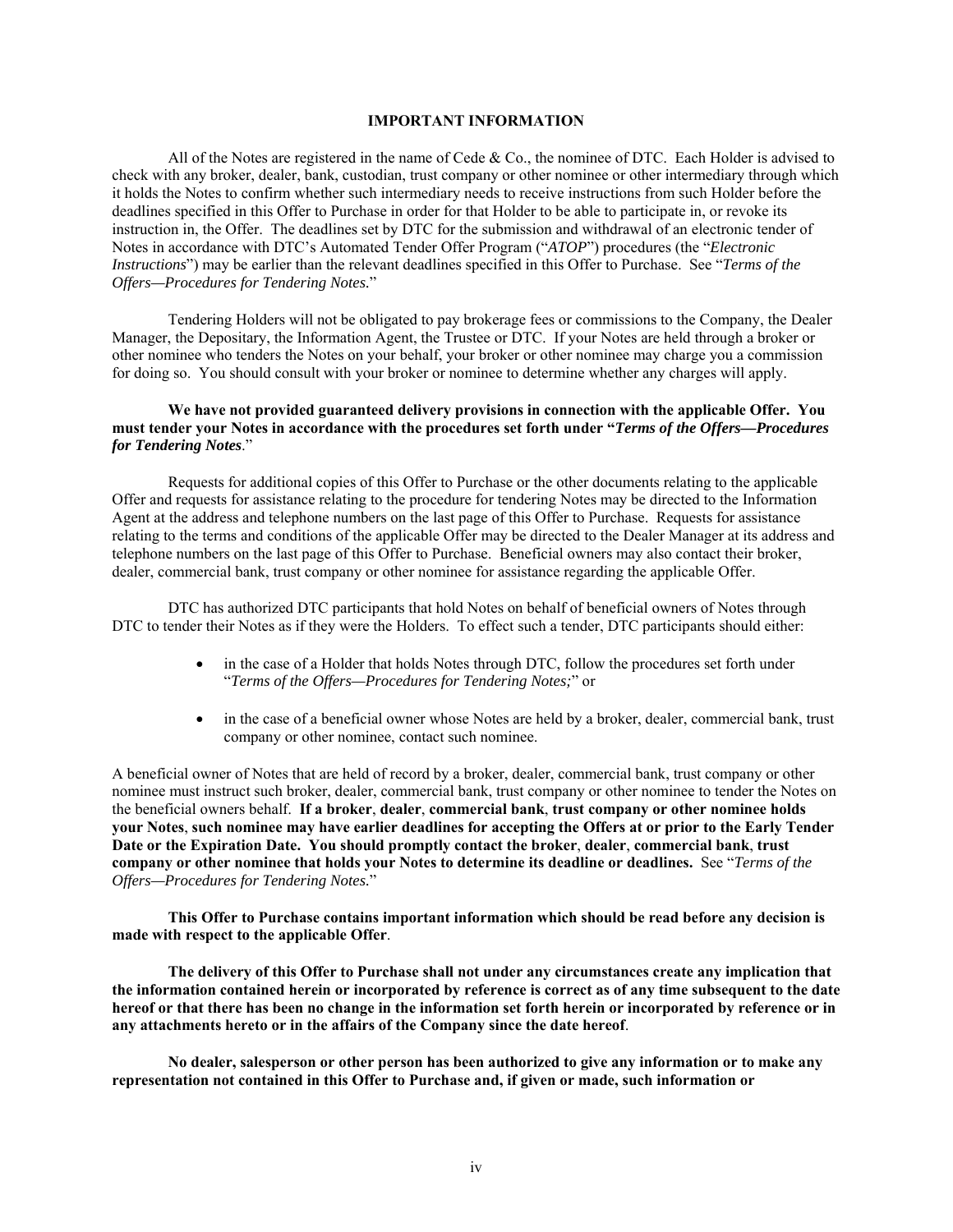# **representation may not be relied upon as having been authorized by the Company, the Depositary, the Information Agent, the Dealer Manager or the Trustee**.

Each Holder is solely responsible for making its own independent appraisal of all matters as such Holder deems appropriate (including those relating to the Offers) and each Holder must make its own decision as to whether to tender any or all of its Notes for purchase pursuant to the Offers.

# **YOU SHOULD READ THIS OFFER TO PURCHASE CAREFULLY BEFORE MAKING A DECISION WHETHER TO TENDER YOUR NOTES**.

None of the Depositary, the Information Agent, the Trustee or the Dealer Manager has independently verified, make any representation or warranty, express or implied, regarding, or assume any responsibility for, the accuracy or adequacy of the information provided herein. The Trustee and the Dealer Manager will conclusively rely on the results of the applicable Offer as reported by the Depositary and us, and the Trustee and the Dealer Manager will have no liability in connection therewith.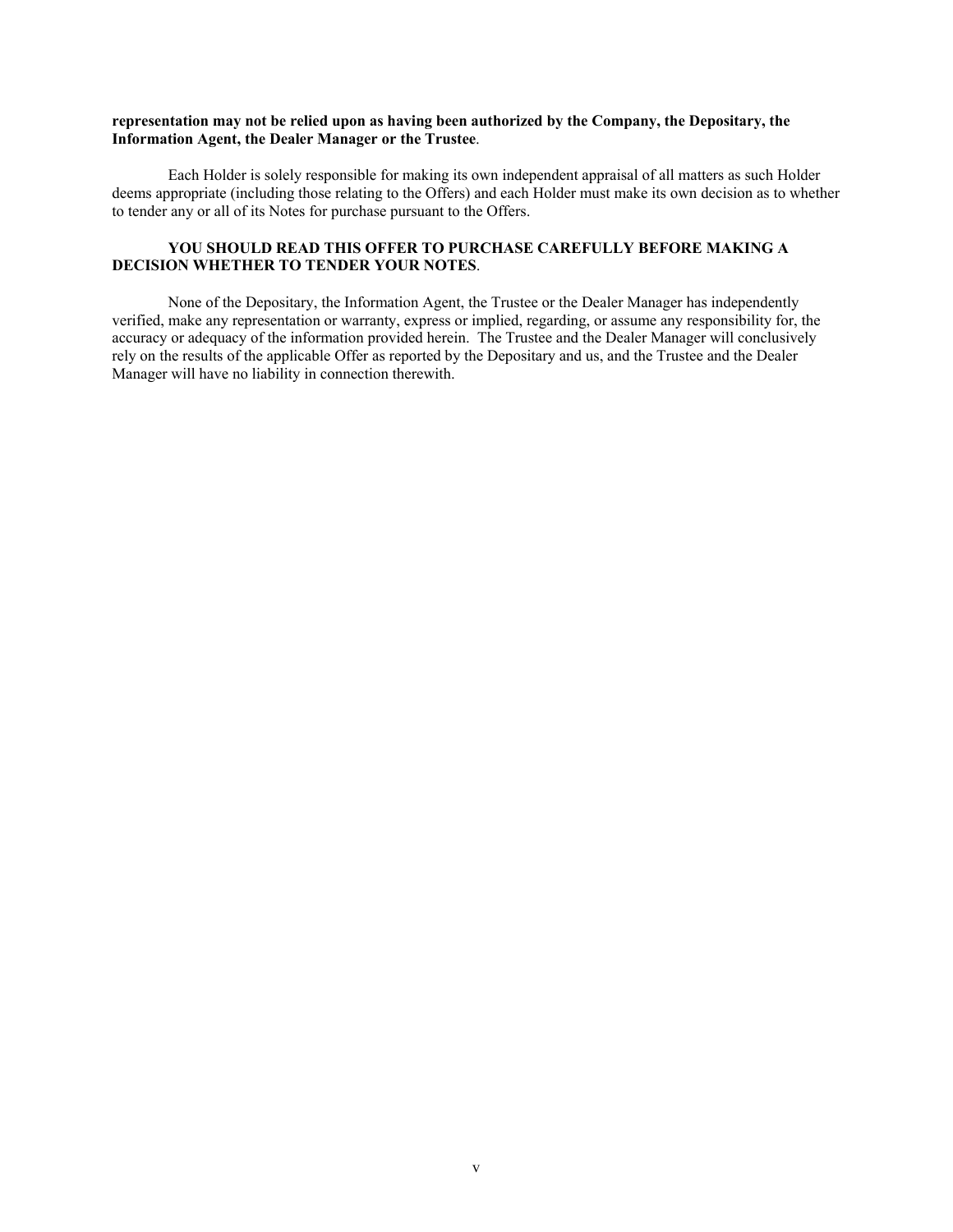# **TABLE OF CONTENTS**

# Page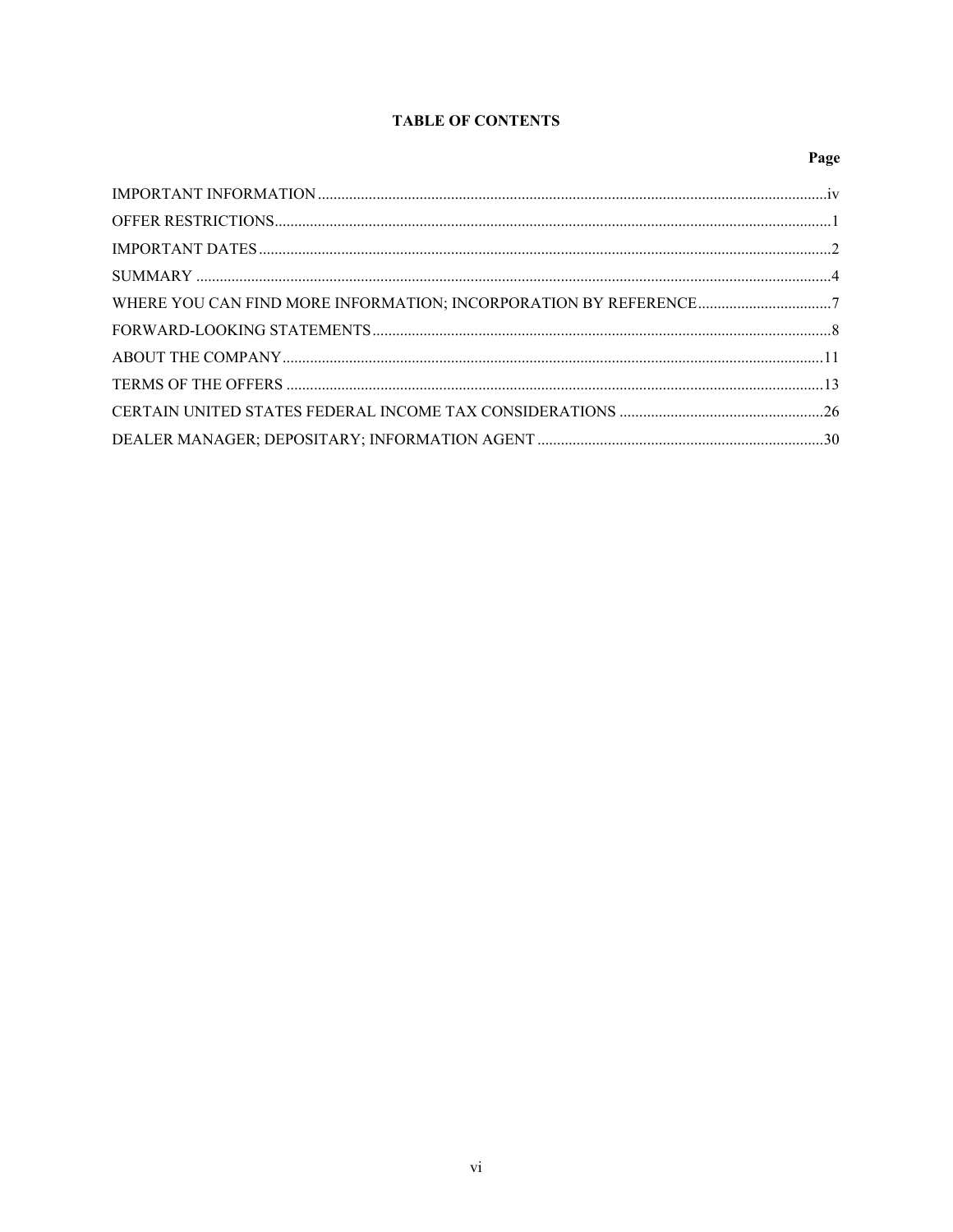# **OFFER RESTRICTIONS**

None of the Offers constitutes an offer to buy or the solicitation of an offer to sell the Notes in any circumstances in which such offer is unlawful. In those jurisdictions where the securities, blue sky or other laws require the Offers to be made by a licensed broker or dealer, the applicable Offer shall be deemed to be made on behalf of the Company by the Dealer Manager or one or more registered brokers or dealers licensed under the laws of such jurisdiction.

The distribution of this Offer to Purchase in certain jurisdictions may be restricted by law. Persons into whose possession this Offer to Purchase comes are required by the Company and the Dealer Manager to inform themselves about and to observe any such restrictions.

Holders tendering Notes will, by making such tenders, be deemed to have made the representations and warranties set forth herein under the caption "*Terms of the Offers—Procedures for Tendering Notes*— *Representations*, *Warranties and Undertakings.*"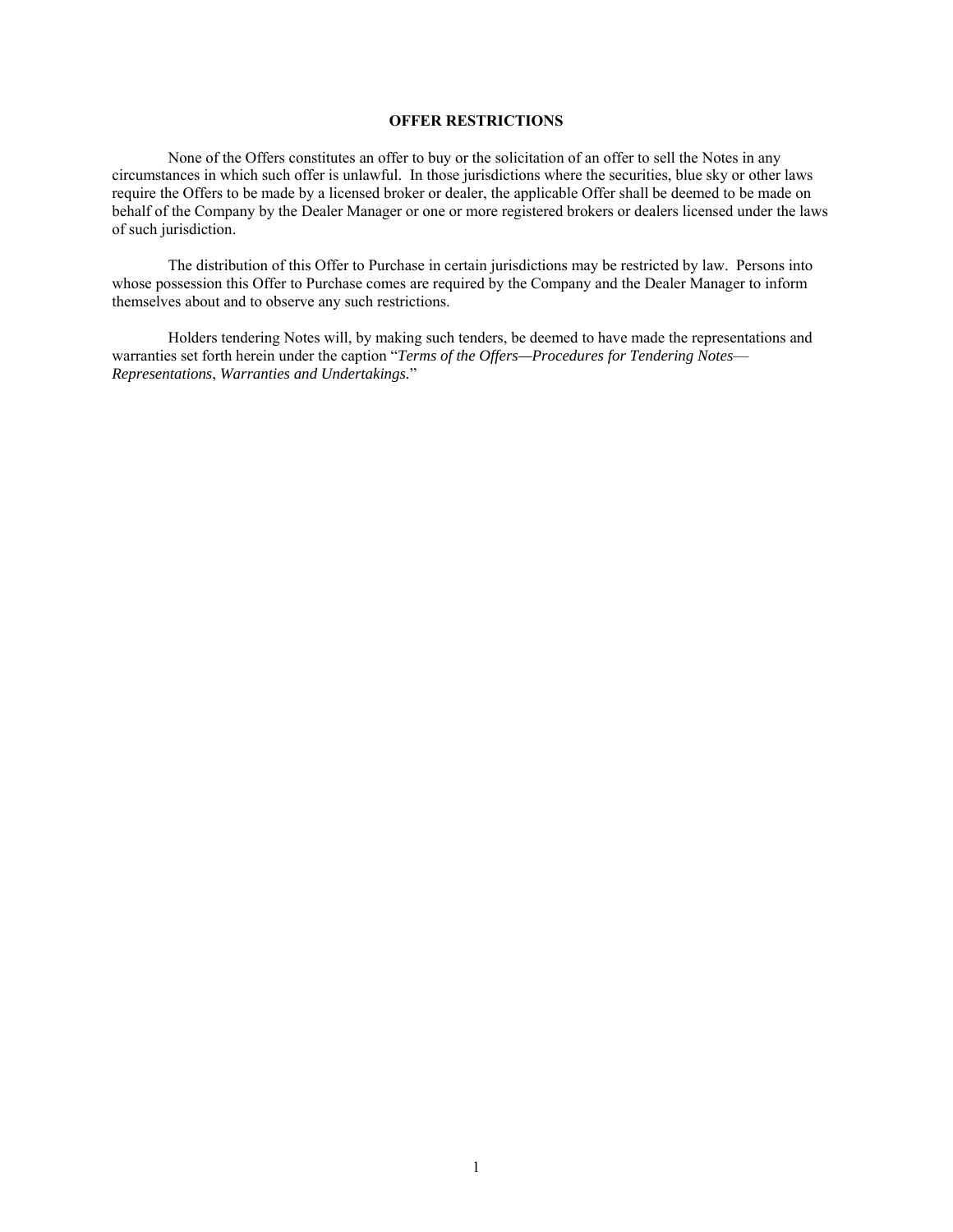# **IMPORTANT DATES**

| Date                   | <b>Calendar Date and Time</b>                                                                                                                                                                                                                                                                                                                                                                                        | Event                                                                                                                                                                                                                                                                                                                                                                                                                                                                                     |  |  |
|------------------------|----------------------------------------------------------------------------------------------------------------------------------------------------------------------------------------------------------------------------------------------------------------------------------------------------------------------------------------------------------------------------------------------------------------------|-------------------------------------------------------------------------------------------------------------------------------------------------------------------------------------------------------------------------------------------------------------------------------------------------------------------------------------------------------------------------------------------------------------------------------------------------------------------------------------------|--|--|
| Early Tender Date      | April 9, 2019 at 5:00 p.m., New<br>York City time, unless extended or<br>earlier terminated by the Company<br>in its sole discretion.                                                                                                                                                                                                                                                                                | The last date and time to tender Notes in the<br>applicable Offer to be eligible to receive the<br>applicable Total Consideration (which<br>includes the related Early Tender Premium)<br>in respect of Notes purchased in the Offers.<br>Holders who validly tender Notes after the<br>Early Tender Date, but at or prior to the<br>Expiration Date, will be eligible to receive<br>only the applicable Tender Offer<br>Consideration (and Accrued Interest).                            |  |  |
|                        |                                                                                                                                                                                                                                                                                                                                                                                                                      | The Company reserves the right to extend<br>the Early Tender Date without extending the<br>Withdrawal Date.                                                                                                                                                                                                                                                                                                                                                                               |  |  |
| Withdrawal Date        | April 9, 2019 at 5:00 p.m., New<br>York City time, unless extended or<br>earlier terminated by the Company<br>in its sole discretion.                                                                                                                                                                                                                                                                                | The deadline to validly withdraw applicable<br>tendered Notes. Notes tendered after the<br>applicable Withdrawal Date may not be<br>withdrawn or revoked, except in certain<br>limited circumstances where additional<br>withdrawal rights are required by law.                                                                                                                                                                                                                           |  |  |
| Early Settlement Date  | The business day following the<br>Early Tender Date, or as promptly<br>as practicable thereafter, provided<br>that the conditions to the<br>applicable Offer have been<br>satisfied or waived. Assuming<br>that the Early Tender Date is not<br>extended and that the conditions<br>are satisfied or waived, it is<br>expected that the Early Settlement<br>Date will be April 10, 2019.                             | Provided that the conditions to the<br>applicable Offer have been satisfied or<br>waived, and assuming acceptance by the<br>Company of Notes validly tendered pursuant<br>to the Offers, the date on which payment of<br>the applicable Total Consideration (and<br>Accrued Interest) for Notes validly tendered<br>at or prior to the applicable Early Tender<br>Date and purchased in the applicable Offer<br>will be made.                                                             |  |  |
| <b>Expiration Date</b> | Midnight, New York City time, at<br>the end of April 23, 2019 unless<br>extended or earlier terminated by<br>the Company in its sole discretion.                                                                                                                                                                                                                                                                     | The last date and time to tender Notes in the<br>applicable Offer. Notes tendered after the<br>Early Tender Date and at or prior to the<br>Expiration Date will be eligible to receive<br>the applicable Tender Offer Consideration,<br>an amount that will not include the Early<br>Tender Premium, and Accrued Interest in<br>respect of any such Notes purchased.                                                                                                                      |  |  |
| Final Settlement Date  | The business day following the<br>Expiration Date, or as promptly as<br>practicable thereafter, provided<br>that the conditions to the<br>applicable Offer have been<br>satisfied or waived and Notes<br>equal to the Aggregate Maximum<br>Tender Amount are not purchased<br>on the Early Settlement Date.<br>Subject to the foregoing, it is<br>expected that the Final Settlement<br>Date will be April 24, 2019. | Provided that the conditions to the<br>applicable Offer have been satisfied or<br>waived, and assuming acceptance by the<br>Company of any Notes validly tendered<br>pursuant to the Offers after the Early Tender<br>Date, the date on which payment of the<br>applicable Tender Offer Consideration for<br>Notes validly tendered after the applicable<br>Early Tender Date and at or prior to the<br>applicable Expiration Date and purchased in<br>the applicable Offer will be made. |  |  |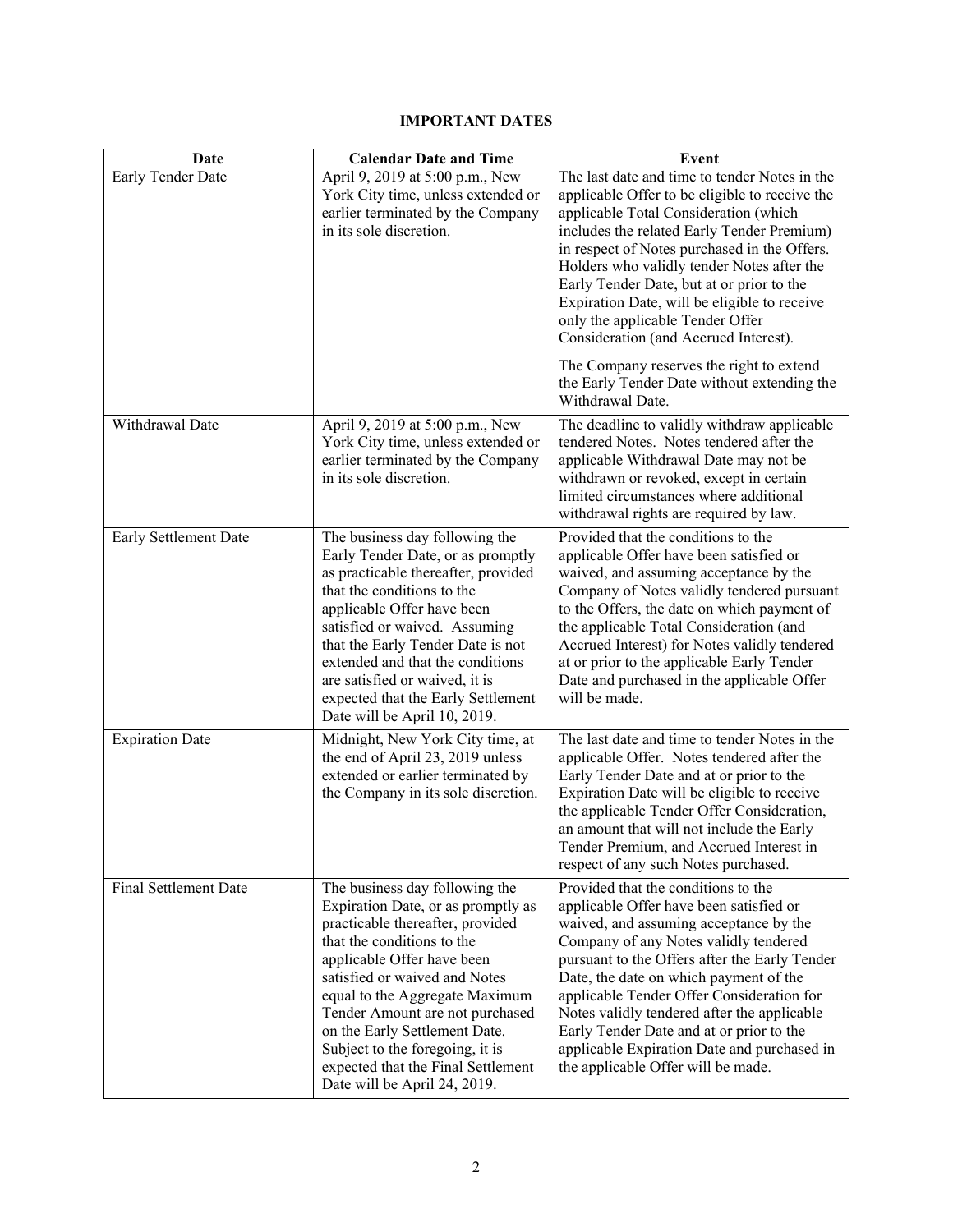The Company reserves the right, subject to applicable law, with respect to any or all of the Offers to (a) extend the Early Tender Date, Withdrawal Date or Expiration Date to a later date and time as announced by the Company; (b) increase the Aggregate Maximum Tender Amount; (c) waive or modify in whole or in part any or all conditions to the Offers; (d) delay the acceptance for purchase of any Notes or delay the purchase of any Notes; or (e) otherwise modify or terminate one or more of the Offers. In the event that one or more Offers is terminated or otherwise not completed, the Total Consideration or Tender Offer Consideration, as the case may be, relating to the Notes, will not be paid or become payable to Holders of such Notes, without regard to whether such Holders have validly tendered their Notes (in which case, such tendered Notes will be promptly returned to Holders). The Company will publicly announce any extension, amendment or termination in the manner described under "*Terms of the Offers—Announcements.*" There can be no assurance that the Company will exercise its right to extend, terminate or amend the Offers. See "*Terms of the Offers—Expiration Date; Early Tender Date; Withdrawal Date; Extensions; Amendments*."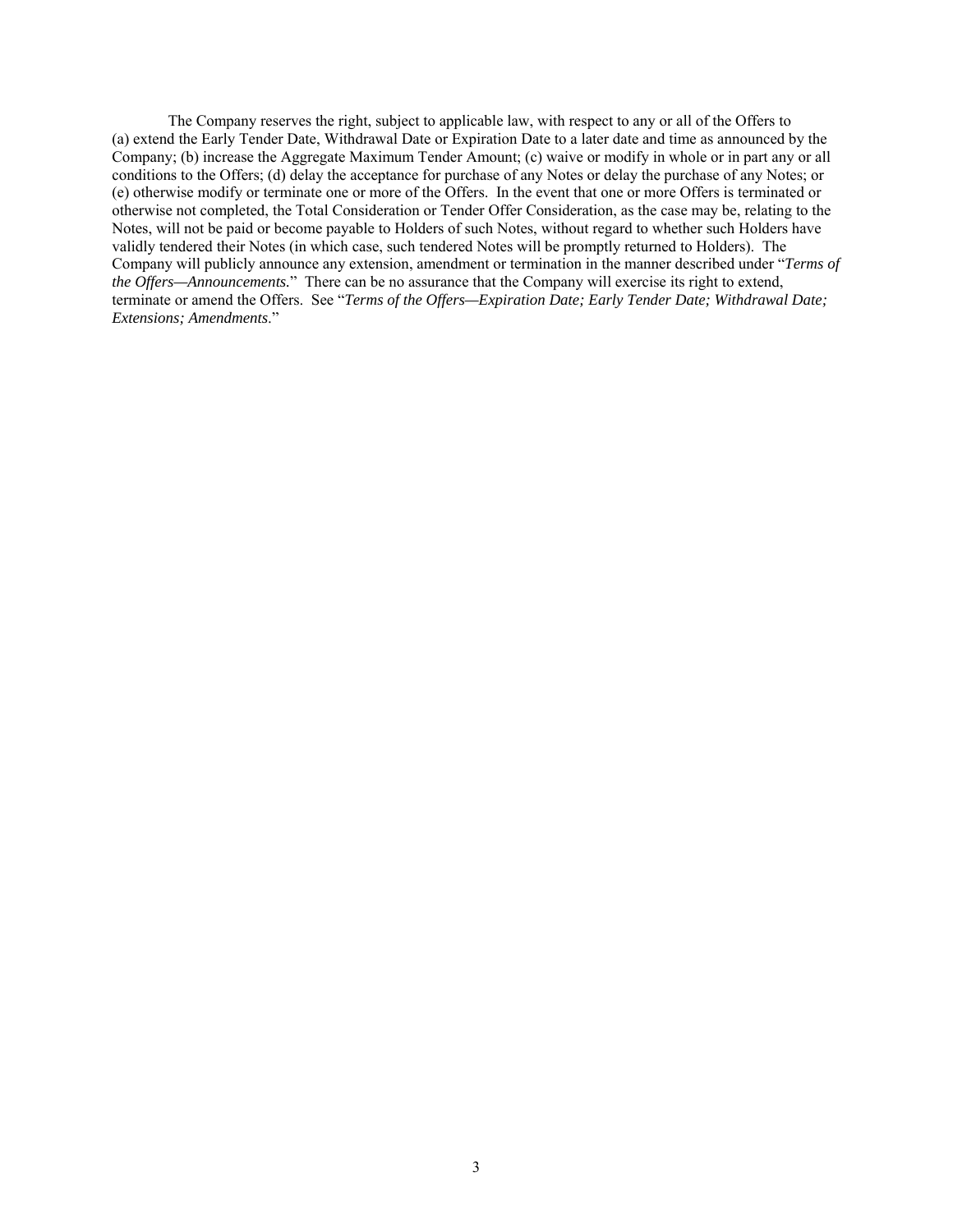| <b>SUMMARY</b>                                                                                                                                                                                                                                                                                                                                         |                                                                                                                                                                                                                                                                                                                                                                                                                                                                                                                                                                                                                                                                                                                                                                                                                                                                                                                                                                 |                                                                        |                                     |  |
|--------------------------------------------------------------------------------------------------------------------------------------------------------------------------------------------------------------------------------------------------------------------------------------------------------------------------------------------------------|-----------------------------------------------------------------------------------------------------------------------------------------------------------------------------------------------------------------------------------------------------------------------------------------------------------------------------------------------------------------------------------------------------------------------------------------------------------------------------------------------------------------------------------------------------------------------------------------------------------------------------------------------------------------------------------------------------------------------------------------------------------------------------------------------------------------------------------------------------------------------------------------------------------------------------------------------------------------|------------------------------------------------------------------------|-------------------------------------|--|
| The following summary is qualified in its entirety by reference to, and should be read in conjunction with, the<br>information appearing elsewhere or incorporated by reference in this Offer to Purchase. Each of the capitalized<br>terms used in this Summary and not defined herein has the meaning set forth elsewhere in this Offer to Purchase. |                                                                                                                                                                                                                                                                                                                                                                                                                                                                                                                                                                                                                                                                                                                                                                                                                                                                                                                                                                 |                                                                        |                                     |  |
| The Company                                                                                                                                                                                                                                                                                                                                            | The Offers are being made by MGM Resorts International, a Delaware corporation.                                                                                                                                                                                                                                                                                                                                                                                                                                                                                                                                                                                                                                                                                                                                                                                                                                                                                 |                                                                        |                                     |  |
|                                                                                                                                                                                                                                                                                                                                                        | <b>Title of Notes</b>                                                                                                                                                                                                                                                                                                                                                                                                                                                                                                                                                                                                                                                                                                                                                                                                                                                                                                                                           | <b>Aggregate Principal</b><br><b>Amount Outstanding</b> <sup>(1)</sup> | <b>Acceptance Priority</b><br>Level |  |
|                                                                                                                                                                                                                                                                                                                                                        | 6.750% Senior Notes due 2020                                                                                                                                                                                                                                                                                                                                                                                                                                                                                                                                                                                                                                                                                                                                                                                                                                                                                                                                    | \$1,000,000,000                                                        | 1                                   |  |
|                                                                                                                                                                                                                                                                                                                                                        | 5.250% Senior Notes due 2020                                                                                                                                                                                                                                                                                                                                                                                                                                                                                                                                                                                                                                                                                                                                                                                                                                                                                                                                    | \$500,000,000                                                          | 2                                   |  |
|                                                                                                                                                                                                                                                                                                                                                        | (1) As of the date of this Offer to Purchase.                                                                                                                                                                                                                                                                                                                                                                                                                                                                                                                                                                                                                                                                                                                                                                                                                                                                                                                   |                                                                        |                                     |  |
|                                                                                                                                                                                                                                                                                                                                                        | We are offering to purchase for cash, on the terms and subject to the conditions set forth<br>in this Offer to Purchase, the Notes set forth in the table above, subject to the Aggregate<br>Maximum Tender Amount, the Acceptance Priority Levels (except as otherwise<br>provided herein) and proration. The Company reserves the right, but is under no<br>obligation, to increase the Aggregate Maximum Tender Amount.                                                                                                                                                                                                                                                                                                                                                                                                                                                                                                                                      |                                                                        |                                     |  |
|                                                                                                                                                                                                                                                                                                                                                        | Each Holder should read the discussion in the section entitled "Terms of the Offers" for<br>further information regarding the Offers.                                                                                                                                                                                                                                                                                                                                                                                                                                                                                                                                                                                                                                                                                                                                                                                                                           |                                                                        |                                     |  |
| Purpose of the Offers;<br>Source of Funds                                                                                                                                                                                                                                                                                                              | The purpose of the Offers is to purchase Notes and enhance the Company's debt<br>maturity profile. The Company intends to fund the Offers, including Accrued Interest<br>and fees and expenses payable in connection with the Offers, with the net proceeds from<br>the Debt Financing, together with, if necessary, any other sources of available funds,<br>which may include cash on hand or borrowings under the Company's senior secured<br>revolving credit facility.                                                                                                                                                                                                                                                                                                                                                                                                                                                                                     |                                                                        |                                     |  |
| Aggregate Maximum<br>Tender Amount                                                                                                                                                                                                                                                                                                                     | The Aggregate Maximum Tender Amount will be \$500,000,000 aggregate principal<br>amount of Notes. The Company reserves the right, but is under no obligation, to<br>increase the Aggregate Maximum Tender Amount at any time, subject to compliance<br>with applicable law, which could result in the Company purchasing a greater aggregate<br>principal amount of Notes in the Offers. There can be no assurance that the Company<br>will exercise its right to increase the Aggregate Maximum Tender Amount. If the<br>Company increases the Aggregate Maximum Tender Amount, it does not expect to<br>extend the Withdrawal Date, subject to applicable law. If the principal amount of Notes<br>validly tendered at or prior to the Early Tender Date exceeds the Aggregate Maximum<br>Tender Amount, the Company will not accept for purchase any Notes tendered after the<br>Early Tender Date and, accordingly, there will be no Final Settlement Date. |                                                                        |                                     |  |
| <b>Acceptance Priority</b><br>Levels and<br>Proration                                                                                                                                                                                                                                                                                                  | Subject to the Aggregate Maximum Tender Amount and proration, the Notes accepted<br>for payment on any Settlement Date will be accepted in accordance with their<br>Acceptance Priority Levels set forth on the front cover of this Offer to Purchase (with 1<br>being the highest Acceptance Priority Level and 2 being the lowest Acceptance Priority<br>Level), provided that Notes tendered at or prior to the Early Tender Date will be<br>accepted for purchase in priority to other Notes tendered after the Early Tender Date,<br>even if such Notes tendered after the Early Tender Date have a higher Acceptance<br>Priority Level than Notes tendered prior to the Early Tender Date.                                                                                                                                                                                                                                                                |                                                                        |                                     |  |
| Acceptance for tenders of any Notes may be subject to proration if the aggregate<br>principal amount for any series of Notes validly tendered and not validly withdrawn<br>would cause the Aggregate Maximum Tender Amount to be exceeded. Furthermore, if                                                                                             |                                                                                                                                                                                                                                                                                                                                                                                                                                                                                                                                                                                                                                                                                                                                                                                                                                                                                                                                                                 |                                                                        |                                     |  |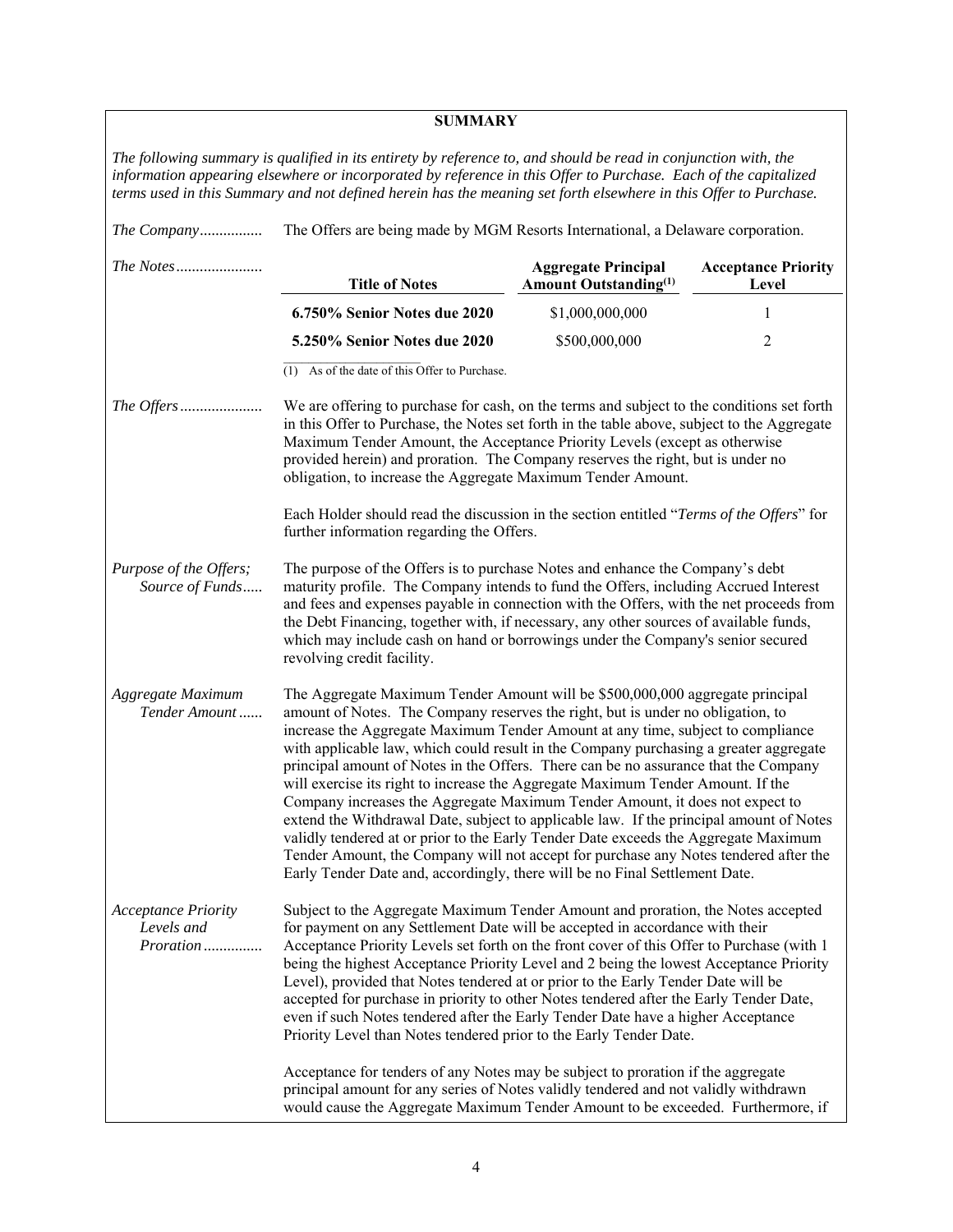|                                                                                  | the Offers are fully subscribed as of the Early Tender Date, Holders who validly tender<br>Notes after the Early Tender Date will not have any of such Notes accepted for purchase.                                                                                                                                                                                                                                                                                                                                                                                                                                                                                                                                                                                                                                                                                                                                                                                                                                                                                                                                                                                                                                                                                                                                                                                                                                                                                                                                                                                                  |
|----------------------------------------------------------------------------------|--------------------------------------------------------------------------------------------------------------------------------------------------------------------------------------------------------------------------------------------------------------------------------------------------------------------------------------------------------------------------------------------------------------------------------------------------------------------------------------------------------------------------------------------------------------------------------------------------------------------------------------------------------------------------------------------------------------------------------------------------------------------------------------------------------------------------------------------------------------------------------------------------------------------------------------------------------------------------------------------------------------------------------------------------------------------------------------------------------------------------------------------------------------------------------------------------------------------------------------------------------------------------------------------------------------------------------------------------------------------------------------------------------------------------------------------------------------------------------------------------------------------------------------------------------------------------------------|
| Expiration Date                                                                  | The Offers will each expire at Midnight, New York City time, at the end of April 23,<br>2019, unless extended or earlier terminated by the Company.                                                                                                                                                                                                                                                                                                                                                                                                                                                                                                                                                                                                                                                                                                                                                                                                                                                                                                                                                                                                                                                                                                                                                                                                                                                                                                                                                                                                                                  |
| <b>Total Consideration and</b><br>Tender Offer<br>Consideration for<br>the Notes | Holders who have validly tendered and not validly withdrawn their Notes, at or prior to<br>the applicable Early Tender Date, and whose Notes are accepted for purchase, will<br>receive the applicable Total Consideration specified in this Offer to Purchase, which<br>includes the related Early Tender Premium. The applicable Early Tender Premium is not<br>payable in addition to the related Total Consideration.                                                                                                                                                                                                                                                                                                                                                                                                                                                                                                                                                                                                                                                                                                                                                                                                                                                                                                                                                                                                                                                                                                                                                            |
|                                                                                  | Holders who have validly tendered their Notes in the applicable Offer after the<br>applicable Early Tender Date but at or prior to the related Expiration Date, and whose<br>Notes are accepted for purchase, will receive only the applicable Tender Offer<br>Consideration specified in this Offer to Purchase, which is equal to the applicable Total<br>Consideration minus the related Early Tender Premium.                                                                                                                                                                                                                                                                                                                                                                                                                                                                                                                                                                                                                                                                                                                                                                                                                                                                                                                                                                                                                                                                                                                                                                    |
| Accrued Interest                                                                 | If your Notes are accepted for purchase, you will also be paid Accrued Interest from the<br>applicable last interest payment date for such Notes to, but not including, the applicable<br>Settlement Date.                                                                                                                                                                                                                                                                                                                                                                                                                                                                                                                                                                                                                                                                                                                                                                                                                                                                                                                                                                                                                                                                                                                                                                                                                                                                                                                                                                           |
| Settlement Dates                                                                 | The Early Settlement Date will be the business day following the Early Tender Date, or<br>as promptly as practicable thereafter. The Final Settlement Date will be the business day<br>following the Expiration Date, or as promptly as practicable thereafter.                                                                                                                                                                                                                                                                                                                                                                                                                                                                                                                                                                                                                                                                                                                                                                                                                                                                                                                                                                                                                                                                                                                                                                                                                                                                                                                      |
| Acceptance of Tendered<br>Notes and Payment.                                     | Upon the terms of the Offers and upon satisfaction or waiver of the conditions to the<br>Offers specified herein under "Terms of the Offers-Conditions of the Offers," the<br>Company will (i) accept for purchase Notes validly tendered, up to the Aggregate<br>Maximum Tender Amount, and (ii) promptly pay the applicable Total Consideration or<br>applicable Tender Offer Consideration, as applicable, for all Notes accepted for purchase<br>by the Company. Payment of the applicable Total Consideration or the applicable<br>Tender Offer Consideration, as applicable, will be made with respect to Notes accepted<br>for purchase on the applicable Settlement Date, together with Accrued Interest. Subject<br>to the Aggregate Maximum Tender Amount, the Acceptance Priority Levels and the<br>other terms and conditions of the Offers, the Company intends to accept for payment<br>Notes validly tendered at or prior to the Early Tender Date on the Early Settlement Date,<br>subject to proration, as described herein. If the Aggregate Maximum Tender Amount is<br>fully subscribed as of the Early Tender Date, Holders who validly tender Notes after the<br>Early Tender Date will not have any Notes accepted for purchase provided that Notes<br>may be accepted, subject to proration, as described herein, if the Company increases the<br>Aggregate Maximum Tender Amount, which the Company is entitled to do at the<br>Company's sole discretion. There can be no assurance that the Company will increase<br>the Aggregate Maximum Tender Amount. |
| Conditions of the<br>Offers                                                      | Consummation of each of the Offers is subject to and conditioned upon satisfaction of<br>the General Conditions (as defined herein) and the Financing Condition, although we<br>may waive any of these conditions in our sole discretion.                                                                                                                                                                                                                                                                                                                                                                                                                                                                                                                                                                                                                                                                                                                                                                                                                                                                                                                                                                                                                                                                                                                                                                                                                                                                                                                                            |
|                                                                                  | We reserve the right to terminate or extend each of the Offers if any condition to the<br>Offers is not satisfied (or otherwise in our sole discretion) and to amend each of the<br>Offers in any respect. We also reserve the right to waive any defects, irregularities or<br>conditions of tender as to particular Notes.                                                                                                                                                                                                                                                                                                                                                                                                                                                                                                                                                                                                                                                                                                                                                                                                                                                                                                                                                                                                                                                                                                                                                                                                                                                         |
|                                                                                  |                                                                                                                                                                                                                                                                                                                                                                                                                                                                                                                                                                                                                                                                                                                                                                                                                                                                                                                                                                                                                                                                                                                                                                                                                                                                                                                                                                                                                                                                                                                                                                                      |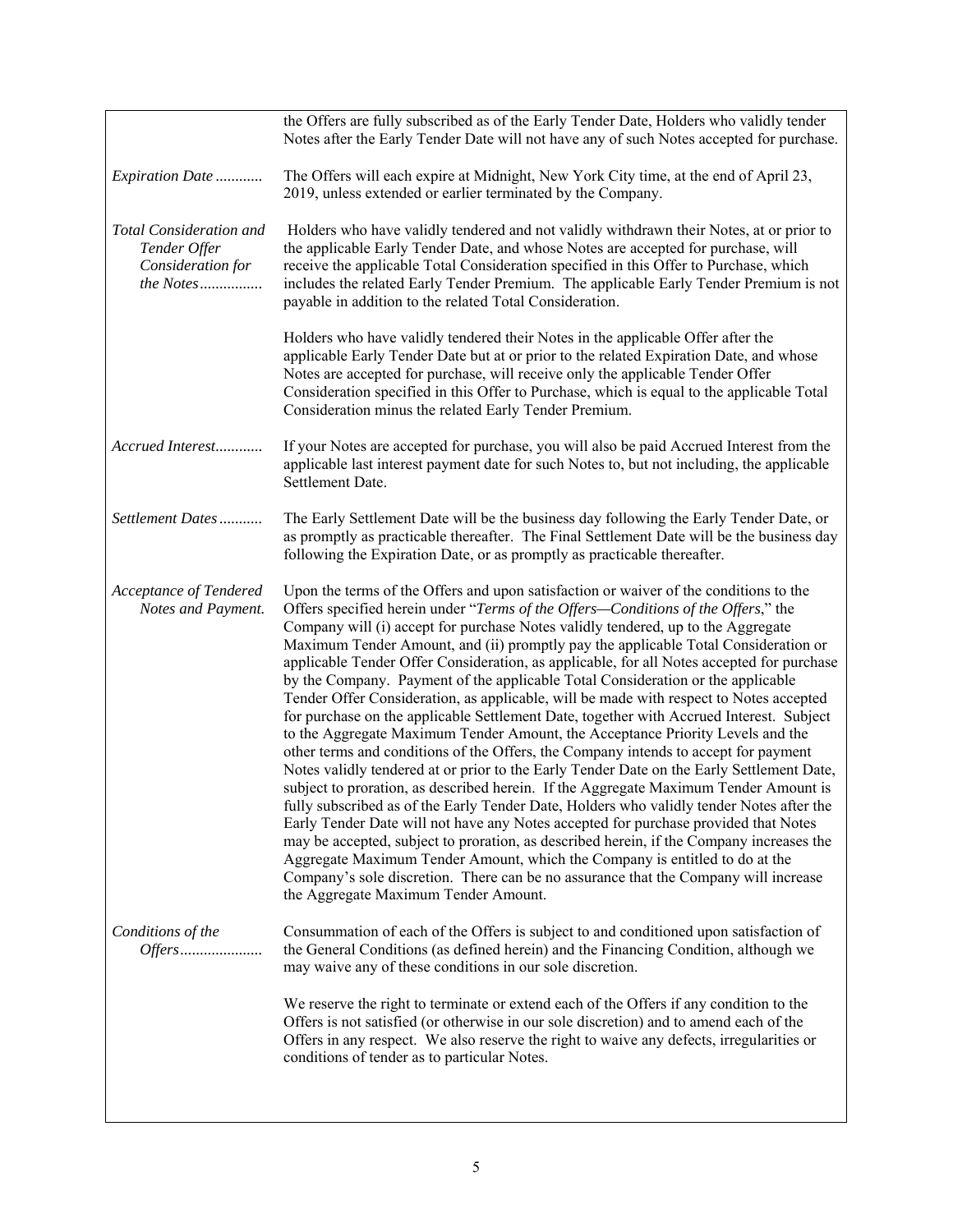| How to Tender Notes                                                         | See "Terms of the Offers-Procedures for Tendering Notes." For further information,<br>call the Information Agent or the Dealer Manager or consult your broker, dealer,<br>commercial bank, trust company or other nominee for assistance. If your Notes are held<br>by a broker, dealer, commercial bank, trust company or other nominee, you must contact<br>the nominee if you desire to tender your Notes.                                                                                                                                                                                                                                                                                                                  |
|-----------------------------------------------------------------------------|--------------------------------------------------------------------------------------------------------------------------------------------------------------------------------------------------------------------------------------------------------------------------------------------------------------------------------------------------------------------------------------------------------------------------------------------------------------------------------------------------------------------------------------------------------------------------------------------------------------------------------------------------------------------------------------------------------------------------------|
| Withdrawal                                                                  | Tendered Notes may be validly withdrawn at any time prior to the applicable<br>Withdrawal Date but may not be validly withdrawn after such time, except as otherwise<br>required by applicable law.                                                                                                                                                                                                                                                                                                                                                                                                                                                                                                                            |
| <b>Certain United States</b><br>Federal Income<br><b>Tax Considerations</b> | For a discussion of certain United States federal income tax considerations relating to the<br>Offers, see "Certain United States Federal Income Tax Considerations."                                                                                                                                                                                                                                                                                                                                                                                                                                                                                                                                                          |
| Consequences of<br>Failing to Tender                                        | Your rights and the obligations of the Company under the Notes that remain outstanding<br>after the consummation of the Offers will not change as a result of the Offers.                                                                                                                                                                                                                                                                                                                                                                                                                                                                                                                                                      |
|                                                                             | Although the Notes not purchased in the Offers will remain outstanding immediately<br>following consummation of the Offers, the purchase of the Notes of any series may<br>result in a smaller trading market for the remaining outstanding principal amount of such<br>series of Notes, which may cause the market for such Notes to be less liquid and more<br>sporadic, and market prices for such Notes may fluctuate more significantly depending<br>on the volume of trading in that series of Notes. See "Terms of the Offers-Certain<br>Significant Considerations-Treatment of Notes Not Purchased Pursuant to the Offers"<br>and "Terms of the Offers-Certain Significant Considerations-Limited Trading<br>Market." |
| Dealer Manager                                                              | The Dealer Manager for the Offers is Merrill Lynch, Pierce, Fenner & Smith<br>Incorporated. The Dealer Manager's contact information appears on the last page of this<br>Offer to Purchase.                                                                                                                                                                                                                                                                                                                                                                                                                                                                                                                                    |
| Depositary and<br><b>Information Agent</b>                                  | Global Bondholder Services Corporation is acting as the Depositary and the Information<br>Agent for the Offers. Contact information for the Depositary and the Information Agent<br>appears on the last page of this Offer to Purchase. Requests for additional copies of this<br>Offer to Purchase should be directed to the Information Agent.                                                                                                                                                                                                                                                                                                                                                                               |
|                                                                             |                                                                                                                                                                                                                                                                                                                                                                                                                                                                                                                                                                                                                                                                                                                                |
|                                                                             |                                                                                                                                                                                                                                                                                                                                                                                                                                                                                                                                                                                                                                                                                                                                |
|                                                                             |                                                                                                                                                                                                                                                                                                                                                                                                                                                                                                                                                                                                                                                                                                                                |
|                                                                             |                                                                                                                                                                                                                                                                                                                                                                                                                                                                                                                                                                                                                                                                                                                                |
|                                                                             |                                                                                                                                                                                                                                                                                                                                                                                                                                                                                                                                                                                                                                                                                                                                |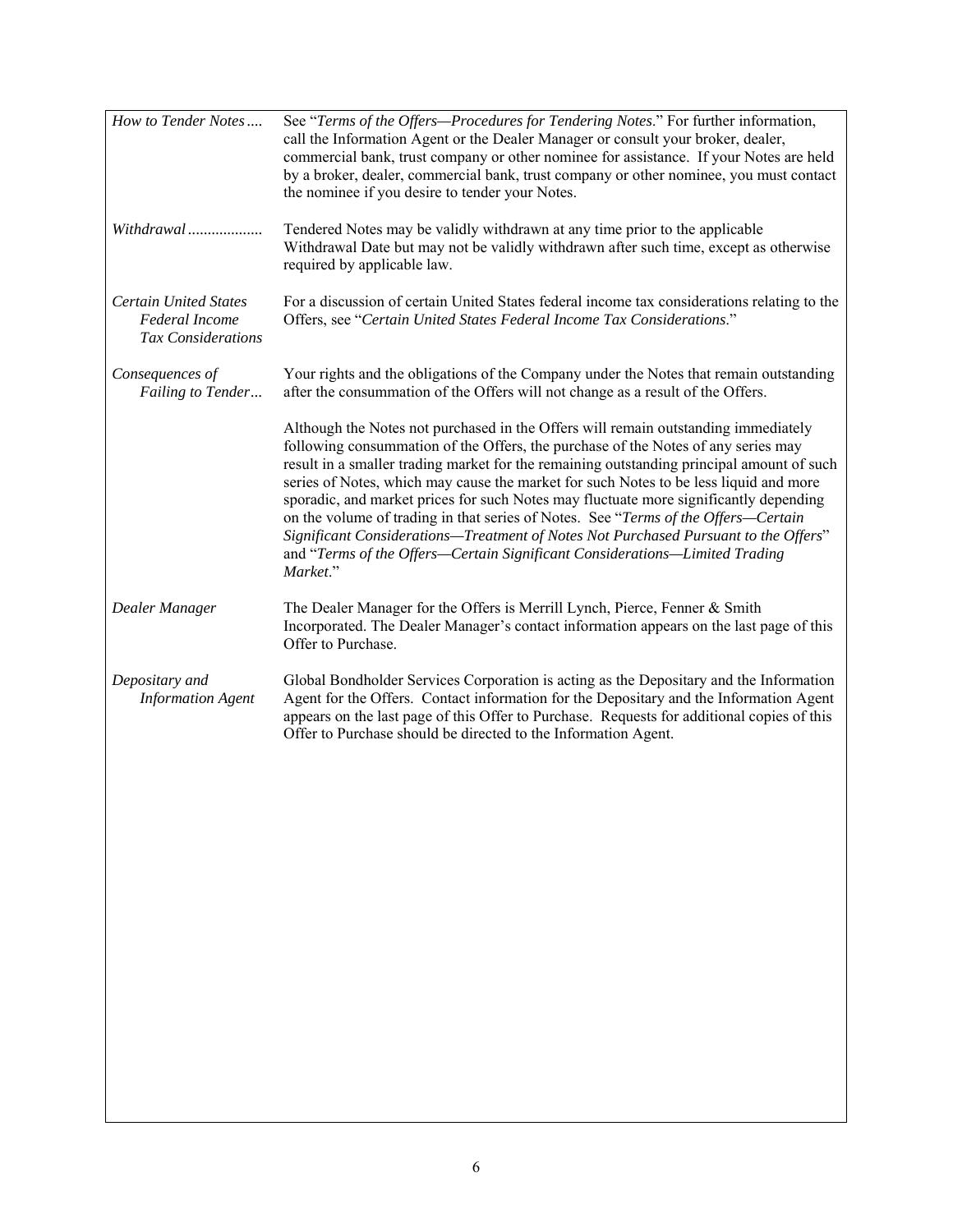# **WHERE YOU CAN FIND MORE INFORMATION; INCORPORATION BY REFERENCE**

The Company files annual, quarterly and current reports, proxy statements and other information with the SEC. The SEC maintains a website at *www.sec.gov* where you can access reports, proxy information and registration statements, and other information regarding issuers that file electronically.

You may also access the Company's SEC filings on its website at http://www.mgmresorts.com. The Company's web site and the information contained on its web site, or connected to its web site, are not incorporated into and are not a part of this Offer to Purchase.

The Company incorporates by reference the documents listed below and any future filings made with the SEC by the Company under Sections 13(a), 13(c), 14 or 15(d) of the Exchange Act, until the completion of this offering (except any portions of such filings that are not deemed to be filed under such sections):

- Annual Report on Form 10-K for the fiscal year ended December 31, 2018;
- the information responsive to Part III of Form 10-K for the fiscal year ended December 31, 2018 provided in its Proxy Statement on Schedule 14A filed on March 20, 2019; and
- Current Reports on Form 8-K filed on January 18, 2019, January 25, 2019, January 29, 2019, February 22, 2019, March 8, 2019, March 18, 2019 and March 27, 2019.

All documents and reports filed by the Company pursuant to Sections 13(a), 13(c), 14 or 15(d) of the Exchange Act after the date of this Offer to Purchase and on or before the time that the Offers are completed are deemed to be incorporated by reference in this Offer to Purchase from the date of filing of such documents or reports, except as to any portion of any future document or report which is not deemed to be filed under those sections. Any statement contained in a document incorporated or deemed to be incorporated by reference in this Offer to Purchase will be deemed to be modified or superseded for purposes of this Offer to Purchase to the extent that any statement contained herein or in any other subsequently filed document which also is or is deemed to be incorporated by reference in this Offer to Purchase modifies or supersedes such statement. Any statement so modified or superseded will not be deemed, except as so modified or superseded, to constitute a part of this Offer to Purchase.

Any person receiving a copy of this Offer to Purchase may obtain, without charge, upon written or oral request, a copy of any of the documents incorporated by reference except for the exhibits to such documents (other than the exhibits expressly incorporated in such documents by reference). You may request copies of these filings at no cost through the Company's Secretary: John McManus, Executive Vice President, General Counsel and Secretary, MGM Resorts International, 3600 Las Vegas Boulevard South, Las Vegas, Nevada 89109; telephone number: (702) 693-7120.

The Information Agent will also provide without charge, upon written or oral request, to each person to whom a copy of this Offer to Purchase is delivered, a copy of any or all of the documents (other than exhibits to such documents unless such exhibits are specifically incorporated by reference) incorporated herein by reference. Requests for such documents should be directed to the Information Agent at its address set forth on the last page of this Offer to Purchase.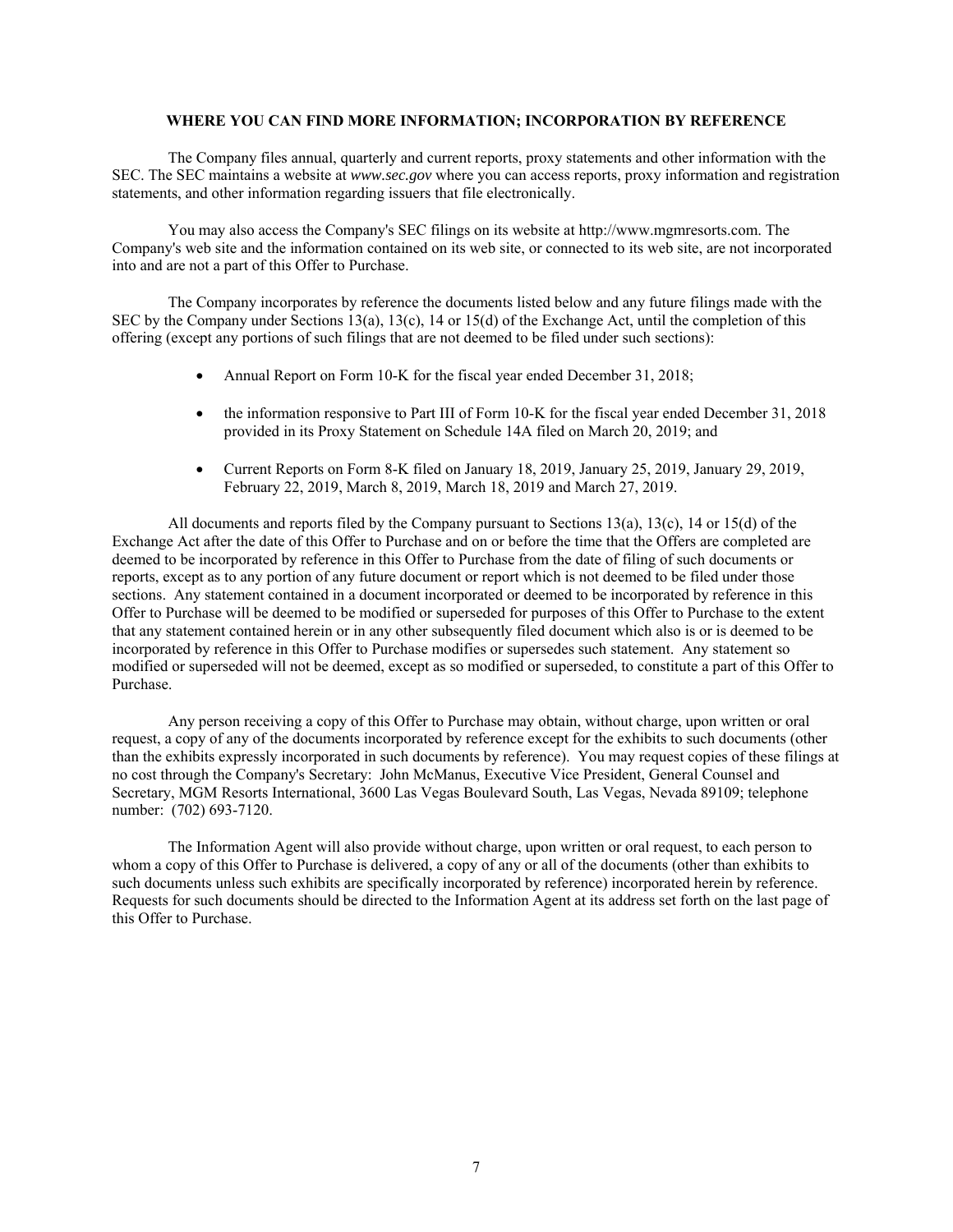# **FORWARD-LOOKING STATEMENTS**

This Offer to Purchase includes or incorporates by reference "forward-looking statements" within the meaning of the U.S. Private Securities Litigation Reform Act of 1995, Section 27A of the Securities Act of 1933, as amended and Section 21E of the Securities and Exchange Act of 1934, as amended (the "*Exchange Act*"). Forwardlooking statements can be identified by words such as "anticipates," "intends," "plans," "seeks," "believes," "estimates," "expects," "will," "may" and similar references to future periods. Examples of forward-looking statements include, but are not limited to, statements the Company makes regarding expected market growth in Macau, its ability to generate significant cash flow and execute on ongoing and future projects, such as its MGM 2020 Plan (as described further in the Company's Annual Report on Form 10-K for the fiscal year ended December 31, 2018), and the expected results of the MGM 2020 Plan, amounts the Company will spend in capital expenditures and investments, the Company's expectations with respect to future cash dividends on its common stock, dividends and distributions the Company will receive from MGM China Holdings Limited ("*MGM China*"), MGM Growth Properties Operating Partnership LP (the "*Operating Partnership*") or CityCenter Holdings, LLC ("*CityCenter*"), statements regarding management's views with respect to certain aspects of first quarter performance and amounts projected to be realized as deferred tax assets. The foregoing is not a complete list of all forward-looking statements the Company makes.

Forward-looking statements are based on the Company's current expectations and assumptions regarding its business, the economy and other future conditions. Because forward-looking statements relate to the future, they are subject to inherent uncertainties, risks, and changes in circumstances that are difficult to predict. The Company's actual results may differ materially from those contemplated by the forward-looking statements. They are neither statements of historical fact nor guarantees or assurances of future performance. Therefore, the Company cautions you against relying on any of these forward-looking statements. Important factors that could cause actual results to differ materially from those in the forward-looking statements include, but are not limited to, regional, national or global political, economic, business, competitive, market, and regulatory conditions and the following:

- the Company's substantial indebtedness and significant financial commitments, including the fixed component of its rent payments to MGM Growth Properties LLC ("*MGP*"), could adversely affect the Company's development options and financial results and impact its ability to satisfy its obligations;
- current and future economic, capital and credit market conditions could adversely affect the Company's ability to service or refinance its indebtedness and to make planned expenditures;
- restrictions and limitations in the agreements governing the Company's senior credit facility and other senior indebtedness could significantly affect its ability to operate its business, as well as significantly affect its liquidity;
- the fact that the Company is required to pay a significant portion of its cash flows as fixed and percentage rent under the master lease, which could adversely affect its ability to fund its operations and growth, service its indebtedness and limit its ability to react to competitive and economic changes;
- significant competition the Company faces with respect to destination travel locations generally and with respect to its peers in the industries in which the Company competes;
- the fact that the Company's businesses are subject to extensive regulation and the cost of compliance or failure to comply with such regulations could adversely affect its business;
- the impact on the Company's business of economic and market conditions in the jurisdictions in which the Company operates and in the locations in which its customers reside;
- the Company's ability to sustain continued improvement efforts;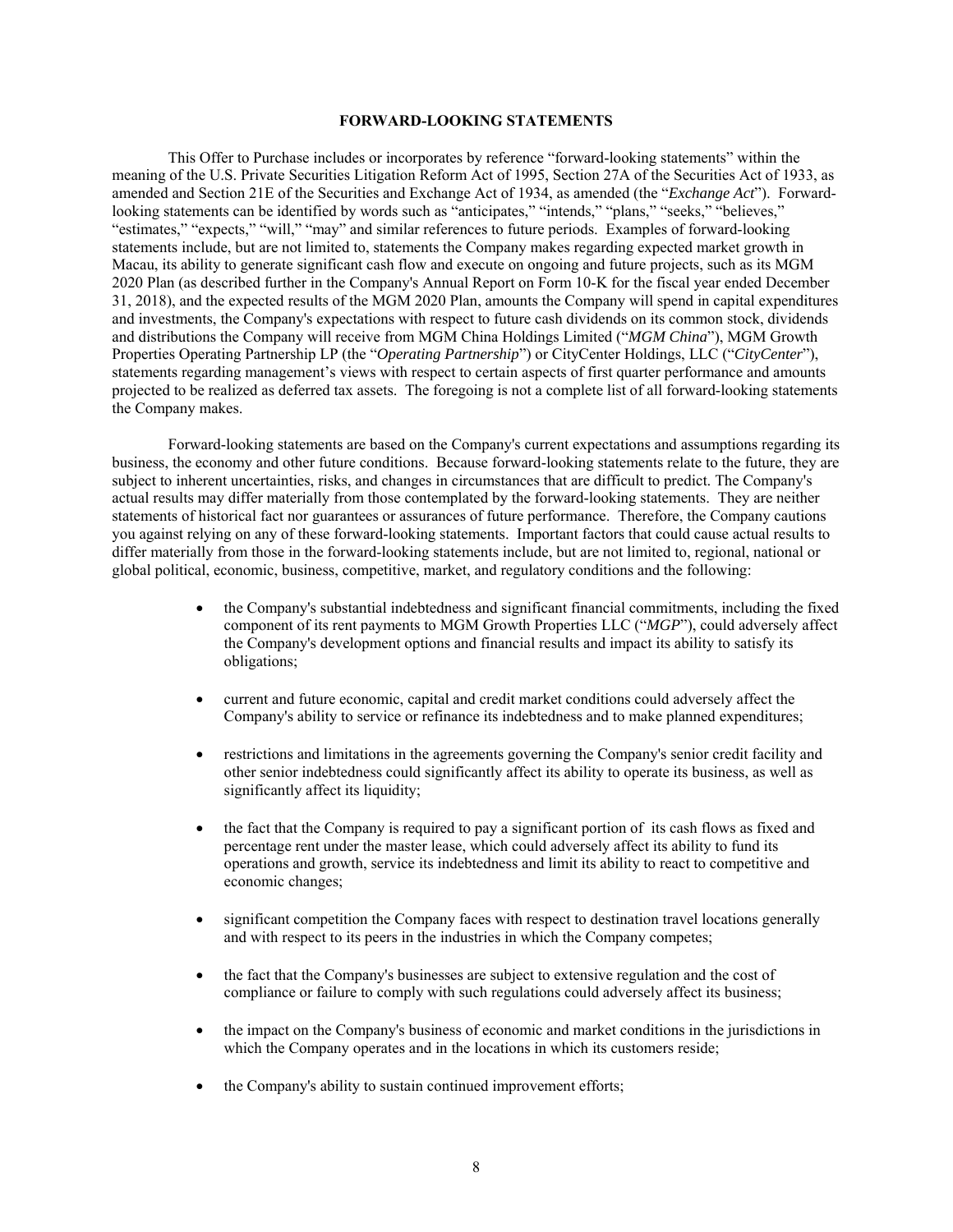- the Company's ability to pay ongoing regular dividends is subject to the discretion of its board of directors and certain other limitations;
- extreme weather conditions or climate change may cause property damage or interrupt business;
- the concentration of a significant number of the Company's major gaming resorts on the Las Vegas Strip;
- the fact that the Company extends credit to a large portion of its customers and the Company may not be able to collect such gaming receivables;
- the potential occurrence of impairments to goodwill, indefinite-lived intangible assets or longlived assets which could negatively affect future profits;
- the susceptibility of leisure and business travel, especially travel by air, to global geopolitical events, such as terrorist attacks, other acts of violence or acts of war or hostility;
- the fact that co-investing in properties, including the Company's investment in CityCenter, decreases the Company's ability to manage risk;
- the fact that future construction, development, or expansion projects will be subject to significant development and construction risks;
- the fact that the Company's insurance coverage may not be adequate to cover all possible losses that its properties could suffer, its insurance costs may increase and the Company may not be able to obtain similar insurance coverage in the future;
- the fact that a failure to protect the Company's trademarks could have a negative impact on the value of its brand names and adversely affect its business;
- the risks associated with doing business outside of the United States and the impact of any potential violations of the Foreign Corrupt Practices Act or other similar anti-corruption laws;
- risks related to pending claims that have been, or future claims that may be brought against the Company;
- the fact that a significant portion of the Company's labor force is covered by collective bargaining agreements;
- the sensitivity of the Company's business to energy prices and a rise in energy prices could harm its operating results;
- the potential that failure to maintain the integrity of the Company's computer systems and internal customer information could result in damage to its reputation and/or subject it to fines, payment of damages, lawsuits or other restrictions on its use or transfer of data;
- the potential reputational harm as a result of increased scrutiny related to the Company's corporate social responsibility efforts;
- the potential failure of future efforts to expand through investments in other businesses and properties or through alliances or acquisitions, such as the Northfield Park Associates, LLC acquisition, or to divest some of the Company's properties and other assets;
- increases in gaming taxes and fees in the jurisdictions in which the Company operates; and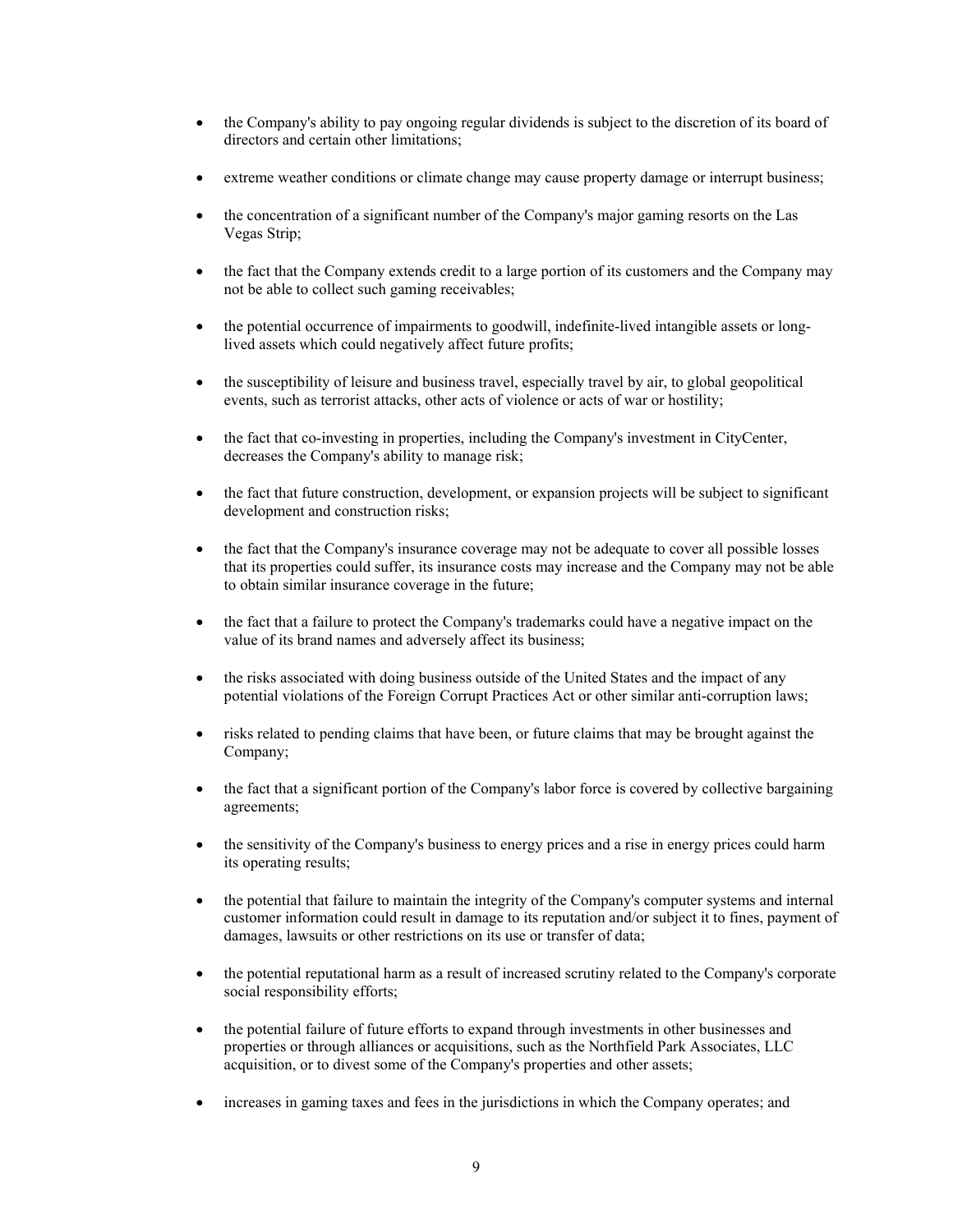the potential for conflicts of interest to arise because certain of the Company's directors and officers are also directors of MGM China, which is a publicly traded company listed on the Hong Kong Stock Exchange.

The forward-looking statements included or incorporated by reference in this Offer to Purchase are made only as of the date of this Offer to Purchase or as of the date of the documents incorporated by reference. Other factors or events not identified above could also cause the Company's actual results to differ materially from those projected. Most of those factors and events are difficult to predict accurately and are generally beyond the Company's control. A detailed discussion of these and other risks and uncertainties that could cause actual results and events to differ materially from such forward-looking statements is included in Part I, Item 1A of the Company's Annual Report on Form 10-K for the fiscal year ended December 31, 2018, which is incorporated by reference into this Offer to Purchase, in the section entitled "Risk Factors" and as may be included from time to time in the Company's reports filed with the SEC. The Company undertakes no obligation to publicly update any forwardlooking statement, whether as a result of new information, future developments or otherwise, except as may be required by law. If the Company updates one or more forward-looking statements, no inference should be made that the Company will make additional updates with respect to those or other forward-looking statements.

You should also be aware that while the Company from time to time communicates with securities analysts, the Company does not disclose to them any material non-public information, internal forecasts or other confidential business information. Therefore, you should not assume that the Company agrees with any statement or report issued by any analyst, irrespective of the content of the statement or report. To the extent that reports issued by securities analysts contain projections, forecasts or opinions, those reports are not the Company's responsibility and are not endorsed by it.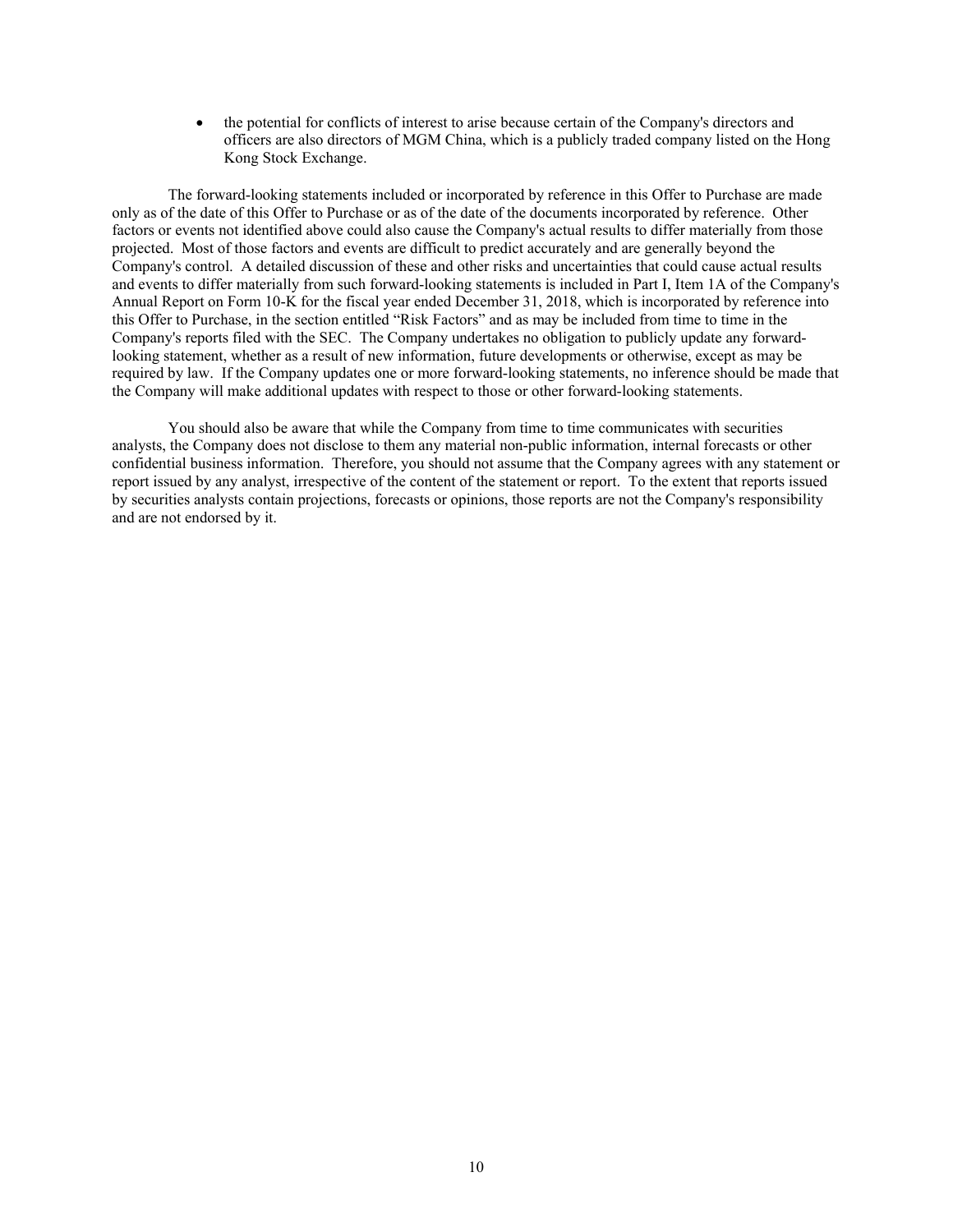# **ABOUT THE COMPANY**

MGM Resorts International is a Delaware corporation that acts largely as a holding company and, through subsidiaries, owns and operates casino resorts. The Company owns and operates the following integrated casino, hotel and entertainment resorts in Las Vegas, Nevada: Bellagio, MGM Grand Las Vegas, The Mirage, Mandalay Bay, Luxor, New York-New York, Park MGM (which was branded as Monte Carlo prior to May 2018), Excalibur and Circus Circus Las Vegas. Operations at MGM Grand Las Vegas include management of The Signature at MGM Grand Las Vegas, a condominium-hotel consisting of three towers. The Company operates and, along with local investors, owns MGM Grand Detroit in Detroit, Michigan, MGM National Harbor in Prince George's County, Maryland, and MGM Springfield in Springfield, Massachusetts, which opened on August 24, 2018. The Company also owns and operates Borgata located on Renaissance Pointe in the Marina area of Atlantic City, New Jersey, Empire City race track and casino in Yonkers, New York ("*Empire City*") and the following resorts in Mississippi: Beau Rivage in Biloxi and Gold Strike in Tunica. The Company also owns and operates The Park, a dining and entertainment district located between New York-New York and Park MGM, Shadow Creek, an exclusive worldclass golf course located approximately ten miles north of its Las Vegas Strip resorts, Primm Valley Golf Club at the California/Nevada state line and Fallen Oak golf course in Saucier, Mississippi.

MGP, a consolidated subsidiary, is organized as an umbrella partnership REIT (commonly referred to as an "UPREIT") structure in which substantially all of its assets are owned by, and substantially all of its businesses are conducted through, the Operating Partnership, its subsidiary. MGP has two classes of authorized and outstanding voting common shares (collectively, the "*shares*"): Class A shares and a single Class B share. The Company owns MGP's Class B share, which does not provide its holder any rights to profits or losses or any rights to receive distributions from operations of MGP or upon liquidation or winding up of MGP. MGP's Class A shareholders are entitled to one vote per share, while we, as the owner of the Class B share, are entitled to an amount of votes representing a majority of the total voting power of MGP's shares so long as the Company and the Company's controlled affiliates' (excluding MGP) aggregate beneficial ownership of the combined economic interests in MGP and the Operating Partnership does not fall below 30%. The Company and MGP each hold Operating Partnership units representing limited partner interests in the Operating Partnership. The general partner of the Operating Partnership is a wholly-owned subsidiary of MGP. The Operating Partnership units held by the Company are exchangeable into Class A shares of MGP on a one-to-one basis, or cash at the fair value of a Class A share. The determination of settlement method is at the option of MGP's independent conflicts committee. As of December 31, 2018, the Company owned 73.3% of the Operating Partnership units, and MGP held the remaining 26.7% of the Operating Partnership units.

Pursuant to a master lease agreement between a subsidiary of the Company (the "*tenant*") and a subsidiary of the Operating Partnership (the "*landlord*"), the tenant leases the real estate assets of The Mirage, Mandalay Bay, Luxor, New York-New York, Park MGM, Excalibur, The Park, Gold Strike Tunica, MGM Grand Detroit, Beau Rivage, Borgata, MGM National Harbor and Empire City from the landlord.

The Company has an approximate 56% controlling interest in MGM China, which owns MGM Grand Paradise, S.A. ("*MGM Grand Paradise*"). MGM Grand Paradise owns and operates the MGM Macau resort and casino and the related gaming subconcession and land concessions as well as MGM Cotai, an integrated casino, hotel and entertainment resort located on the Cotai Strip in Macau that opened on February 13, 2018.

The Company owns 50% of and manages CityCenter, located between Bellagio and Park MGM. The other 50% of CityCenter is owned by Infinity World Development Corp, a wholly owned subsidiary of Dubai World, a Dubai, United Arab Emirates government decree entity. CityCenter consists of Aria, an integrated casino, hotel and entertainment resort; and Vdara, a luxury condominium-hotel. On August 30, 2018, a subsidiary of CityCenter completed the sale of the Mandarin Oriental Las Vegas and adjacent retail parcels.

The Company and a subsidiary of Anschutz Entertainment Group, Inc. each own 42.5% of the Las Vegas Arena Company, LLC ("*Las Vegas Arena Company*"), the entity which owns the T-Mobile Arena, and Athena Arena, LLC owns the remaining 15%. The Company manages the T-Mobile Arena and leases the MGM Grand Garden Arena, located adjacent to the MGM Grand Las Vegas, to the Las Vegas Arena Company.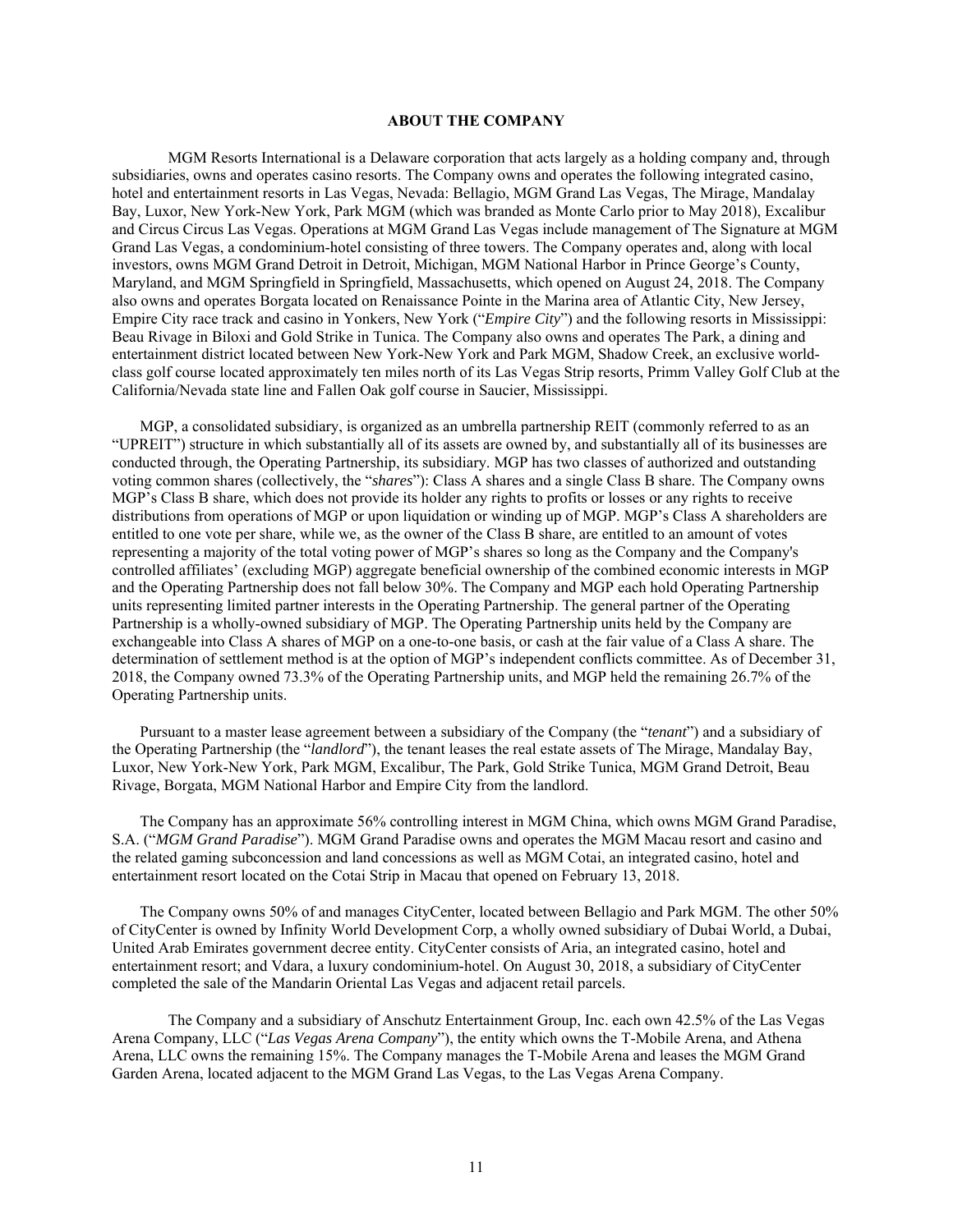During 2018, the Company entered into an agreement with GVC Holdings PLC to form Roar Digital LLC, a world-class sports betting and online gaming platform in the United States. The 50/50 venture will be capitalized with initial commitments of \$100 million per partner. Under the agreement, the venture will benefit from the economics of the Company's existing race and sports books and online gaming operations and will have exclusive access to certain U.S. land-based and online sports betting, online real money and free-to-play casino gaming, major tournament and online poker, and other similar future interactive businesses. The commencement of operations is subject to gaming regulatory approvals.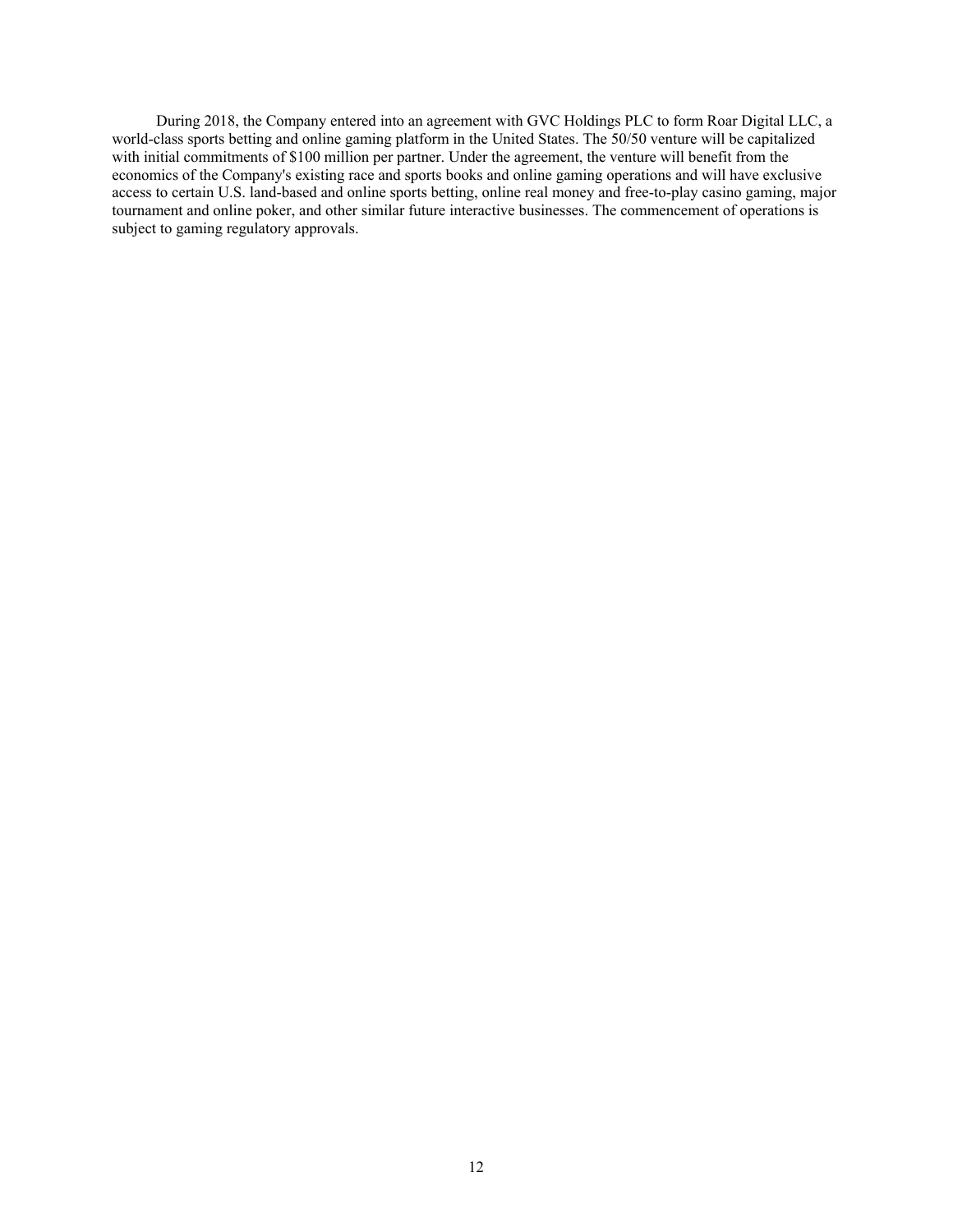# **TERMS OF THE OFFERS**

## **General**

We are offering to purchase for cash up to \$500,000,000 aggregate principal amount of the outstanding Notes listed in the table below.

| <b>Title of Notes</b>        | <b>CUSIP Numbers /</b><br>ISIN | <b>Aggregate Principal</b><br><b>Amount Outstanding</b> <sup>(1)</sup> | Acceptance<br><b>Priority</b><br>Level |
|------------------------------|--------------------------------|------------------------------------------------------------------------|----------------------------------------|
| 6.750% Senior Notes due 2020 | 552953 BY6<br>US552953BY63     | \$1,000,000,000                                                        |                                        |
| 5.250% Senior Notes due 2020 | 552953 CB5<br>US552953CB51     | \$500,000,000                                                          | ↑                                      |

(1) As of the date of this Offer to Purchase.

Upon the terms and subject to the conditions described in this Offer to Purchase, the Company hereby offers to purchase for cash up to the Aggregate Maximum Tender Amount of Notes, the Acceptance Priority Levels (except as otherwise provided herein) and proration, as described herein. The Company reserves the right, but is under no obligation, to increase the Aggregate Maximum Tender Amount at any time, subject to compliance with applicable law, which could result in the Company purchasing a greater aggregate principal amount of Notes in the Offers. There can be no assurance that the Company will increase the Aggregate Maximum Tender Amount. If the Company increases the Aggregate Maximum Tender Amount, it does not expect to extend the Withdrawal Date, subject to applicable law.

The Company's obligation to accept for payment and to pay for any of the Notes in the Offers is subject to the satisfaction or waiver of the conditions to the Offers. See "*—Conditions of the Offers*." The Offers are not contingent upon the tender of any minimum principal amount of Notes.

## **Total Consideration and Tender Offer Consideration**

Holders who have validly tendered and not validly withdrawn their Notes in the applicable Offer at or prior to the applicable Early Tender Date, and whose Notes are accepted for purchase, will receive the applicable Total Consideration specified in this Offer to Purchase, which includes the related Early Tender Premium. The applicable Early Tender Premium is not separately payable in addition to the related Total Consideration.

Holders who have validly tendered their Notes in the Offers after the applicable Early Tender Date, but at or prior to the applicable Expiration Date and whose Notes are accepted for purchase, will be entitled to receive only the applicable Tender Offer Consideration specified in this Offer to Purchase, which is equal to the applicable Total Consideration minus the related Early Tender Premium.

On the terms and subject to the conditions of the Offers, in addition to the applicable Total Consideration or applicable Tender Offer Consideration, as applicable, Holders who validly tender and do not validly withdraw their Notes in the applicable Offer and whose Notes are accepted for purchase will also be paid applicable Accrued Interest on the tendered Notes from the applicable last interest payment date applicable to such Notes to, but not including, the applicable Settlement Date. Under no circumstances will any interest be payable because of any delay in the transmission of funds to Holders by the Depositary or DTC.

The Offers will expire on the Expiration Date, unless extended or earlier terminated by the Company. No tenders will be valid if submitted after the Expiration Date. No alternative, conditional or contingent tenders will be accepted. The Offers are open to all registered Holders of the applicable Notes, subject to compliance with the offering restrictions described under "*Offer Restrictions.*"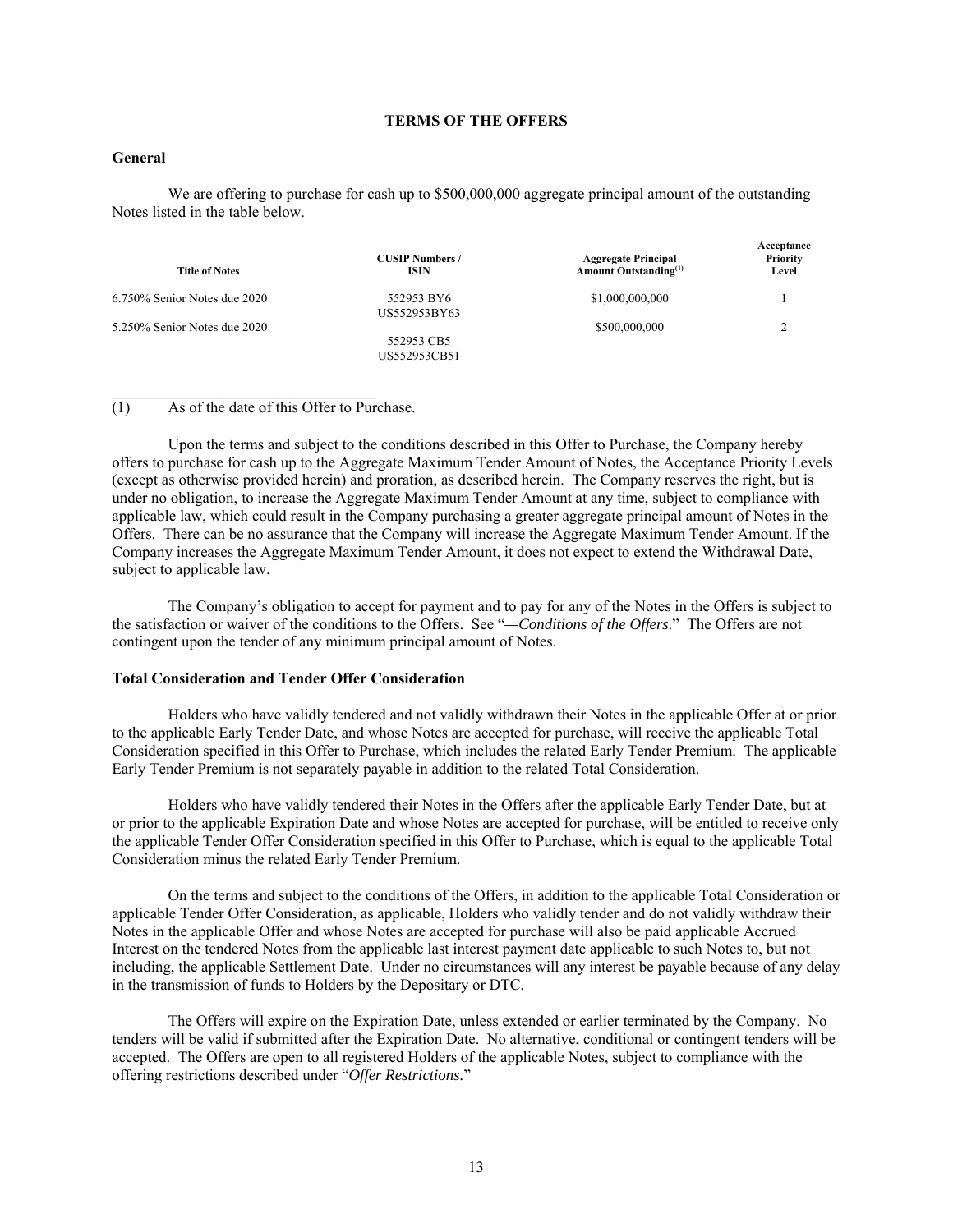**If a broker, dealer, commercial bank, trust company or other nominee holds your Notes, such nominee may have earlier deadlines for accepting the Offers at or prior to the Early Tender Date or the Expiration Date. You should promptly contact the broker, dealer, commercial bank, trust company or other nominee that holds your Notes to determine its deadline or deadlines**.

The Early Settlement Date is expected to be the business day following the applicable Early Tender Date, or as promptly as practicable thereafter, subject to all conditions to the Offers having been either satisfied or waived by the Company. On the Early Settlement Date, the Company will accept Notes validly tendered at or prior to the Early Tender Date, subject to the Aggregate Maximum Tender Amount, the Acceptance Priority Levels and proration, each as described herein. Assuming that the conditions to the Offers are satisfied and waived, such Early Settlement Date may be as early as one business day following the Early Tender Date. If Notes equal to the Aggregate Maximum Tender Amount are not purchased on the Early Settlement Date, the Company will purchase Notes that have been validly tendered and not validly withdrawn after the Early Tender Date and at or prior to the Expiration Date and that the Company chooses to accept for purchase promptly following the Expiration Date, subject to all conditions to the Offers having been either satisfied or waived by the Company. Any Final Settlement Date is expected to occur on the business following the Expiration Date, or as promptly as practicable thereafter. Notes accepted on the Final Settlement Date, if any, will be accepted subject to the Aggregate Maximum Tender Amount, the Acceptance Priority Levels and proration, each as described herein. If the Offers are fully subscribed as of the Early Tender Date, Holders who validly tender Notes after the Early Tender Date will not have any of their Notes accepted for purchase and, accordingly, there will be no Final Settlement Date.

The Notes accepted for payment on any Settlement Date will be accepted in accordance with their Acceptance Priority Levels set forth on the front cover of this Offer to Purchase (with 1 being the highest Acceptance Priority Level and 2 being the lowest Acceptance Priority Level), provided that the Company will only accept for purchase Notes in an aggregate principal amount up to the Aggregate Maximum Tender Amount and provided that Notes tendered at or prior to the Early Tender Date will be accepted for purchase with priority over Notes tendered after the Early Tender Date, but at or prior to the Expiration Date, regardless of the priority of the series of such later tendered Notes. See "—*Aggregate Maximum Tender Amount; Acceptance Priority Levels; Proration*."

The Company reserves the right, subject to applicable law, with respect to any or all of the Offers to (a) extend the Early Tender Date, Withdrawal Date or Expiration Date to a later date and time as announced by the Company; (b) increase the Aggregate Maximum Tender Amount; (c) waive or modify in whole or in part any or all conditions to the Offers; (d) delay the acceptance for purchase of any Notes or delay the purchase of any Notes; or (e) otherwise modify or terminate one or more of the Offers. In the event that one or more Offers is terminated or otherwise not completed, the Total Consideration or Tender Offer Consideration, as the case may be, relating to the Notes, will not be paid or become payable to Holders of such Notes, without regard to whether such Holders have validly tendered their Notes (in which case, such tendered Notes will be promptly returned to Holders). The Company will publicly announce any extension, amendment or termination in the manner described under "*— Announcements*." There can be no assurance that the Company will exercise its right to extend, terminate or amend the Offers. See "—*Expiration Date; Early Tender Date; Withdrawal Date; Extensions; Amendments."*

**Notwithstanding any other provision of the Offers**, **the Company's obligation to accept for purchase**, **and to pay for**, **any Notes validly tendered pursuant to the Offers**, **is conditioned upon satisfaction or waiver of the General Conditions and the Financing Condition. The conditions to the Offers are for the sole benefit of the Company and may be asserted by the Company**, **regardless of the circumstances giving rise to any such condition (including any action or inaction by the Company). The Company reserves the right**, **in its sole discretion**, **to waive any and all conditions of the Offers at or prior to the Expiration Date (or the Early Settlement Date). The Offers are not subject to a minimum principal amount of Notes of any series**, **or a minimum aggregate principal amount of Notes of all series**, **being tendered. See "***—Conditions of the Offers***."** 

Withdrawal rights with respect to the Notes will terminate on the Withdrawal Date, unless otherwise required by applicable law. Accordingly, following the Withdrawal Date, any Notes validly tendered (whether before, on or after the Withdrawal Date) may no longer be validly withdrawn. For the withdrawal of a tendered Note to be valid, such withdrawal must comply with the procedures set forth in "*—Withdrawal of Notes.*" Subject to applicable law, the Company may (i) extend or otherwise amend the Early Tender Date or the Expiration Date, or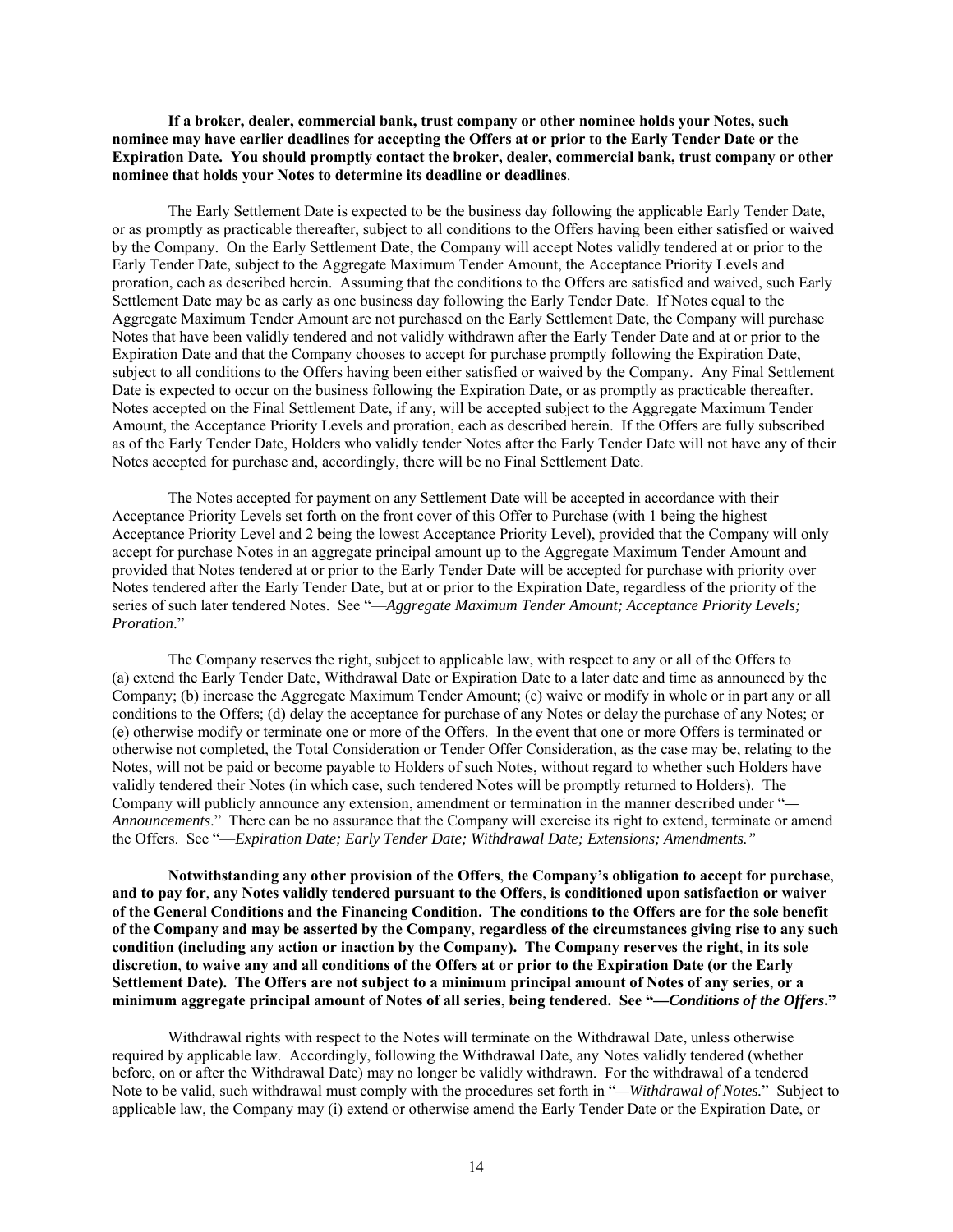(ii) increase the Aggregate Maximum Tender Amount without extending the Withdrawal Date or otherwise reinstating withdrawal rights of Holders except as required by law. In the event of the termination of any of the Offers, the Notes tendered pursuant to such Offer and not previously accepted and purchased will be promptly returned to the tendering Holders.

In the event that the Company modifies the Tender Offer Consideration, the Early Tender Premium, the Total Consideration, the Aggregate Maximum Tender Amount or the Acceptance Priority Levels and there are fewer than 10 business days remaining from and including the date of the announcement of such modification to the Expiration Date, the Company will extend the Expiration Date with respect to the applicable Offers so that at least 10 business days remain from the date of such announcement until (and including) the Expiration Date with respect to such Offers.

**None of the Company**, **its board of directors**, **the Dealer Manager**, **the Information Agent or the Trustee or any of the Company's or their respective affiliates makes any recommendation that Holders tender or refrain from tendering all or any portion of the principal amount of their Notes**, **and no one has been authorized by any of them to make such a recommendation. Holders must make their own decision as to whether to tender their Notes**, **and**, **if so**, **the principal amount of Notes to tender.** 

Tendering Holders will not be obligated to pay brokerage fees or commissions to the Company, the Dealer Manager, the Depositary, the Information Agent, the Trustee or DTC. If your Notes are held through a broker or other nominee who tenders the Notes on your behalf, your broker or other nominee may charge you a commission for doing so. You should consult with your broker or nominee to determine whether any charges will apply.

# **Purpose of the Offers; Source of Funds**

The purpose of the Offers is to purchase Notes and enhance the Company's debt maturity profile.

The Company is offering to purchase for cash, upon the terms and subject to the conditions set forth in this Offer to Purchase, up to \$500,000,000 in aggregate principal amount of the Notes. The Company intends to fund the Offers, including Accrued Interest and fees and expenses payable in connection with the Offers, with the net proceeds from the Debt Financing, together with, if necessary, any other sources of available funds, which may include cash on hand or borrowings under the Company's senior secured revolving credit facility.

Nothing contained herein shall constitute an offer of the debt securities that are the subject of the Debt Financing.

## **Aggregate Maximum Tender Amount; Acceptance Priority Levels; Proration**

The amount of Notes that is purchased in the Offers will be based on the applicable Acceptance Priority Level (except as provided herein), the Aggregate Maximum Tender Amount and the proration arrangements applicable to the Offers. See the front cover of this Offer to Purchase for details of the Aggregate Maximum Tender Amount and the Acceptance Priority Levels.

### *Aggregate Maximum Tender Amount*

The Aggregate Maximum Tender Amount will be \$500,000,000 aggregate principal amount of Notes. The Company reserves the right, but is under no obligation, to increase the Aggregate Maximum Tender Amount at any time, subject to compliance with applicable law, which could result in the Company purchasing a greater aggregate principal amount of Notes in the Offers. There can be no assurance that the Company will exercise its right to increase the Aggregate Maximum Tender Amount. If the Company increases the Aggregate Maximum Tender Amount, it does not expect to extend the Withdrawal Date, subject to applicable law. If the principal amount of Notes validly tendered at or prior to the Early Tender Date exceeds the Aggregate Maximum Tender Amount, the Company will not accept for purchase any Notes tendered after the Early Tender Date; provided that Notes may be accepted, subject to proration, as described herein, if the Company increases the Aggregate Maximum Tender Amount, which the Company is entitled to do at the Company's sole discretion.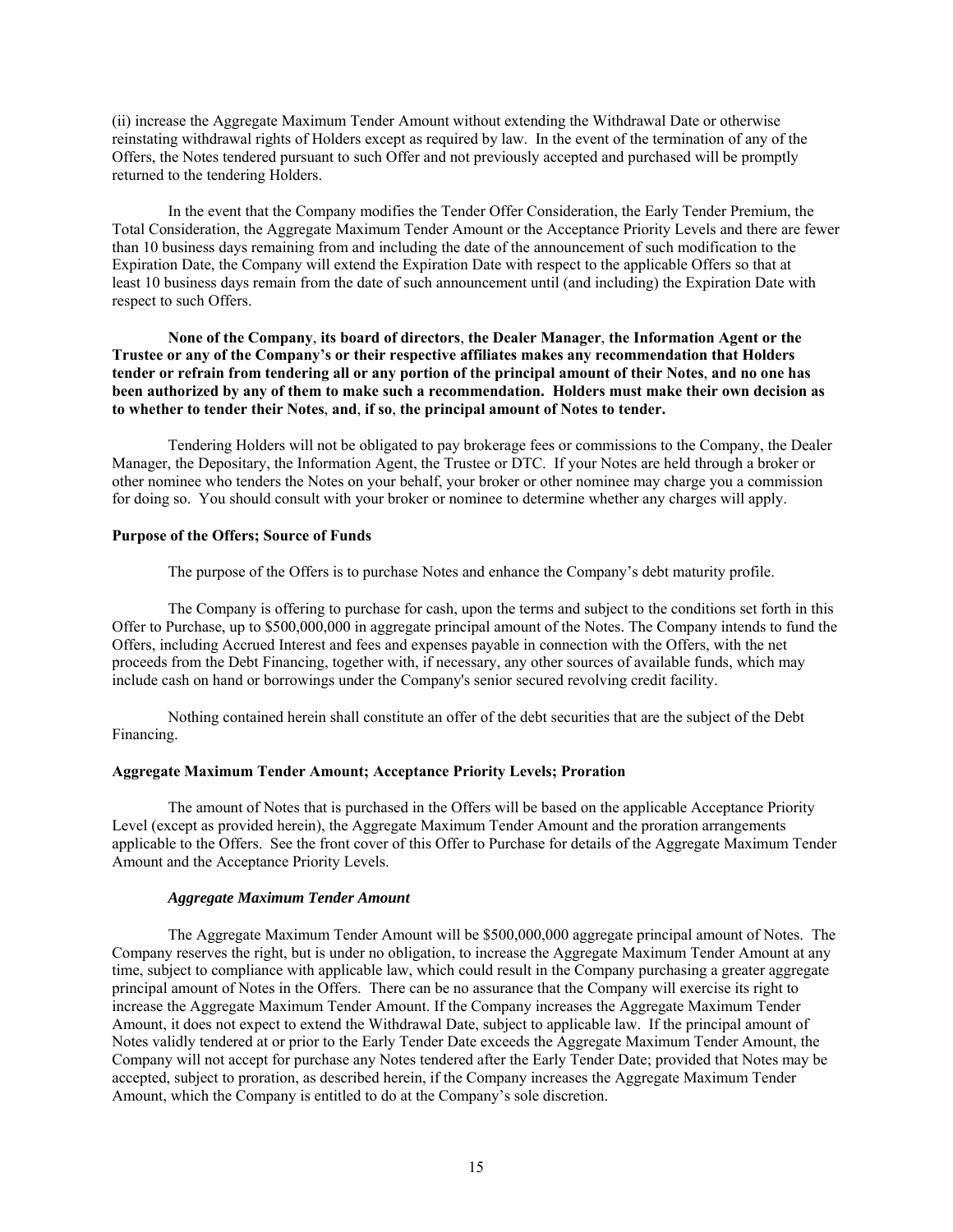## *Acceptance Priority Levels*

Subject to the Aggregate Maximum Tender Amount and proration, the Notes accepted for payment on any Settlement Date will be accepted in accordance with their Acceptance Priority Levels set forth on the front cover of this Offer to Purchase (with 1 being the highest Acceptance Priority Level and 2 being the lowest Acceptance Priority Level) provided that Notes tendered at or prior to the Early Tender Date will be accepted for purchase in priority to other Notes tendered after the Early Tender Date, even if such Notes tendered after the Early Tender Date have a higher Acceptance Priority Level than Notes tendered prior to the Early Tender Date.

## *Proration*

Acceptance for tenders of any Notes may be subject to proration if the aggregate principal amount for any series of Notes validly tendered and not validly withdrawn would cause the Aggregate Maximum Tender Amount to be exceeded. **Furthermore**, **if the Offers are fully subscribed as of the Early Tender Date**, **Holders who validly tender Notes after the Early Tender Date will not have any of their Notes accepted for purchase.** 

If proration of the tendered Notes of any series is required, the Company will determine the final proration factor as soon as practicable after the Early Tender Date or the Expiration Date, as applicable. The Company will announce results of such proration as described in "—*Announcements*" below. Holders may obtain such information from the Dealer Manager and may be able to obtain such information from their brokers. Each tender of Notes that is pro-rated will be rounded down to the nearest \$1,000 principal amount. Depending on the proration factor applied, if the principal amount of Notes returned to a Holder as a result of proration would result in less than the minimum denomination of \$2,000 principal amount being returned to such Holder, the Company will accept or reject all of such Holder's validly tendered Notes.

## **Conditions of the Offers**

Notwithstanding any other provisions of the Offers and in addition to (and not in limitation of) the Company's right to extend or amend the Offers, the Company shall not be required to accept for purchase, purchase or pay for, and may delay the acceptance for purchase of, or payment for, any tendered Notes, in each event subject to Rule 14e-1 under the Exchange Act, and may terminate any or all of the Offers, if any of the General Conditions or the Financing Condition set forth below shall not have been satisfied or waived.

The "*General Conditions*" shall be deemed to be satisfied with respect to each purchase of Notes on the Early Settlement Date, in respect of Notes tendered at or prior to the Early Tender Date, or the Expiration Date, with respect to Notes tendered thereafter, unless any of the following conditions shall occur on or after the date of this Offer to Purchase:

(a) there shall have been instituted, threatened or be pending any action or proceeding before or by any court, governmental, regulatory or administrative agency or instrumentality, or by any other person, in connection with the Offers, that is, or is reasonably likely to be, in the reasonable judgment of the Company, materially adverse to the business, operations, properties, condition (financial or other), assets, liabilities or prospects of the Company or its subsidiaries;

(b) there shall have been any statute, rule, regulation, judgment, order or injunction promulgated, entered, enforced, enacted, issued or deemed applicable to the Offers by any domestic or foreign, federal or state governmental authority or court which directly or indirectly (1) prohibits, or makes illegal or delays or otherwise directly or indirectly restrains the acceptance for payment, payment for or purchase of some or all of the Notes or the consummation of the Offers; (2) renders the Company unable to accept for payment, pay for or purchase some or all of the Notes tendered; or (3) imposes or confirms material limitations on the scope, validity or effectiveness of the ability of the Company to acquire or hold or to exercise full rights of ownership of the Notes tendered;

(c) there shall have been any significant adverse change in the price of the Notes or in the United States securities or financial markets;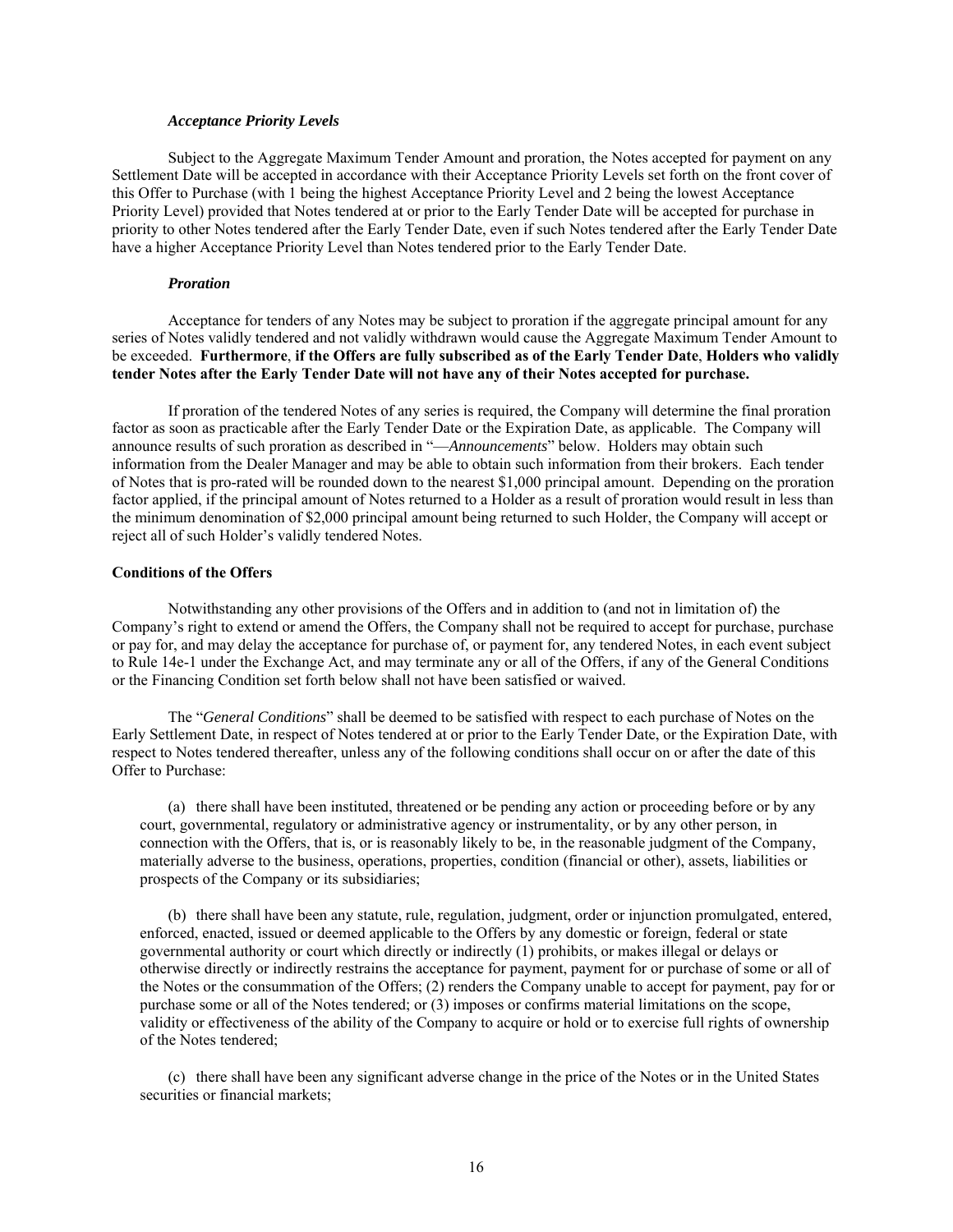(d) there shall have occurred any change or development, including, without limitation, any change or development involving a prospective change in or affecting the business or financial affairs of the Company that, in the sole judgment of the Company, would or might prohibit, prevent, restrict or delay consummation of the Offers or would or might impair in any respect the contemplated benefits of the Offers to the Company or that is, or is reasonably likely to be, materially adverse to the business, operations, properties, condition (financial or other), assets, liabilities or prospects of the Company or its subsidiaries; or

(e) there shall have occurred, in the sole judgment of the Company, (1) any general suspension of, or shortening of hours for, or limitation on prices for, trading in securities in the United States securities or financial markets, (2) a material impairment in the United States trading market for debt securities, (3) a declaration of a banking moratorium or any suspension of payments in respect of banks in the United States (whether or not mandatory), (4) any limitation (whether or not mandatory) by any government or governmental, administrative or regulatory authority or agency, domestic or foreign, or other event that might affect the extension of credit by banks or other lending institutions, (5) a commencement of a war or armed hostilities or other national or international calamity directly or indirectly involving the United States or (6) in the case of any of the foregoing existing on the date hereof, a material acceleration or worsening thereof.

The "*Financing Condition*" shall be deemed to be satisfied upon the completion of the Company's Debt Financing.

The conditions of the Offers are for the sole benefit of the Company and may be asserted by the Company, in its sole discretion, regardless of the circumstances (including any action or inaction by the Company) giving rise to such conditions, or may be waived by the Company, in whole or in part, at any time or from time to time, in its sole discretion, except as required by law. The failure by the Company at any time to exercise any of the foregoing rights shall not be deemed a waiver of any such right, and each such right shall be deemed an ongoing right which may be asserted at any time and from time to time. Any determination by the Company concerning the events described in this section shall be final and binding upon all persons.

In addition to the foregoing, the Company reserves the right to  $(x)$  waive any and all conditions to the Offers as permitted by law, (y) extend or terminate any or all of the Offers, including the applicable Early Tender Date and the applicable Expiration Date, or (z) otherwise amend the Offers. The Company will give Holders notice of such amendments as may be required by applicable law.

## **Certain Significant Considerations**

The following considerations, in addition to the other information described elsewhere herein or incorporated by reference herein, should be carefully considered by each Holder before deciding whether to tender Notes pursuant to the applicable Offer.

## *Position of the Company Concerning the Offers*

None of the Company, the Dealer Manager, the Depositary, the Information Agent or the Trustee makes any recommendation to any Holder in connection with the Offers, and neither the Company nor any such other person has authorized any person to make any such recommendation. Holders are urged to evaluate carefully all information in this Offer to Purchase, consult their own investment and tax advisors and make their own decisions whether to tender Notes and, if tendering, the principal amount of Notes to tender.

## *Valuation Risk*

The consideration offered to purchase the Notes does not reflect any independent valuation of the Notes and does not take into account events or changes in financial markets (including interest rates) after the commencement of the Offers. We have not obtained or requested a fairness opinion from any banking or other firm as to the fairness of the consideration offered for the Notes. If a Holder tenders Notes, such Holder may or may not receive more or as much value than if it chose to keep them.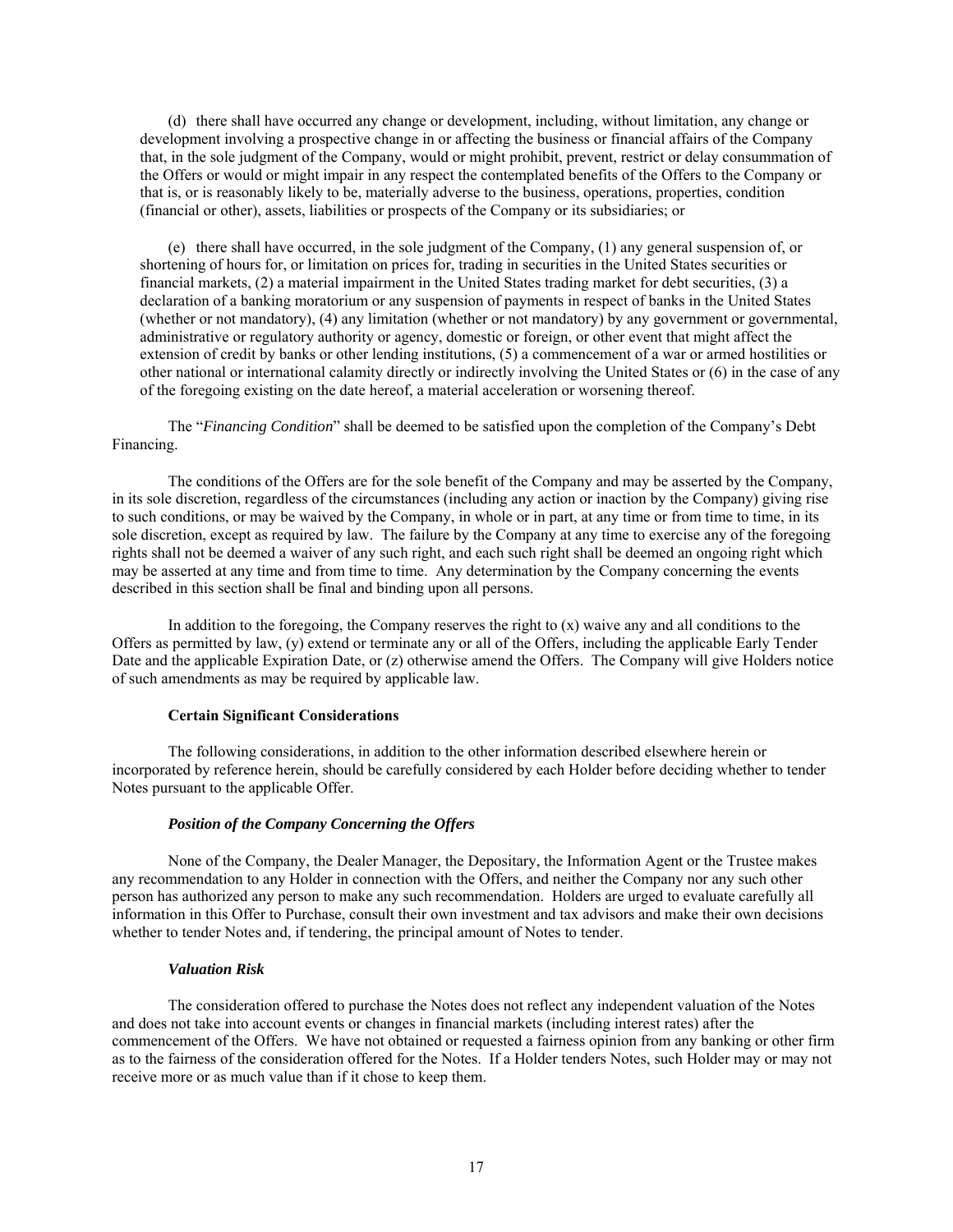## *Limited Trading Market*

To the extent that Notes of a series are tendered and accepted for purchase pursuant to the Offers, the trading market for Notes of such series that remain outstanding after the consummation of the Offers may be limited. A debt security with a smaller outstanding principal amount available for trading (a smaller "float") may command a lower price than would a comparable debt security with a larger float. Therefore, the market price for Notes that are not tendered and accepted for purchase pursuant to the Offers may be affected adversely to the extent that the principal amount of Notes of such series purchased pursuant to the Offers reduces the float. A reduced float may also increase the volatility of the trading prices of Notes that are not purchased in the Offers.

## *Withdrawal Rights and the Aggregate Maximum Tender Amount*

Notes tendered prior to the Withdrawal Date may only be validly withdrawn prior to the Withdrawal Date unless otherwise required by applicable law. After the Withdrawal Date, Notes tendered prior to the Expiration Date (whether tendered before, on or after the Withdrawal Date) may not be withdrawn unless the Company is required to extend withdrawal rights under applicable law. Subject to applicable law, the Company may (i) extend or otherwise amend the Early Tender Date or the Expiration Date, or (ii) increase the Aggregate Maximum Tender Amount without extending the Withdrawal Date or otherwise reinstating withdrawal rights of Holders.

If Holders tender more Notes in the Offers than they expect to be accepted for purchase by the Company based on the Aggregate Maximum Tender Amount and the Company subsequently increases such Aggregate Maximum Tender Amount on or after the Withdrawal Date, such Holders will not be able to withdraw any of their previously tendered Notes. Accordingly, Holders should not tender any Notes that they do not wish to be accepted for purchase in the Offers.

The Company will not be able to definitively determine whether the Offers are oversubscribed or what the effects of proration may be with respect to the Notes until after the Expiration Date (or Early Tender Date, as the case may be) has passed. Therefore, you will not be able to withdraw tenders of your Notes at the time the Company establishes the amount of Notes to be purchased pursuant to the Offers.

# *Other Purchases of Notes*

Whether or not the Offers are consummated, the Company may, from time to time, purchase Notes in the open market, in privately negotiated transactions, through tender or exchange offers or otherwise, or the Company may redeem Notes that can be redeemed pursuant to their terms. Any future purchases may be on the same terms or on terms that are more or less favorable to Holders of Notes than the terms of the Offers. Any future purchases by the Company will depend on various factors existing at that time. There can be no assurance as to which, if any, of these alternatives (or combinations thereof) the Company may choose to pursue in the future. Any such redemption or purchase may result in the Holders of such Notes receiving compensation that is higher or lower than the applicable Consideration in the Offers.

# *Effect of the Offers on Holders of Notes Tendered and Accepted in the Offers*

If your Notes are validly tendered and accepted for purchase, you will be giving up all of your rights as a Holder of those Notes, including, without limitation, your right to future interest or cash distributions and principal payments with respect to such Notes.

# *Treatment of Notes Not Purchased Pursuant to the Offers*

Notes not tendered, or tendered but not accepted for purchase, in the Offers will remain outstanding immediately following the consummation of the Offers. The terms and conditions governing each series of Notes, including the covenants and other protective provisions contained in the indenture governing the applicable series Notes, will remain unchanged immediately following the consummation of the Offers.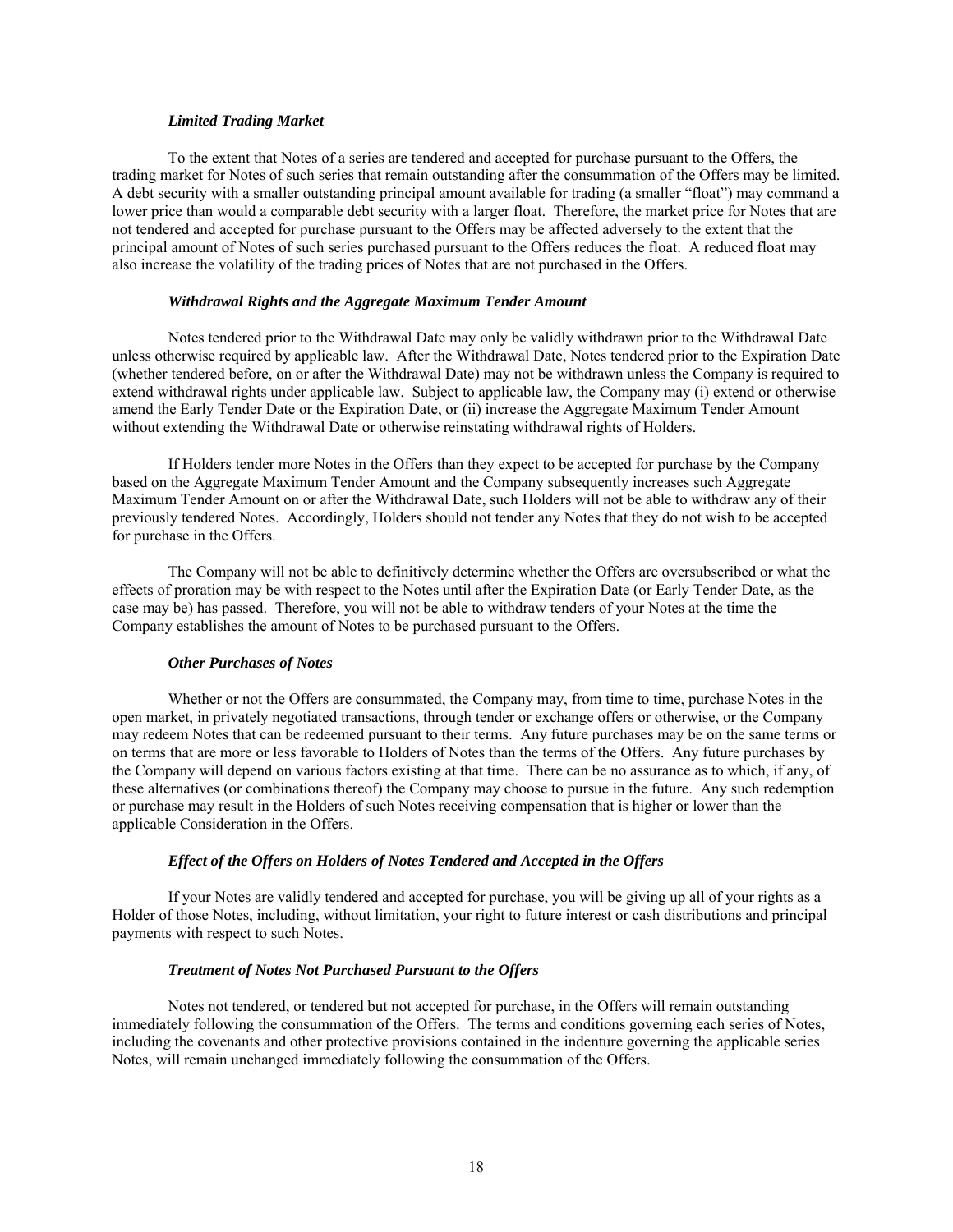# *Conditions to the Consummation of the Offers*

The consummation of the Offers is subject to the satisfaction of several conditions. See "*Terms of the Offers—Conditions of the Offers*." In addition, subject to applicable law, the Company may terminate the Offers at any time prior to the Expiration Date. There can be no assurance that such conditions will be met, that the Company will not terminate the Offers, or that, in the event that the Offers are not consummated, the market value and liquidity of the Notes will not be materially adversely affected.

## *Certain Tax Consequences*

See "*Certain United States Federal Income Tax Considerations*" for a discussion of certain United States federal income tax matters that should be considered in evaluating the Offers.

## **Expiration Date; Early Tender Date; Withdrawal Date; Extensions; Amendments**

Each of the Offers expires on the applicable Expiration Date, unless extended, in which case such Expiration Date will be such date to which such Expiration Date is extended.

Holders wishing to receive the applicable Total Consideration must tender their Notes at or prior to the applicable Early Tender Date, unless extended, in which case the applicable Early Tender Date will be such date to which the applicable Early Tender Date is extended.

Notes tendered prior to the Withdrawal Date may only be validly withdrawn prior to the Withdrawal Date unless otherwise required by applicable law. We may extend the Withdrawal Date for any purpose.

We may extend the applicable Early Tender Date or the related Expiration Date for any purpose, including, without limitation, to permit the satisfaction or waiver of all conditions to the Offers. In any such case we reserve the right not to extend withdrawal rights unless required by law. In order to extend the applicable Early Tender Date or the related Expiration Date, we will notify DTC, and will make a public announcement on the next business day after the previously scheduled applicable Early Tender Date or related Expiration Date, as applicable. Such announcement will state that we are extending the applicable Early Tender Date or the related Expiration Date, as applicable, for a specified period or on a daily basis. Without limiting the manner in which we may choose to make a public announcement of any extension, amendment or termination of the applicable Offer, we will not have any obligation to publish, advertise or otherwise communicate any such public announcement, other than by making a timely press release.

We expressly reserve the right, subject to applicable law, to:

- delay accepting Notes pursuant to the Offers without extending withdrawal rights, unless required by law;
- extend the Offers without extending withdrawal rights, unless required by law;
- terminate or withdraw the Offers; and
- amend, modify or, waive at any time, or from time to time, the terms of the Offers in any respect, including waiver of any conditions to consummation of the Offers without extending withdrawal rights, unless required by law.

If we exercise any such right, we will give written notice thereof to DTC and will make a public announcement thereof as promptly as practicable.

The minimum period during which the Offers will remain open following material changes in the terms of the Offers or in the information concerning the Offers will depend upon the facts and circumstances of such change, including the relative materiality of the changes. If we change the consideration or principal amount of Notes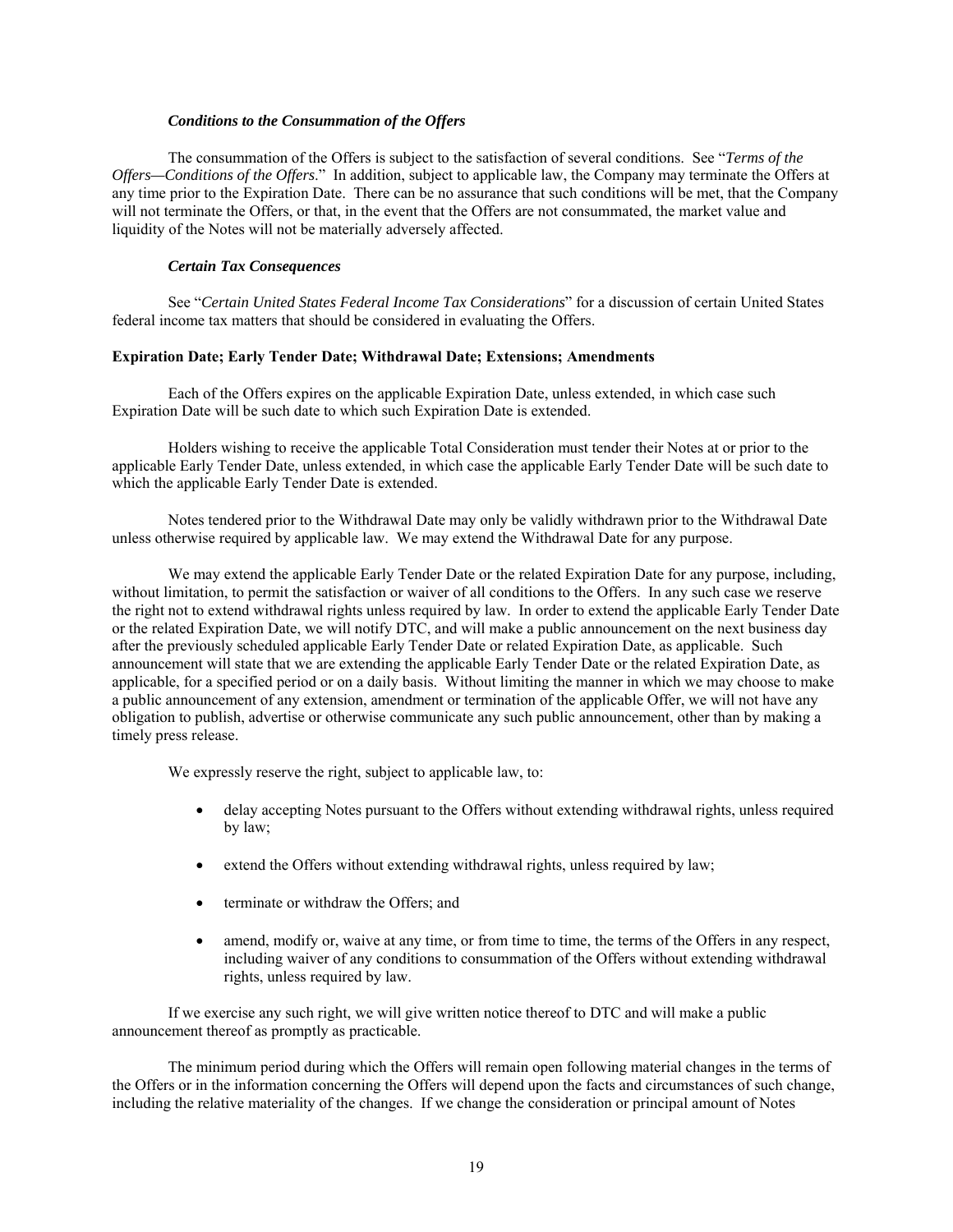sought, the Offers must remain open for at least ten business days including the date we disseminate notice of such change. If we amend any terms of the Offers in a manner we determine will constitute a material change adversely affecting any Holder, we will promptly disclose any such amendment in a manner reasonably calculated to inform Holders of such amendment, and we will extend the Offers for a time period that we deem appropriate, depending upon the significance of the amendment and the manner of disclosure to Holders, if the Offers would otherwise expire during such time period.

# **Procedures for Tendering Notes**

The Offers are eligible for DTC's ATOP. Accordingly, DTC participants may electronically transmit their acceptance of the Offers by causing DTC to transfer their Notes to the Depositary in accordance with DTC's ATOP procedures. DTC will then send an Agent's Message (as defined herein) to the Depositary.

The term "*Agent's Message*" means a message transmitted by DTC, received by the Depositary, and forming part of the book-entry confirmation, which states that DTC has received an express acknowledgment from the DTC participant tendering Notes which are the subject of such book-entry confirmation that such DTC participant has received and agrees to be bound by the terms of the relevant Offer as set forth in this Offer to Purchase and that the Company may enforce such agreement against such participant.

**Although delivery of Notes may be effected through book-entry transfer into the relevant accounts of the Depositary at DTC, an Agent's Message in connection with a book-entry transfer must, in any case, be transmitted to and received by the Depositary at or prior to the Early Tender Date to receive the Total Consideration or the Expiration Date to receive the Tender Offer Consideration, as applicable. Tenders of Notes will not be deemed validly made until an Agent's Message is received by the Depositary. Holders desiring to tender their Notes must allow sufficient time for completion of the ATOP procedures during the normal business hours of DTC to tender their Notes. Tenders not received by the Depositary at or prior to the Expiration Date will be disregarded and deemed not validly tendered**.

There is no letter of transmittal in connection with the Offers. The valid electronic tender of Notes in accordance with DTC's ATOP procedures shall constitute a tender of Notes pursuant to the Offers.

The Trustee has informed the Company that all custodians and beneficial Holders of the Notes hold their Notes through DTC accounts and that there are no physical Notes in non-global form. If a Holder believes that such Holder is holding Notes in physical form, the Holder may tender such Notes pursuant to the terms of the Offers through the Depositary.

Non-DTC participants should request that their custodian bank tender their Notes through DTC on their behalf.

# *No Guaranteed Delivery*

**There are no guaranteed delivery procedures provided by the Company in connection with the Offers. As only Holders are authorized to tender Notes through DTC, beneficial owners of Notes that are held in the name of a custodian must contact such entity sufficiently in advance of the Early Tender Date or the Expiration Date if they wish to tender their Notes and be eligible to receive the Total Consideration or the Tender Offer Consideration, as applicable**.

# *Representations, Warranties and Undertakings*

By tendering their Notes through the submission of an electronic acceptance instruction in accordance with the requirements of ATOP, each Holder will be deemed to represent, warrant and undertake the following:

(1) Such Holder irrevocably constitutes and appoints the Depositary as such Holder's true and lawful agent and attorney-in-fact (with full knowledge that the Depositary also acts as the agent of the Company) with respect to such Notes, with full powers of substitution and revocation (such power of attorney being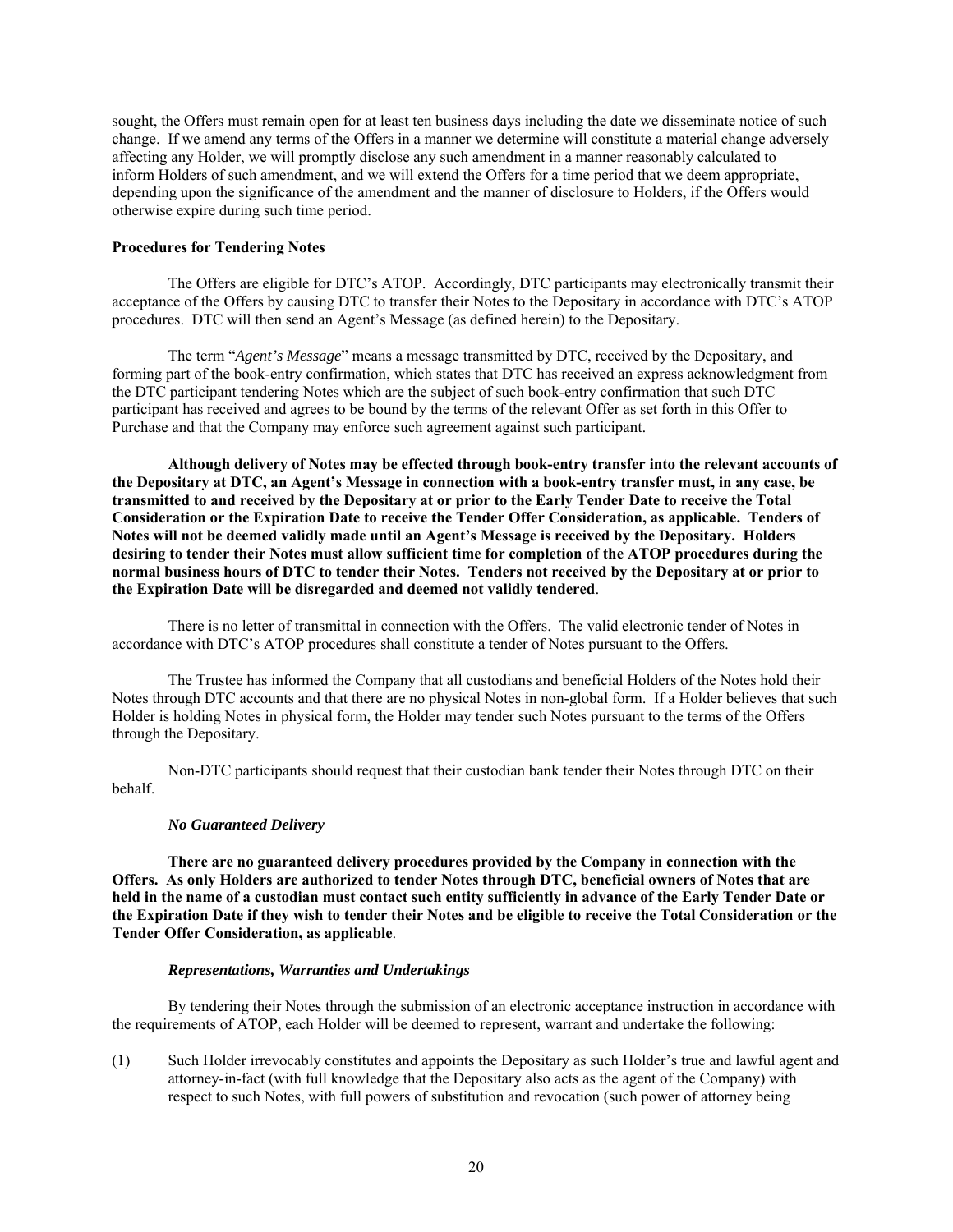deemed to be an irrevocable power coupled with an interest) to (i) present such Notes and all evidences of transfer and authenticity to, or transfer ownership of, such Notes on the account books maintained by DTC to, or upon the order of, the Company, (ii) present such Notes for transfer of ownership on the books of the Company, and (iii) receive all benefits and otherwise exercise all rights of beneficial ownership of such Notes, all in accordance with the terms and conditions of the Offers.

- (2) Such Holder understands that tenders with respect to a series of Notes may be withdrawn by written notice of withdrawal received by the Depositary at any time on or prior to the Withdrawal Date. In the event of a termination of the Offers with respect to such series of Notes, the Notes tendered pursuant to the Offers will be credited to the account maintained at DTC from which such Notes were delivered.
- (3) Such Holder understands that tenders of Notes pursuant to any of the procedures described in this Offer to Purchase and acceptance of such Notes by the Company will constitute a binding agreement between Holders and the Company upon the terms and subject to the conditions of the Offers, which agreement will be governed by, and construed in accordance with, the laws of the State of New York. For purposes of the Offers, such Holder understands that validly tendered Notes (or defectively tendered Notes with respect to which the Company has waived or caused to be waived such defect) will be deemed to have been accepted by the Company if, as and when the Company gives written notice thereof to the Depositary.
- (4) Such Holder has full power and authority to tender, sell, assign and transfer the Notes tendered hereby, and that when such tendered Notes are accepted for purchase and payment by the Company, the Company will acquire good title thereto, free and clear of all liens, restrictions, charges and encumbrances and not subject to any adverse claim or right and together with all rights attached thereto. Such Holder will, upon request, execute and deliver any additional documents deemed by the Depositary or by the Company to be necessary or desirable to complete the sale, assignment transfer and cancellation of the Notes tendered hereby or to evidence such power and authority.
- (5) Such Holder understands that tender of Notes pursuant to the procedures described in "*—Procedures for Tendering Notes*" of this Offer to Purchase constitute such Holder's acceptance of the terms and conditions of the Offers. The Company's acceptance for payment of Notes tendered pursuant to the Offers will constitute a binding agreement between Holders and the Company upon the terms and subject to the conditions of the Offers, as applicable, which agreement will be governed by, and construed in accordance with, the laws of the State of New York.
- (6) Such Holder has read and agreed to all of the terms of the Offers. All authority conferred or agreed to be conferred shall not be affected by, and shall survive, the death or incapacity of the Holder, and any obligation of the Holder hereunder shall be binding upon the heirs, executors, administrators, trustees in bankruptcy, personal and legal representatives, successors and assigns of the Holder.
- (7) Such Holder acknowledges that on submitting a DTC Electronic Instruction, the Holder deems to agree that the relevant Notes will be blocked in the DTC clearing system with effect from the date the relevant tender of Notes is made until the earlier of (i) the time of settlement on the relevant Settlement Date and (ii) the date on which both the tender of the relevant Notes are terminated by the Company or on which such tender are withdrawn or revoked, in each case in accordance with the terms of this Offer to Purchase.
- (8) Such Holder hereby requests that any Notes representing principal amounts not accepted for purchase be released in accordance with DTC procedures.
- (9) Such Holder understands that, subject to the terms and conditions of the Offers, the Company will pay the Total Consideration for those Notes tendered and not withdrawn at or prior to the Early Tender Date, the Tender Offer Consideration for those Notes tendered after the Early Tender Date but prior to the Expiration Date and the Accrued Interest up to, but not including, the relevant Settlement Date.
- (10) Such Holder recognizes that under certain circumstances set forth in this Offer to Purchase, the Company may terminate or amend the Offers with respect to one or more series of Notes or may postpone the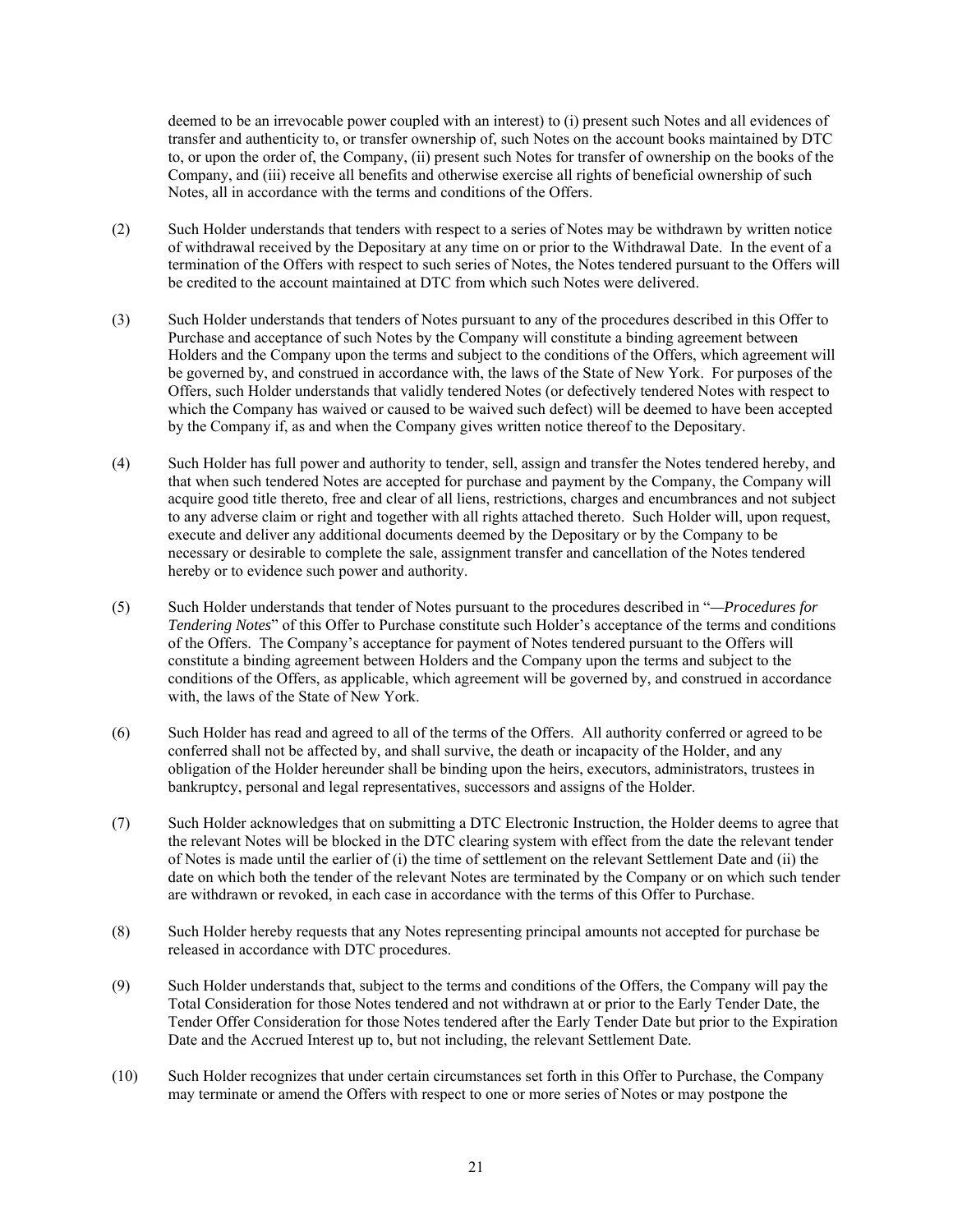acceptance for payment of, or the payment for, Notes tendered or may not be required to purchase any of the Notes tendered hereby.

- (11) Such Holder understands that the delivery and surrender of any Notes is not effective, and the risk of loss of the Notes does not pass to the Depositary, until receipt by the Depositary of an Agent's Message properly completed and duly executed, together with all accompanying evidences of authority and any other required documents in form satisfactory to the Company. All questions as to form of all documents and the validity (including time of receipt) and acceptance of tenders and withdrawals of Notes will be determined by the Company, in its sole discretion, which determination shall be final and binding.
- (12) Such Holder has observed the laws of all relevant jurisdictions, obtained all requisite governmental, exchange control or other required consents, complied with all requisite formalities and paid any issue, transfer or other taxes or requisite payments due from such Holder (and that are not the responsibility of the Company) in each respect in connection with any offer or acceptance, in any jurisdiction and that such Holder has not taken or omitted to take any action in breach of the terms of the Offers or which will or may result in the Company or any other person acting in breach of the legal or regulatory requirements of any such jurisdiction in connection with the Offers or tender of Notes in connection therewith.
- (13) Such Holder is not from or located in any jurisdiction where the making or acceptance of the Offers does not comply with the laws of that jurisdiction nor is such Holder a person from whom Notes may not be purchased by the Company in compliance with applicable law.

# **IF A HOLDER THAT DESIRES TO TENDER ITS NOTES IS UNABLE TO PROVIDE THE REPRESENTATIONS, WARRANTIES AND UNDERTAKINGS SET FORTH ABOVE, SUCH HOLDER SHOULD CONTACT THE DEALER MANAGER**.

All tenders will be made on the basis of the terms set out in this Offer to Purchase and, once made in the manner described above, will (subject as mentioned above) be irrevocable and binding on the relevant Holder.

# *Minimum Denominations; Defective Tenders*

Notes may be tendered and accepted for payment only in principal amounts equal to minimum denominations of \$2,000 and integral multiples of \$1,000 in excess thereof. No alternative, conditional or contingent tenders will be accepted. Holders who tender less than all of their Notes must continue to hold Notes in at least the minimum authorized denomination of \$2,000 principal amount.

A defective tender of Notes (which defect is not waived by the Company or cured by the Holder) will not constitute a valid tender of Notes and will not entitle the Holder thereof to the applicable Total Consideration or the applicable Tender Offer Consideration. None of the Company, the Dealer Manager, the Depositary, the Information Agent or the Trustee or any other person, will be under any duty to give notification of any defects or irregularities in tenders of Notes or will incur any liability for failure to give any such notification.

### *Tender of Notes Held Through a Nominee*

To effectively tender Notes that are held of record by a nominee, the beneficial owner thereof must instruct such nominee to tender the Notes on the beneficial owner's behalf. Any beneficial owner of Notes held of record by DTC or its nominee, through authority granted by DTC, may direct the DTC participant through which such beneficial owner's Notes are held in DTC to tender Notes on such beneficial owner's behalf.

**If a broker, dealer, commercial bank, trust company or other nominee holds your Notes, such nominee may have earlier deadlines for accepting the Offers at or prior to the Early Tender Date or the Expiration Date. You should promptly contact the broker, dealer, commercial bank, trust company or other nominee that holds your Notes to determine its deadline or deadlines**.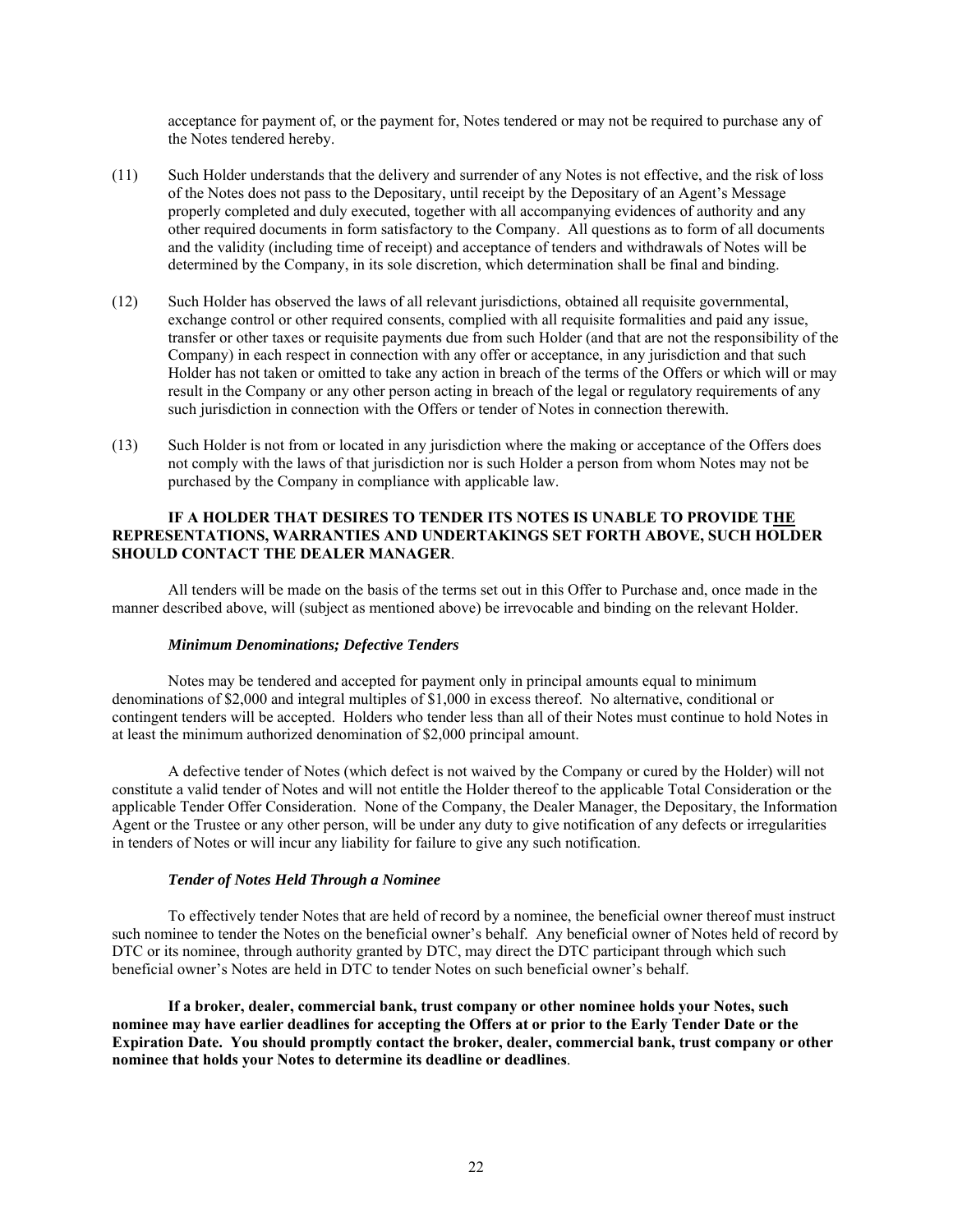Tendering Holders will not be obligated to pay brokerage fees or commissions to the Company, the Dealer Manager, the Depositary, the Information Agent, the Trustee or DTC. If your Notes are held through a broker or other nominee who tenders the Notes on your behalf, your broker or other nominee may charge you a commission for doing so. You should consult with your broker or nominee to determine whether any charges will apply.

## **Compliance with "Short Tendering" Rule**

It is a violation of Rule 14e-4 under the Exchange Act for a person acting alone or in concert with others, directly or indirectly, to tender securities in a partial tender offer for their own account unless the person so tendering (a) has a net long position equal to or greater than the aggregate principal amount of the securities being tendered, and (b) will cause such securities to be delivered in accordance with the terms of the tender offer. Rule 14e-4 provides a similar restriction applicable to the tender or guarantee of a tender on behalf of another person.

A tender of Notes in the Offers under any of the procedures described above will constitute a binding agreement between the tendering Holder and us with respect to such Offers upon the terms and subject to the conditions of such Offers, including the tendering Holder's acceptance of the terms and conditions of such Offers, as well as the tendering Holder's representation and warranty that (a) such Holder has a "net long position" in the Notes being tendered pursuant to such Offers within the meaning of Rule 14e-4 under the Exchange Act, and (b) the tender of such Notes complies with Rule 14e-4.

#### **Backup Withholding Taxes**

For a discussion of certain United States federal income tax considerations relating to backup withholding, see "*Certain United States Federal Income Tax Considerations—Information Reporting and Backup Withholding*."

### **Acceptance of Notes for Purchase; Payment for Notes**

On the terms and subject to the conditions of the Offers, we will accept for purchase, and pay for, validly tendered Notes that were not validly withdrawn pursuant to the Offers upon the satisfaction or waiver of the conditions to the Offers specified under "—*Conditions of the Offers.*" We will promptly pay the Depositary for Notes accepted.

The Company expressly reserves the right to delay acceptance of any of the Notes or to terminate any or all of the Offers and not accept for purchase any Notes not theretofore accepted if any of the General Conditions or the Financing Condition shall not have been satisfied or waived by the Company, subject to applicable law. The Company will make payment of the applicable Total Consideration or the applicable Tender Offer Consideration, as the case may be, plus applicable Accrued Interest pursuant to the applicable Offer promptly after the acceptance for purchase of Notes validly tendered and not validly withdrawn, pursuant to such Offer on the applicable Settlement Date. In all cases, the purchase of Notes accepted for purchase pursuant to the Offers will be made only after timely confirmation of a transfer to the Depositary pursuant to the procedures set forth under "—*Procedures for Tendering Notes.*"

For purposes of the Offers, the Company will be deemed to have accepted for payment tendered Notes if and when the Company gives written notice to the Depositary of its acceptance for payment of such Notes. Payment for Notes will be made by the Company in immediately available funds by deposit with the Depositary on the applicable Settlement Date of the aggregate purchase price of such Notes accepted for purchase.

Under no circumstances will any additional interest be payable by the Company because of any delay in the transmission of funds from the Depositary to the tendering Holders. The Company expressly reserves the right, in its sole discretion and subject to Rule 14e-1(c) under the Exchange Act, to delay acceptance for payment of or payment for the Notes in order to comply, in whole or in part, with any applicable law or stock exchange requirements.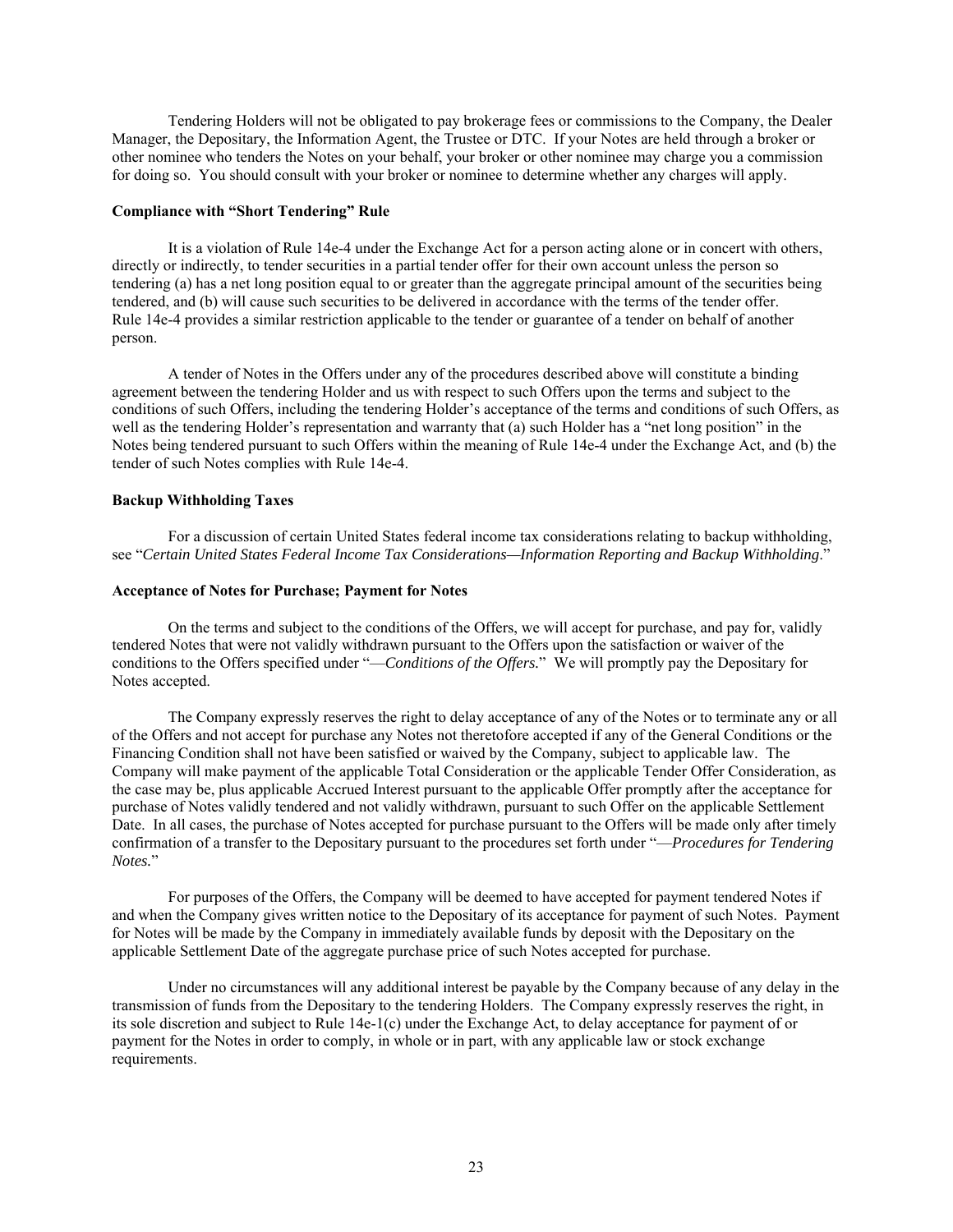All questions as to the form of all documents and the validity (including the time of receipt), eligibility, acceptance, withdrawal and revocation of tendered Notes will be determined by the Company in its sole discretion, which determination shall be final and binding. The Company expressly reserves the absolute right (i) to reject any and all tenders of Notes not in proper form and, in the case of Notes, to determine whether the acceptance of or payment by it for such tenders of such Notes would be unlawful and (ii) subject to applicable law, to waive or amend any of the conditions to the Offers, or to waive any defect or irregularity in the tender of Notes. None of the Company, the Dealer Manager, the Depositary, the Information Agent or the Trustee or any other person, will be under any duty to give notification of any defects or irregularities in tenders of Notes or will incur any liability for failure to give any such notification. No tender of Notes will be deemed to have been validly made until all defects and irregularities with respect to such Notes have been cured or waived. The terms and conditions of the Offers will be interpreted by the Company in its sole discretion and such interpretation will be final and binding on all parties.

If any tendered Notes are not accepted for purchase because of an invalid tender or delivery, the occurrence or nonoccurrence of certain other events set forth herein or otherwise, then such unaccepted Notes will be credited to the appropriate participant's account maintained at DTC as promptly as practicable after the applicable Expiration Date or the termination of the applicable Offer. No alternative, conditional or contingent tenders of Notes will be accepted.

# **Payment of Consideration**

The Company will pay for Notes accepted for purchase in the Offers by depositing such payment in cash with the Depositary, which will act as agent for you for the purpose of receiving the applicable Total Consideration or the applicable Tender Offer Consideration, as applicable, and related Accrued Interest and transmitting the applicable Total Consideration or the applicable Tender Offer Consideration and related Accrued Interest, as applicable, to you on the applicable Settlement Date. Tendering Holders should indicate to the book-entry transfer facility in the case of Holders who electronically transmit their acceptance through the procedures of DTC the name and address to which payment of the cash consideration are to be issued or sent, if different from the name and address of the person transmitting such acceptance. In the case of payment in a different name, DTC may require the employer identification or Social Security Number of the person named to be indicated to DTC and require that an Internal Revenue Service ("*IRS*") Form W-9 or an appropriate IRS Form W-8 (generally Form W-8BEN or W-8BEN-E) for the recipient be completed. If these instructions are not given, the payment of the cash consideration will be made to the Holder of the relevant Notes tendered.

Persons who are beneficial owners of Notes but are not Holders and who seek to tender Notes should contact the Holder of such Notes and instruct such Holder to tender on such beneficial owner's behalf. Any Notes properly tendered prior to or as of the applicable Expiration Date accompanied by a properly transmitted Agent's Message for such Notes will be transferred of record by the registrar either prior to or as of the applicable Expiration Date at the Company's discretion.

With respect to Notes that are tendered and accepted for payment pursuant to the applicable Offer, Holders will be entitled to Accrued Interest on their Notes to, but not including, the applicable Settlement Date. Under no circumstances will any additional interest be payable because of any delay by the Depositary in the transmission of funds to the Holders of purchased Notes or otherwise.

Holders of Notes purchased in the Offers will not be obligated to pay brokerage commissions or fees to the Dealer Manager. The Company will pay all charges and expenses in connection with the Offers. See "*Dealer Manager; Depositary; Information Agent.*" The Company will pay all transfer taxes, if any, with respect to the Notes. If, however, Notes not accepted for tender are to be delivered to, or are to be registered or issued in the name of, any person other than the Holder, or if tendered Notes are registered in the name of any person other than the person electronically transmitting acceptance through ATOP, or if a transfer tax is imposed for any reason other than the purchase of Notes pursuant to the Offers, then the amount of any such transfer tax (whether imposed on the Holder or any other person) will be payable by the tendering Holder. If satisfactory evidence of payment of such tax or exemption therefrom is not submitted, then the amount of such transfer tax will be deducted from the applicable Total Consideration or applicable Tender Offer Consideration, as applicable, otherwise payable to such tendering Holder. Any remaining amount will be billed directly to such tendering Holder.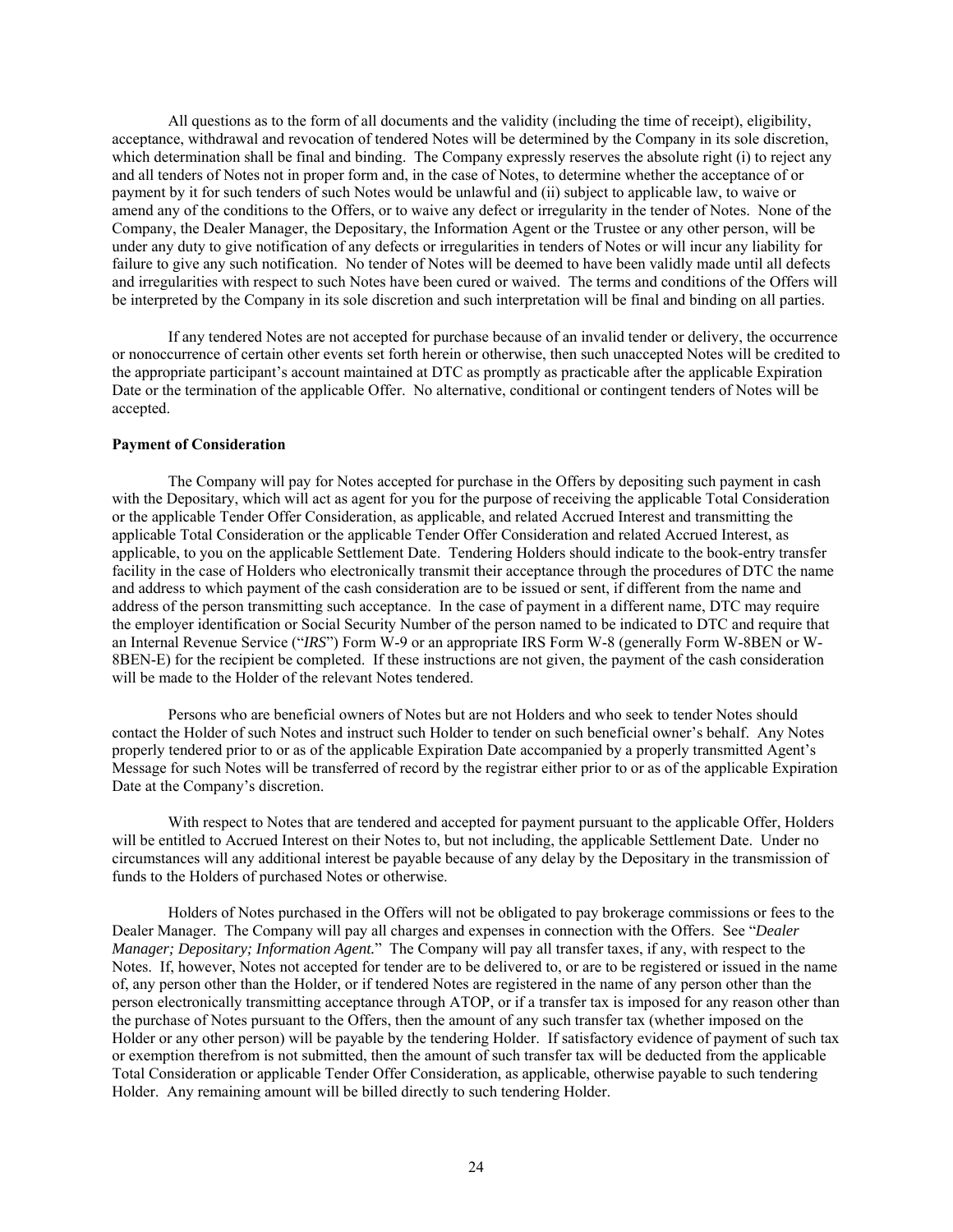# **Withdrawal of Notes**

Tendered Notes may be validly withdrawn at any time until the applicable Withdrawal Date. Except to the extent required by law, the Company may extend or otherwise amend the Offers without reinstating withdrawal rights. In the event of a termination of the applicable Offer without any related Notes being purchased, related Notes not purchased will be promptly returned to the tendering Holders.

For a withdrawal of a tendered Note to be effective, a written or facsimile transmission notice of withdrawal or revocation must be received by the Depositary prior to the applicable Withdrawal Date by a properly transmitted "Request Message" through ATOP. The term "*Request Message*" means a message transmitted by DTC, which states that DTC has received a request for withdrawal from a DTC participant and identified the Notes to which such request relates.

The Company reserves the right to contest the validity of any withdrawal or revocation. A purported notice of withdrawal or revocation that is not received by the Depositary in a timely fashion will not be effective to withdraw a Note previously tendered.

Permitted withdrawals of tendered Notes may not be rescinded, and any Notes properly withdrawn will thereafter be deemed not validly tendered or delivered for purposes of the Offers; provided, however, that withdrawn Notes may be re-tendered or re-delivered by following one of the appropriate procedures described herein at any time at or prior to the applicable Expiration Date.

If the Company extends the Offers (including the applicable Early Tender Date) or is delayed in its acceptance for purchase of Notes or is unable to purchase Notes pursuant to the Offers for any reason, then, without prejudice to the Company's rights under the Offers, the Depositary may, subject to applicable law, retain tendered Notes on behalf of the Company, and such Notes may not be withdrawn (subject to Rule 14e-1 under the Exchange Act, which requires that the Company deliver the consideration offered or return the Notes deposited by or on behalf of the Holders of Notes promptly after the termination or withdrawal of the applicable Offer), except to the extent that tendering Holders are entitled to withdrawal rights as described herein.

All questions as to the validity, form and eligibility (including the time of receipt) of notices of withdrawal of Notes will be determined in the sole discretion of the Company, whose determination will be final and binding on all parties. None of the Company, the Information Agent, the Dealer Manager, the Depositary, the Trustee or any other person will be under any duty to give notification of any defects or irregularities in any notice of withdrawal of Notes or incur any liability for failure to give any such notification.

#### **Announcements**

If the Company is required to make an announcement relating to an extension of the Withdrawal Date, the Early Tender Date or the Expiration Date for the Offers, an amendment or termination of the Offers, acceptance of the Notes of any series for purchase, or otherwise, the Company will do so as promptly as practicable and, in the case of an extension or acceptance, no later than 9:00 a.m., New York City time, on the business day after the previously scheduled Withdrawal Date, Early Tender Date or Expiration Date, as applicable. Unless otherwise specified in this Offer to Purchase, the Company may choose to issue an announcement of this type in any reasonable manner, but it will have no obligation to do so other than by issuing a press release or a notice sent via DTC.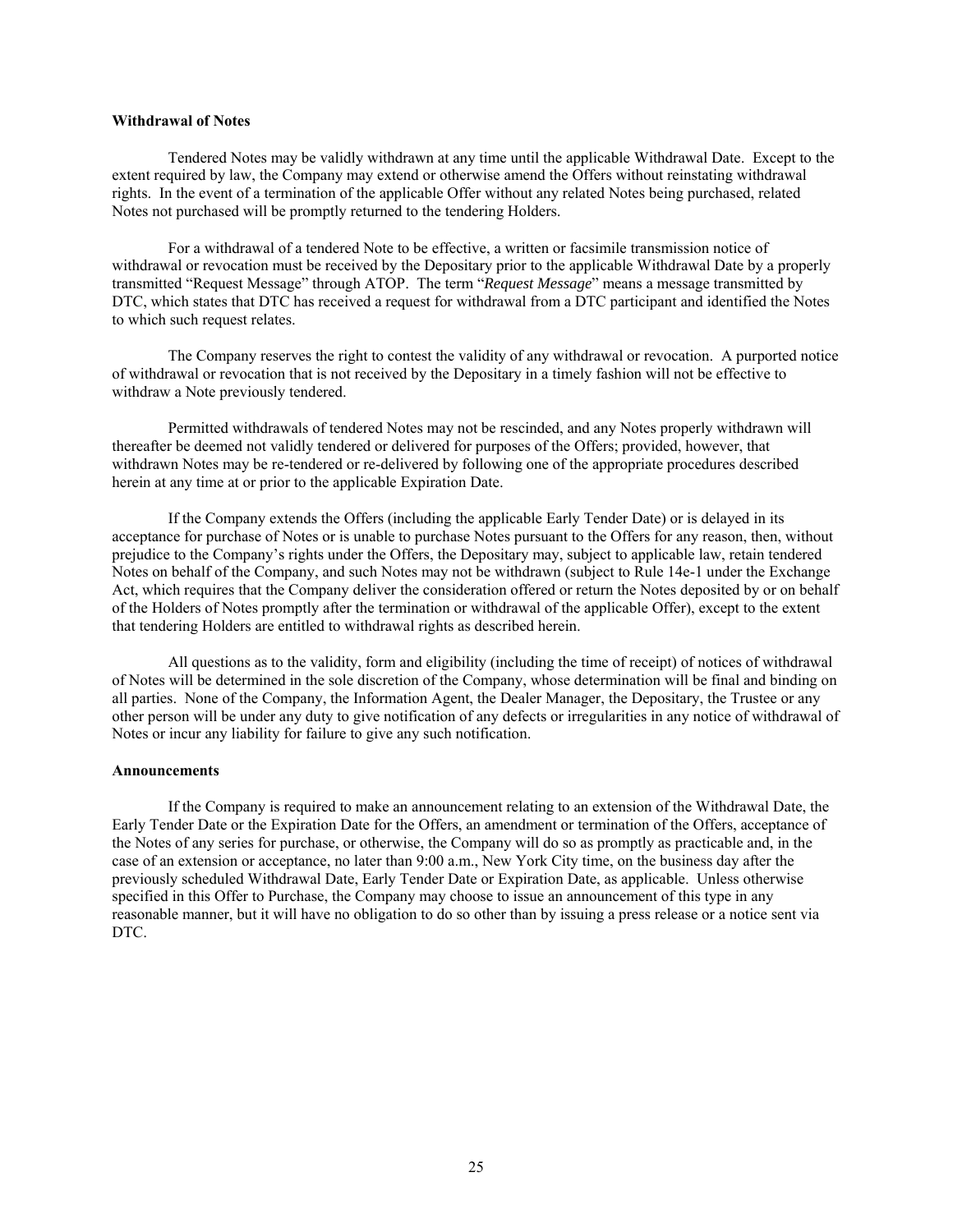# **CERTAIN UNITED STATES FEDERAL INCOME TAX CONSIDERATIONS**

The following is a summary of certain United States federal income tax consequences of the Offers to "United States Holders" and "Non-United States Holders" (each as defined below and collectively, for purposes of this tax discussion, "*Holders*"). This discussion is based on the Internal Revenue Code of 1986, as amended (the "*Code*"), final, temporary and proposed Treasury regulations promulgated thereunder, and administrative and judicial interpretations thereof, all as in effect or proposed on the date hereof and all of which are subject to change or different interpretations, possibly with retroactive effect. This discussion is limited to Holders who hold the Notes as capital assets within the meaning of Section 1221 of the Code. Further, the discussion does not purport to address all aspects of United States federal income taxation that may be relevant to particular Holders in light of their individual circumstances and does not address issues which may be specific to Holders subject to special treatment under the Code (such as banks and other financial institutions, insurance companies, regulated investment companies, real estate investment trusts, entities or arrangements treated as partnerships for U.S. federal income tax purposes (and investors in such entities), tax-exempt entities, United States Holders that have a functional currency other than the U.S. dollar, dealers, U.S. expatriates, traders who elect to mark their investment to market, persons holding the Notes as part of a hedge, straddle, conversion, constructive sale or integrated transaction, and persons who are required to accelerate the recognition of income as a result of such income being reflected on an applicable financial statement). The discussion does not address any state, local or foreign taxes, the Medicare tax on net investment income, the federal alternative minimum tax or U.S. federal taxes other than income taxes (such as estate or gift taxes). Holders should note that no rulings have been, or are expected to be, sought from the U.S. Internal Revenue Service (the "*IRS*") with respect to any of the U.S. federal income tax consequences discussed below, and no assurance can be given that the IRS or a court will not take contrary positions.

EACH HOLDER SHOULD CONSULT ITS TAX ADVISOR ABOUT THE TAX CONSEQUENCES OF THE OFFERS, INCLUDING THE EXTENT TO WHICH SUCH HOLDER'S INDIVIDUAL CIRCUMSTANCES MAY AFFECT THE GENERAL RESULTS OUTLINED HEREIN, AS WELL AS THE CONSEQUENCES UNDER THE STATE AND LOCAL LAWS OF THE UNITED STATES AND THE LAWS OF ANY OTHER JURISDICTION WHERE THE HOLDER MAY BE SUBJECT TO TAXATION.

As used herein, the term "*United States Holder*" means a beneficial owner of a Note that is, for United States federal income tax purposes:

• an individual who is a citizen or resident of the United States,

• a corporation created or organized under the laws of the United States, any state thereof or the District of Columbia,

• a trust subject to the control of one or more U.S. persons and the primary supervision of a U.S. court or that has a valid election in effect to be treated as a U.S. person, or

• an estate the income of which is subject to U.S. federal income taxation regardless of its source.

"*Non-United States Holder*" means a beneficial owner of a Note who is an individual, corporation, estate or trust for U.S. federal income tax purposes and is not a U.S. Holder.

The treatment of partners in any entity or arrangement that is treated as a partnership for United States federal income tax purposes that owns Notes may depend on the status of such partners and the status and activities of the partnership and such persons should consult their tax advisors about the consequences relating to tenders of the Notes pursuant to the Offers.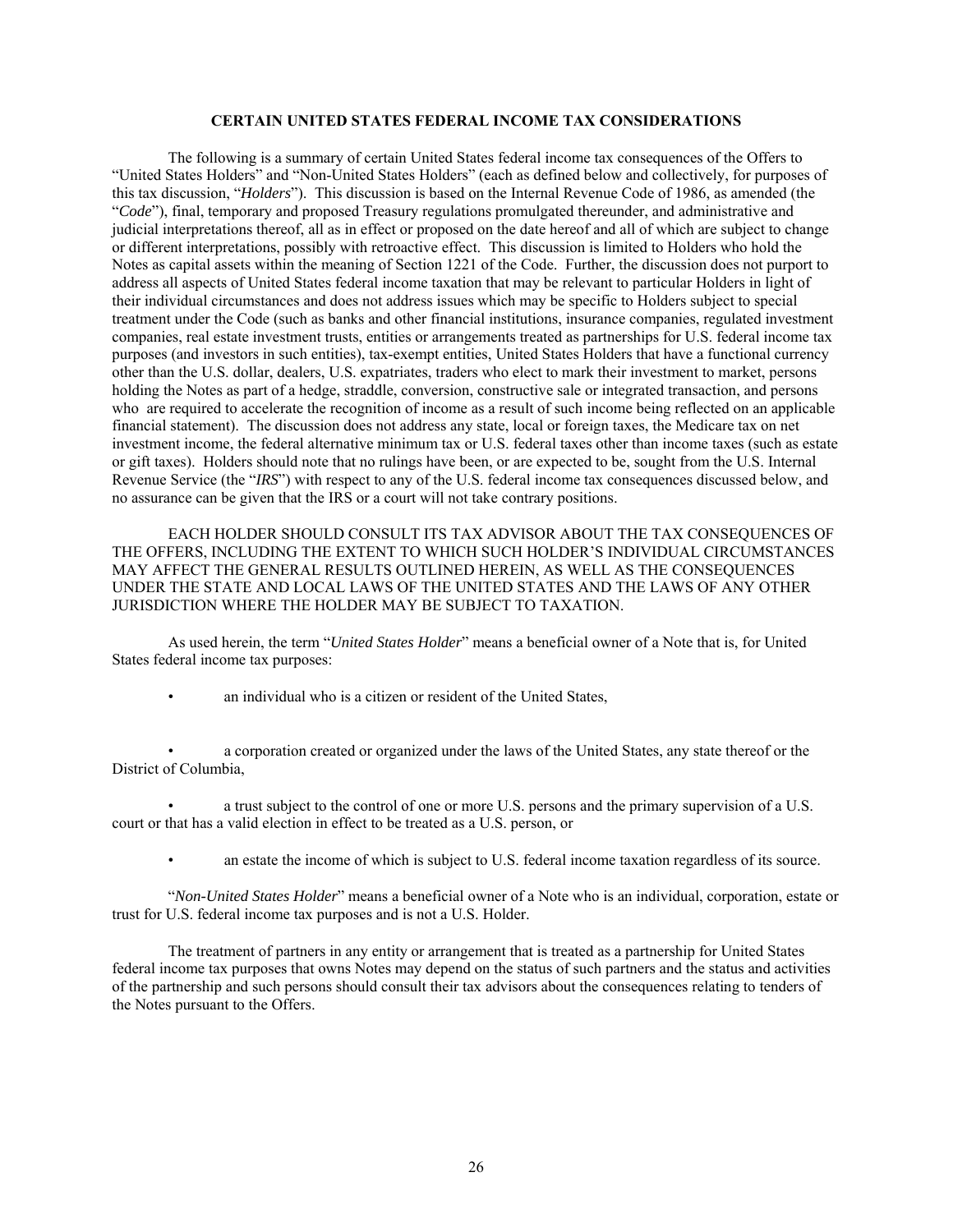# **Consequences to Tendering United States Holders**

#### *Sale of Notes*

The sale of a Note pursuant to the Offers by a United States Holder will be a taxable transaction for United States federal income tax purposes. Subject to the discussions below regarding market discount and Early Tender Premium, a United States Holder selling a Note pursuant to the Offers will generally recognize gain or loss on the sale of a Note in an amount equal to the difference, if any, between (1) the amount of cash received other than any proceeds attributable to Accrued Interest, which will be taxable as ordinary interest income (to the extent not previously so taxed) and (2) the United States Holder's adjusted tax basis in such Note at the time of sale. Generally, a United States Holder's adjusted tax basis in a Note will equal the amount paid by the United States Holder to acquire the Note, increased by any market discount previously included in income by such United States Holder pursuant to an election to include market discount in gross income currently as it accrues, and decreased by any amortizable bond premium which the United States Holder has previously amortized. Except to the extent that any gain is recharacterized as ordinary income pursuant to the market discount rules discussed below and subject to the discussion below regarding the Early Tender Premium, any gain or loss recognized upon the sale of a Note will be capital gain or loss and will be long-term capital gain or loss if the United States Holder's holding period in the Note exceeds one year at the time of sale. Long-term capital gains recognized by non-corporate United States Holders generally qualify for preferential rates of taxation. The deduction of any capital loss is subject to limitations.

Any gain recognized by a United States Holder with respect to a tendered Note that was acquired with market discount will be treated as ordinary income to the extent of any accrued market discount not previously included in income by such United States Holder. A Note will be considered to have been acquired with market discount if the United States Holder purchased the Note for an amount that is less than the Note's stated principal amount by more than a statutory de minimis amount. Market discount accrues on a ratable basis unless a United States Holder elects to accrue market discount on a constant-yield basis.

#### *Early Tender Premium*

The United States federal income tax treatment of the receipt of the Early Tender Premium by United States Holders that sell Notes pursuant to the Offers is not entirely clear. Under the Code, any amount received by a United States Holder on retirement of a debt instrument is generally treated as being received in exchange for the debt instrument. Although the issue is not free from doubt, we intend to take the position that the Early Tender Premium is additional consideration for the Notes, in which case such a payment would be treated in the manner described above. It is possible, however, that the Early Tender Premium may be treated as a separate fee that generally would be subject to tax as ordinary income rather than as additional consideration for the Notes, in which case, if a United States Holder has a capital loss on the sale of the Notes pursuant to the Offers, such holder generally would be limited in its ability to use the capital loss to offset any ordinary income resulting from the Early Tender Premium. United States Holders should consult their tax advisors as to the proper treatment of the Early Tender Premium.

### **Consequences to Tendering Non-United States Holders**

# *In General*

Subject to the discussion below concerning the Early Tender Premium and backup withholding, the portion of the amount paid by the Company or an applicable withholding agent pursuant to the Offers to a Non-United States Holder that is properly allocable to Accrued Interest generally will not be subject to United States federal income tax or withholding tax, provided that such interest is not effectively connected with the Non-United States Holder's conduct of a trade or business in the United States and the Non-United States Holder: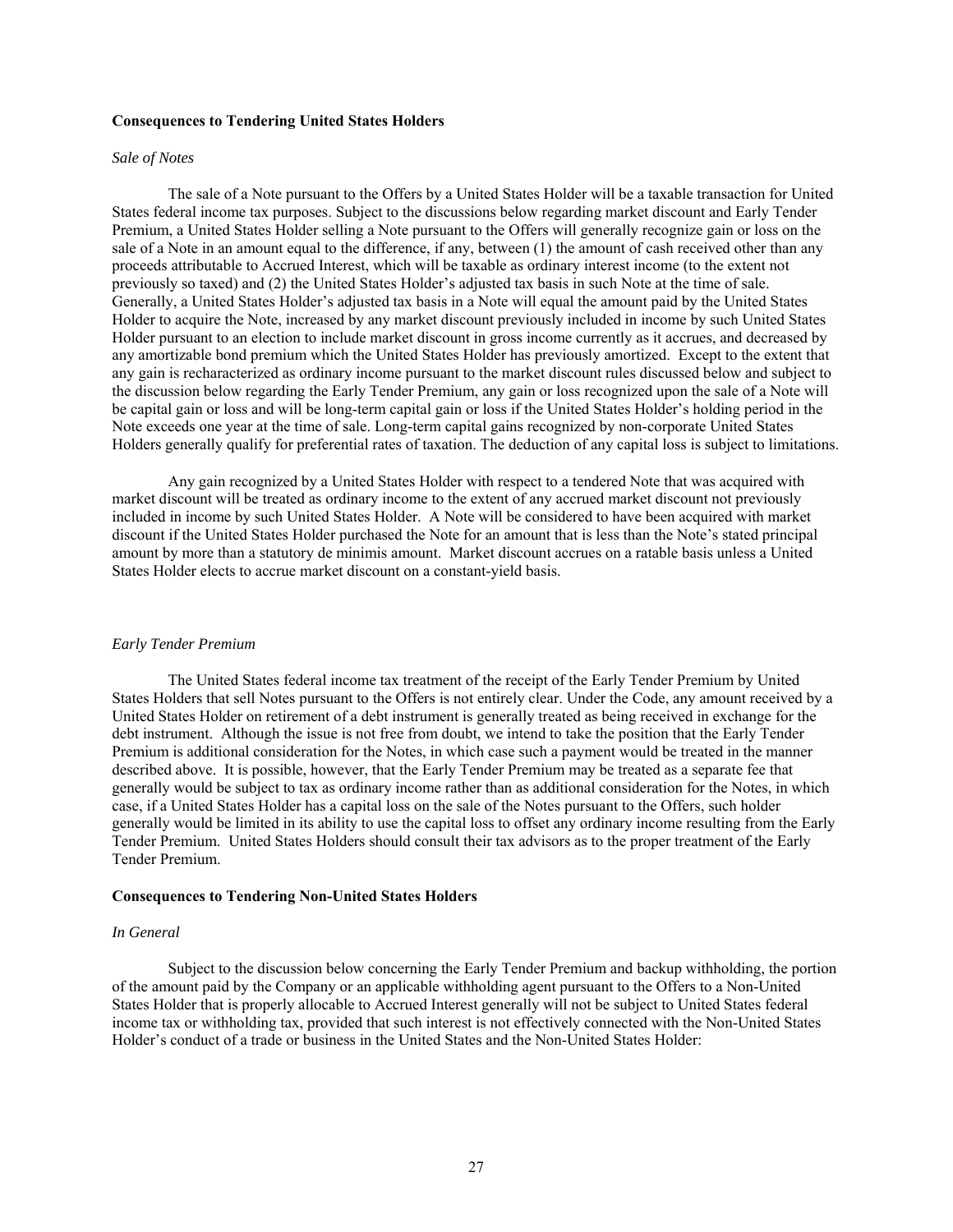- does not actually or constructively own an amount of our stock possessing 10% or more of the total voting power of all of our outstanding stock;
- is not a "controlled foreign corporation" that is "related" to us within the meaning of the Code; and
- satisfies certain certification requirements (generally by certifying its non-U.S. status on a properly executed IRS Form W-8BEN or IRS Form W-8BEN-E, as applicable).

As previously discussed under *"—Consequences to Tendering United States Holders—Early Tender Premium*," the treatment of the receipt of the Early Tender Premium is unclear, but we intend to take the position that the Early Tender Premium is additional consideration for the Notes and therefore, is not subject to U.S. federal income or withholding tax. There can be no assurance, however, that the IRS or the applicable withholding agent will agree with that position and will not instead treat the Early Tender Premium as a separate fee that may be subject to U.S. federal withholding tax. Non-United States Holders should consult their tax advisors as to the proper treatment of the Early Tender Premium.

Subject to the discussion below concerning backup withholding and the discussion above concerning the Early Tender Premium, any gain (other than any amount attributable to Accrued Interest, which will be treated as described above) recognized by a Non-United States Holder on the sale of a Note pursuant to the Offers generally will not be subject to United States federal income tax and withholding tax, unless:

- such gain is effectively connected with the conduct of a trade or business in the United States by the Non-United States Holder, in which case the Non-United States Holder generally will be subject to U.S. federal income tax as described below; or
- the Non-United States Holder is an individual who is present in the United States for 183 days or more during the taxable year of disposition and certain other conditions exist, in which case the Non-United States Holder generally would be subject to a flat 30% U.S. federal income tax (or lower applicable treaty rate) on the gain, which may be offset by certain U.S. source capital losses.

# *Effectively Connected Income*

 If a Non-United States Holder is engaged in a U.S. trade or business and any Accrued Interest, gain or Early Tender Premium (if treated as a fee) is treated as effectively connected with such U.S. trade or business, then, unless an applicable income tax treaty provides otherwise, such Non-United States Holder generally will be taxed on such income or gain on a net basis as if such Non-United States Holder were a United States Holder. In addition, if the Non-United States Holder is a corporation, such Holder may be subject to branch profits tax at a rate of 30% (or a lower applicable treaty rate) on such Holder's effectively connected earnings and profits, subject to adjustments.

# **Information Reporting and Backup Withholding**

Payments made to United States Holders pursuant to the Offers generally will be subject to information reporting and may be subject to backup withholding. To avoid backup withholding, United States Holders that do not otherwise establish an exemption should complete and return IRS Form W-9 certifying that such Holder is a U.S. person, the taxpayer identification number provided is correct and that such Holder is not subject to backup withholding. Certain Holders (including corporations) generally are not subject to backup withholding. To avoid erroneous backup withholding, exempt United States Holders (including corporations) should complete IRS Form W-9 indicating their exempt status by providing the relevant exemption code. A United States Holder that provides an incorrect taxpayer identification number may be subject to penalties imposed by the IRS.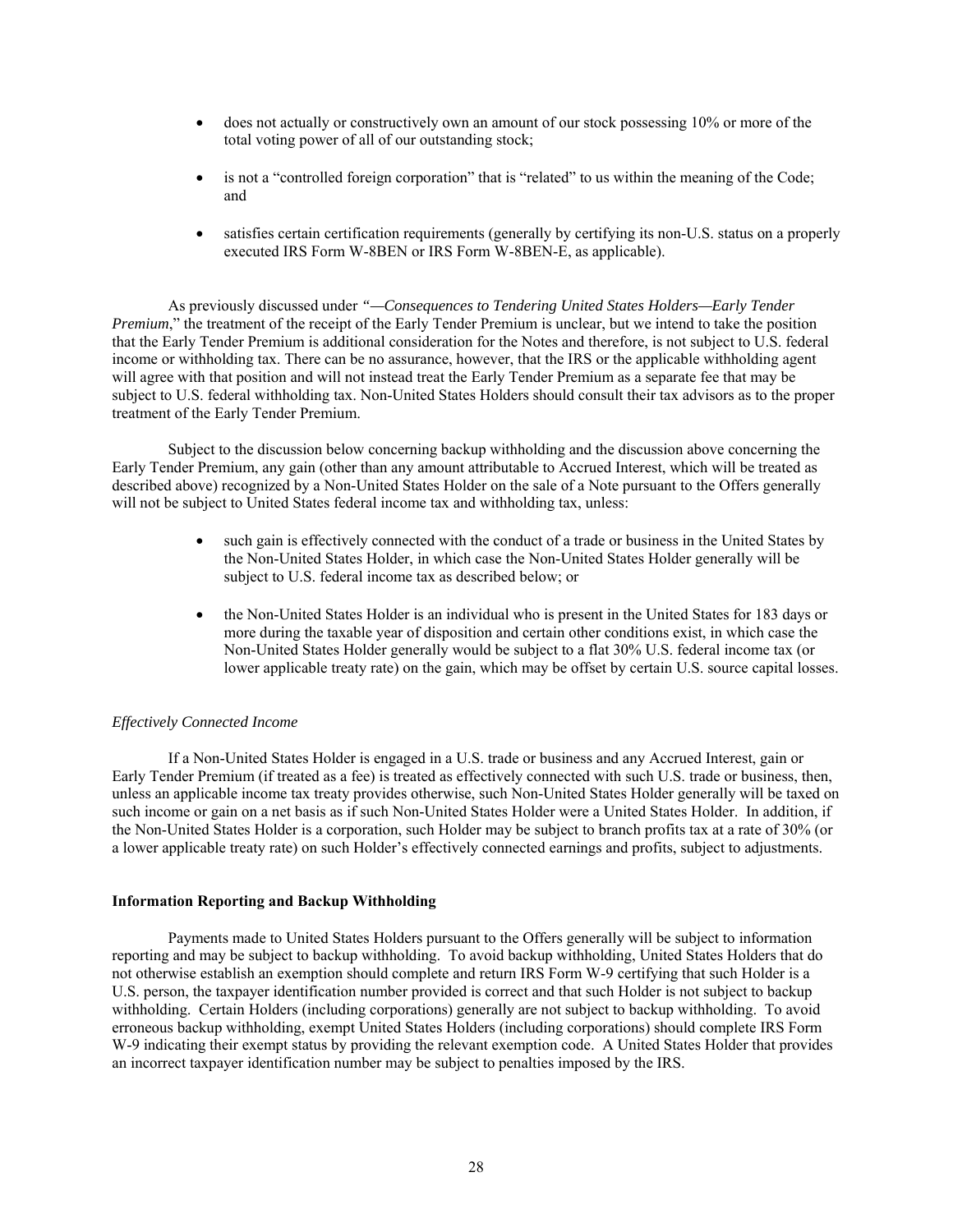Non-United States Holders generally will be required to comply with applicable certification procedures to establish that they are not United States Holders in order to avoid the application of information reporting and backup withholding; provided that information reporting will apply to interest payments in any event.

Backup withholding is not an additional tax. Holders generally will be entitled to use amounts withheld as a credit against their United States federal income tax liability or to claim a refund of any excess amounts withheld by timely filing a claim for refund with the IRS.

The above description is not intended to constitute a complete analysis of all U.S. federal income tax consequences relating to the Offers. Holders should consult their tax advisors concerning the tax consequences of their particular situations.

# **Consequences to Non-Tendering Holders**

 Holders that do not tender any Notes pursuant to the Offers, or whose Notes are not accepted for purchase, will not recognize any gain or loss and will have the same tax basis, holding period and market discount (if any) in their Notes as such Holder had immediately prior to the transaction.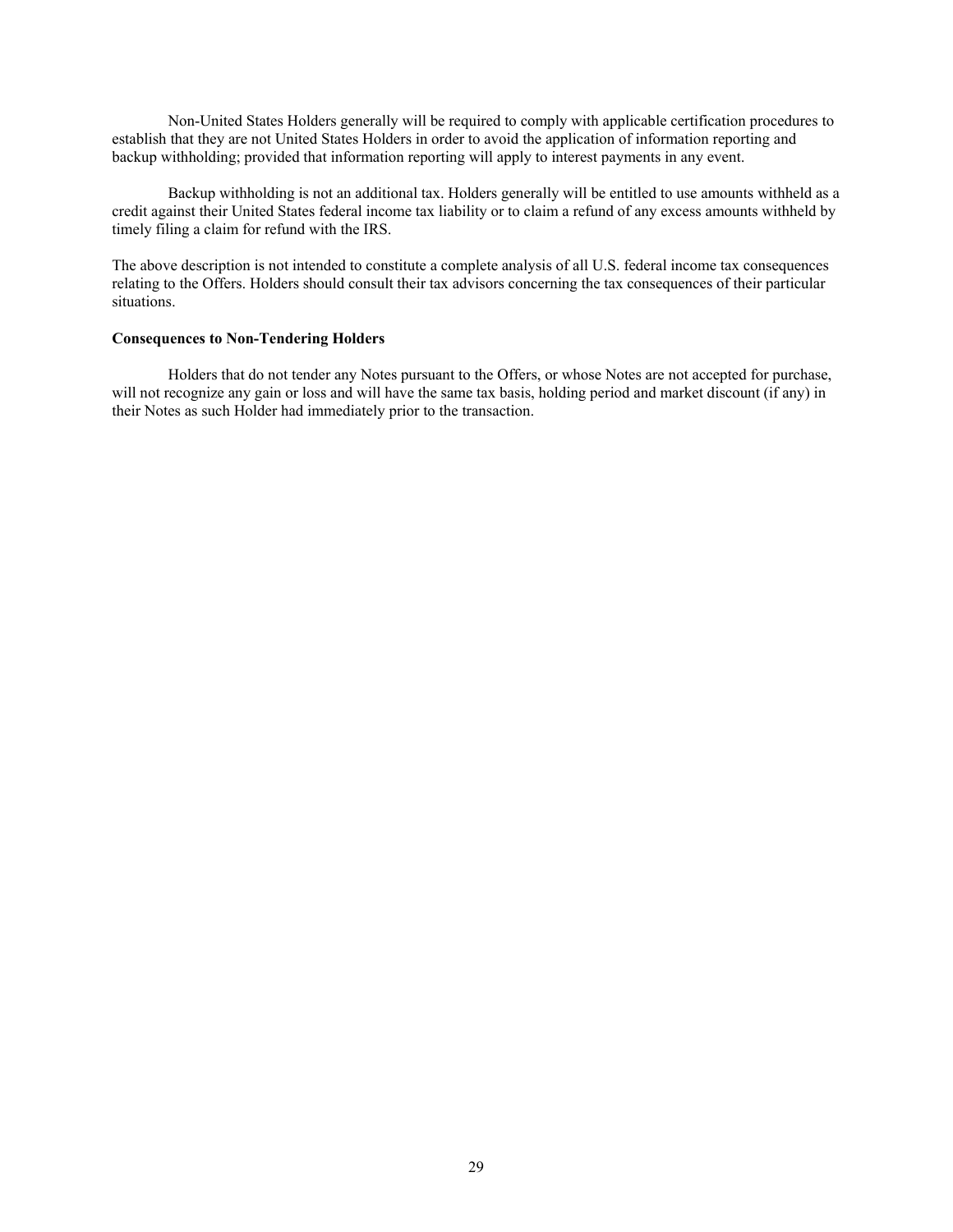# **DEALER MANAGER; DEPOSITARY; INFORMATION AGENT**

We have retained Merrill Lynch, Pierce, Fenner & Smith Incorporated to act as Dealer Manager in connection with the Offers. The Dealer Manager may contact you regarding the Offers and may request brokers, dealers, commercial banks, trust companies or other nominees to forward this Offer to Purchase and related materials to beneficial owners of Notes.

We have agreed to reimburse the Dealer Manager for its reasonable and documented out-of-pocket expenses in connection with the Offers. We have also agreed to indemnify the Dealer Manager and its affiliates and related persons against certain liabilities in connection with its services, including liabilities under the federal securities laws.

The Dealer Manager and its affiliates are full service financial institutions engaged in various activities, which may include securities trading, commercial and investment banking, financial advisory, investment management, investment research, principal investment, hedging, financing and brokerage activities. From time to time, the Dealer Manager and its affiliates have provided, are currently providing and in the future may continue to provide investment banking, commercial banking and other financial services to us in the ordinary course of business, for which they have received and will receive customary compensation. The Dealer Manager or its affiliates may hold some of the outstanding Notes, and, to the extent that the Dealer Manager or its affiliates own Notes during the Offers, they may tender such Notes pursuant to the terms of this Offer to Purchase. The Dealer Manager is acting as an underwriter in connection with the Debt Financing and will receive customary fees in connection therewith. In the ordinary course of business, the Dealer Manager and its affiliates may participate in loans and actively trade the debt and equity securities of the Company, including the Notes, for their own account or for the accounts of customers and, accordingly, the Dealer Manager and its affiliates may at any time hold long or short positions in such securities. As a result, the Dealer Manager may at any time own certain of our securities, including Notes. In addition, the Dealer Manager may tender Notes in the Offers for its own account.

Global Bondholder Services Corporation has been appointed as the Depositary for the Offers. All deliveries and correspondence sent to the Depositary should be directed to the address set forth on the last page of this Offer to Purchase. We have agreed to pay the Depositary reasonable and customary fees for its services and to reimburse the Depositary for its reasonable out-of-pocket expenses in connection therewith. We have also agreed to indemnify the Depositary for certain liabilities, including liabilities under the federal securities laws.

Global Bondholder Services Corporation also has been appointed the Information Agent for the Offers. Requests for additional copies of documentation may be directed to the Information Agent at the address set forth on the last page of this Offer to Purchase. We have agreed to pay the Information Agent reasonable and customary fees for its services and to reimburse the Information Agent for its reasonable out-of-pocket expenses in connection therewith. We have also agreed to indemnify the Information Agent for certain liabilities, including liabilities under the federal securities laws.

None of the Dealer Manager, the Depositary or the Information Agent assumes any responsibility for the accuracy or completeness of the information contained or incorporated by reference herein, including the information concerning us, our affiliates or the Notes contained or referred to in this Offer to Purchase, or for any failure by us to disclose events that may have occurred and may affect the significance or accuracy of such information.

# **NONE OF US, OUR BOARD OF DIRECTORS, THE DEALER MANAGER, THE DEPOSITARY, THE INFORMATION AGENT OR THE TRUSTEE IS MAKING ANY RECOMMENDATION AS TO WHETHER HOLDERS SHOULD TENDER ANY NOTES IN RESPONSE TO THE OFFERS. HOLDERS MUST MAKE THEIR OWN DECISION AS TO WHETHER TO TENDER ANY OF THEIR NOTES AND, IF SO, THE PRINCIPAL AMOUNT OF NOTES TO TENDER**.

In connection with the Offers, our and our affiliates' officers and other representatives may solicit tenders by use of the mails, personally or by telephone, facsimile, telegram, electronic communication or other similar methods. We will also pay brokerage houses and other custodians, nominees and fiduciaries the reasonable out-of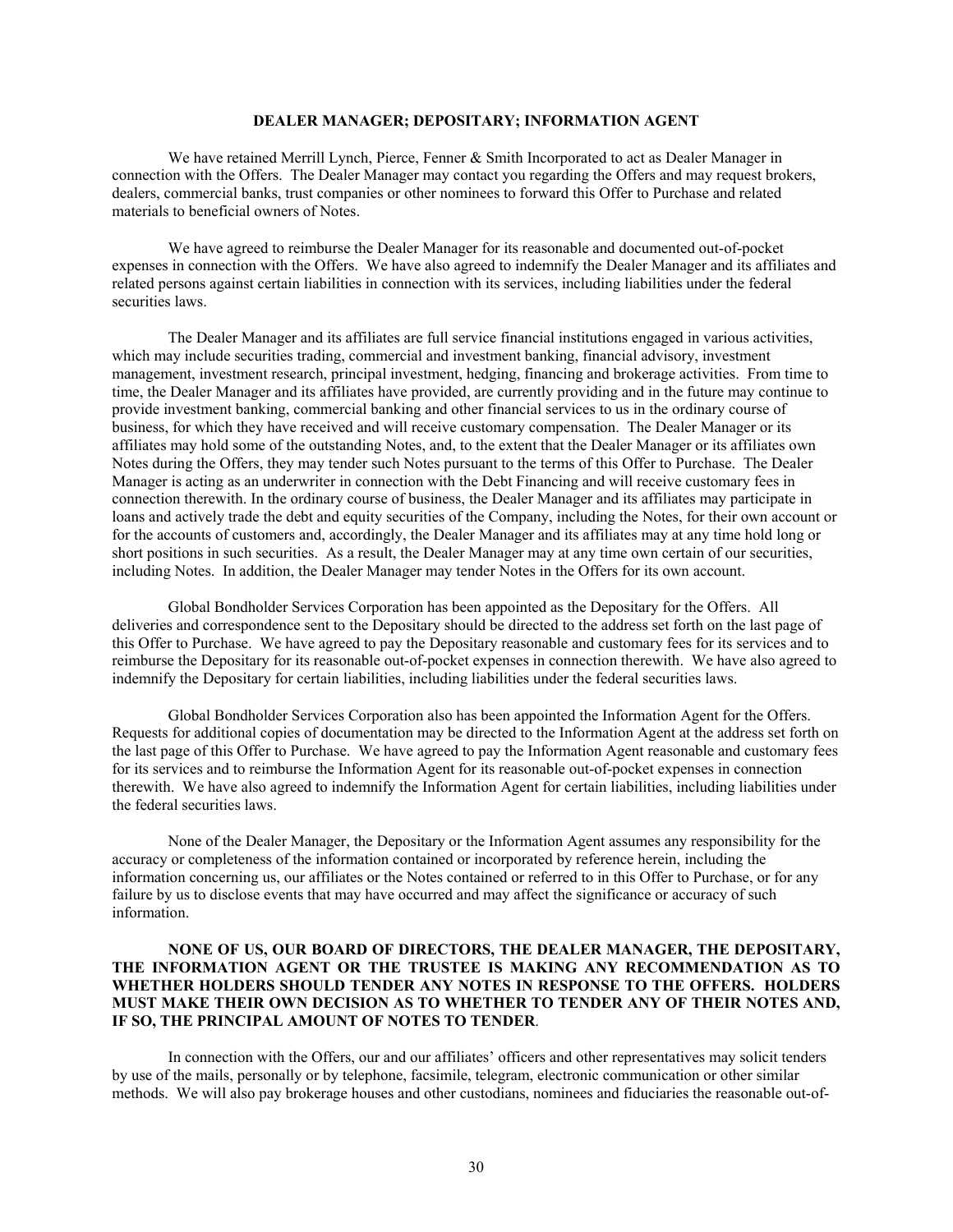pocket expenses incurred by them in forwarding copies of this Offer to Purchase and related documents to the beneficial owners of the Notes and in handling or forwarding tenders of Notes by their customers.